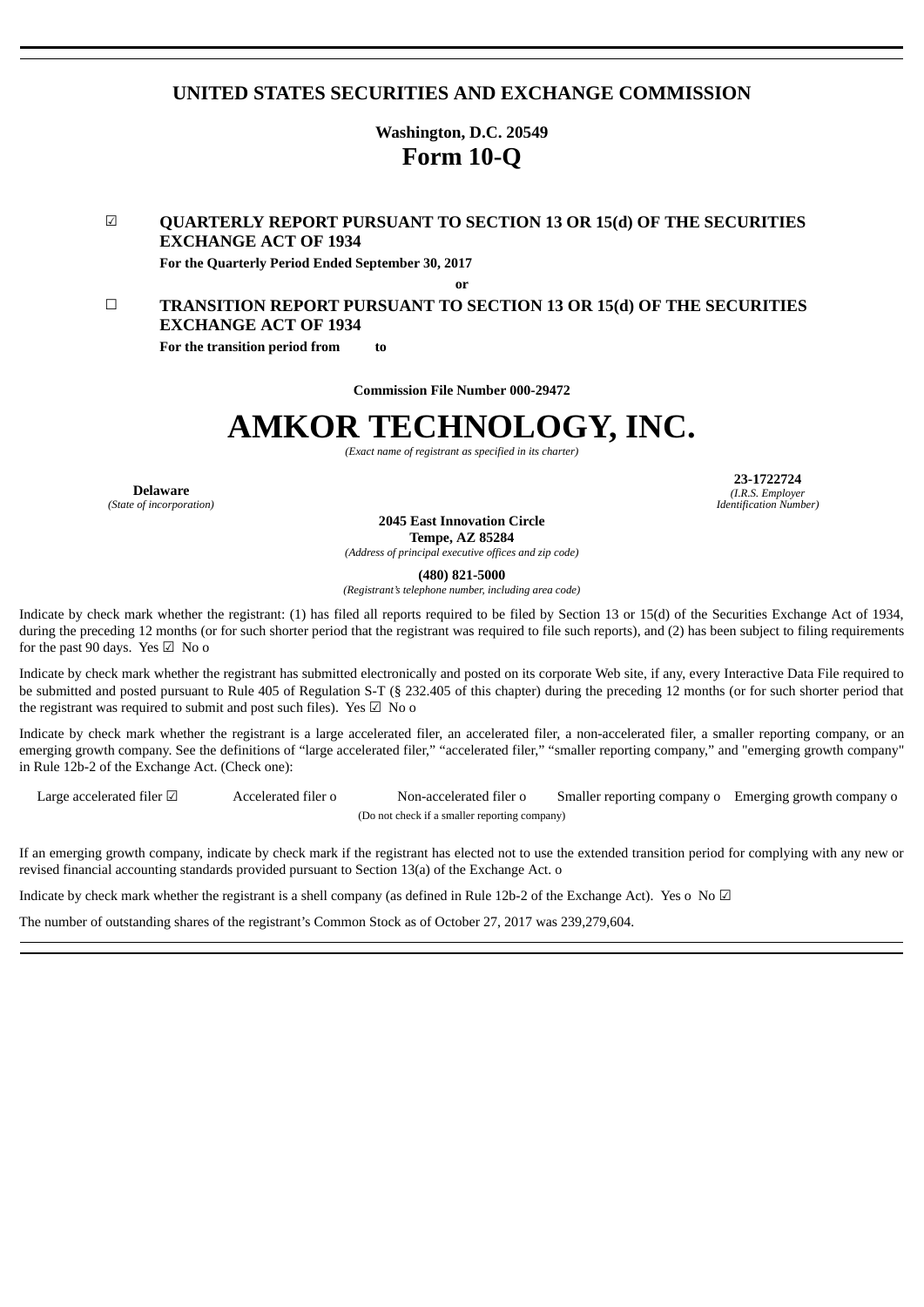#### **QUARTERLY REPORT ON FORM 10-Q For the Quarter Ended September 30, 2017**

## **TABLE OF CONTENTS**

<span id="page-1-0"></span>

|                   |                                                                                                 | Page            |
|-------------------|-------------------------------------------------------------------------------------------------|-----------------|
|                   | <b>PART I. Financial Information</b>                                                            |                 |
| Item 1.           | <b>Financial Statements (unaudited)</b>                                                         | $\overline{2}$  |
|                   | Consolidated Statements of Income - Three and Nine Months Ended September 30, 2017 and 2016     | $\overline{2}$  |
|                   | Consolidated Statements of Comprehensive Income - Three and Nine Months Ended September 30,     |                 |
|                   | 2017 and 2016                                                                                   | $\overline{3}$  |
|                   | Consolidated Balance Sheets - September 30, 2017 and December 31, 2016                          | $\overline{4}$  |
|                   | Condensed Consolidated Statements of Cash Flows - Nine Months Ended September 30, 2017 and 2016 | $\overline{5}$  |
|                   | <b>Notes to Consolidated Financial Statements</b>                                               | $6\overline{6}$ |
| Item 2.           | <b>Management's Discussion and Analysis of Financial Condition and Results of Operations</b>    | 17              |
| Item 3.           | <b>Quantitative and Qualitative Disclosures About Market Risk</b>                               | 25              |
| Item 4.           | <b>Controls and Procedures</b>                                                                  | 26              |
|                   |                                                                                                 |                 |
|                   | <b>PART II. Other Information</b>                                                               |                 |
| Item 1.           | <b>Legal Proceedings</b>                                                                        | <u>27</u>       |
|                   | Item 1A. Risk Factors                                                                           | 27              |
| Item 2.           | <b>Unregistered Sales of Equity Securities and Use of Proceeds</b>                              | 42              |
| Item 3.           | <b>Defaults Upon Senior Securities</b>                                                          | 42              |
| Item 4.           | <b>Mine Safety Disclosures</b>                                                                  | 42              |
| Item 5.           | <b>Other Information</b>                                                                        | 42              |
| Item 6.           | <b>Exhibits</b>                                                                                 | 43              |
| <b>Signatures</b> |                                                                                                 | $\overline{44}$ |
|                   |                                                                                                 |                 |

This report contains forward-looking statements within the meaning of the federal securities laws, including but not limited to statements regarding: (1) the amount, timing and focus of our expected capital investments in 2017 including expenditures in support of advanced packaging and test equipment, (2) our ability to fund our operating activities and financial requirements for the next twelve months, (3) the effect of changes in capacity utilization on our gross margin, (4) the focus of our research and development activities, (5) the expiration of tax holidays in jurisdictions in which we operate and expectations regarding our effective tax rate and the availability of tax incentives, (6) the creation or release of valuation allowances related to taxes in the future, (7) our repurchase or repayment of outstanding debt or the conversion of debt in the future, (8) payment of dividends, (9) compliance with our covenants, (10) expected contributions to foreign pension plans, (11) liability for unrecognized tax benefits and the potential impact of our unrecognized tax benefits on our effective tax rate, (12) the effect of foreign currency exchange rate exposure on our financial results, (13) the volatility of the trading price of our common stock, (14) changes to our internal controls related to integration of acquired operations and implementation of an enterprise resource planning system, (15) our efforts to enlarge our customer base in certain geographic areas and markets, (16) demand for advanced packages in mobile devices and our technology leadership and potential growth in this market, (17) our expected rate of return for pension plan assets, and (18) other statements that are not historical facts. In some cases, you can identify forward-looking statements by terminology such as "may," "will," "should," "expects," "plans," "anticipates," "believes," "estimates," "predicts," "potential," "continue," "intend" or the negative of these terms or other comparable terminology. Because such statements include risks and uncertainties, actual results may differ materially from those anticipated in such forward-looking statements as a result of various factors, including those set forth in the following report as well as in Part II, Item 1A of this Quarterly Report on Form 10-Q.

#### -1-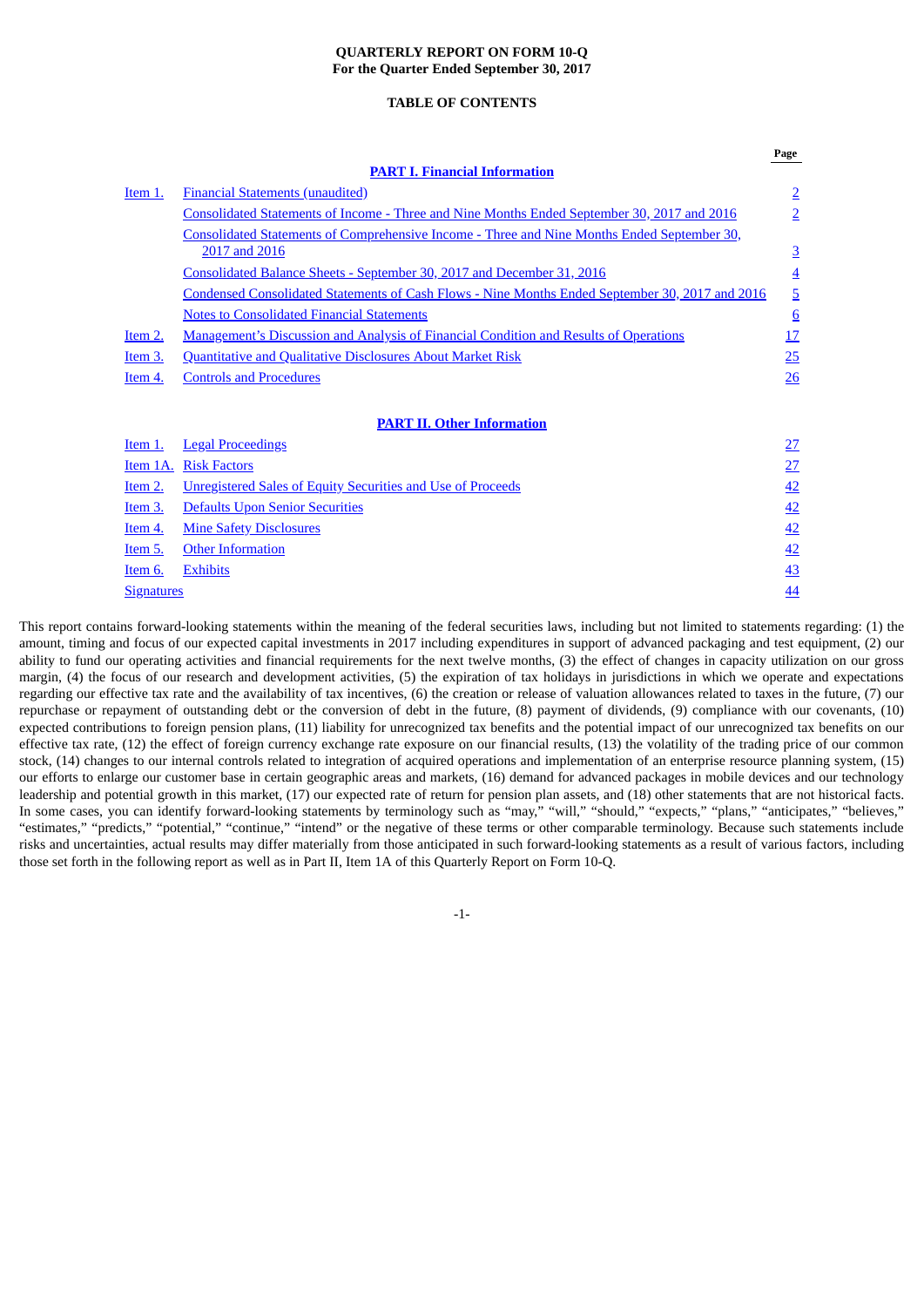<span id="page-2-2"></span><span id="page-2-1"></span><span id="page-2-0"></span>**Item 1.** *Financial Statements*

## **AMKOR TECHNOLOGY, INC. CONSOLIDATED STATEMENTS OF INCOME (Unaudited)**

|                                                      |                | <b>For the Three Months Ended</b><br>September 30, |                                       |                |            | For the Nine Months Ended<br>September 30, |           |  |
|------------------------------------------------------|----------------|----------------------------------------------------|---------------------------------------|----------------|------------|--------------------------------------------|-----------|--|
|                                                      |                | 2017                                               | 2016                                  |                | 2017       |                                            | 2016      |  |
|                                                      |                |                                                    | (In thousands, except per share data) |                |            |                                            |           |  |
| Net sales                                            | $\mathfrak{S}$ | 1,135,027                                          | \$<br>1,086,014                       | $\mathfrak{S}$ | 3,038,074  | \$                                         | 2,872,022 |  |
| Cost of sales                                        |                | 918,389                                            | 872,214                               |                | 2,506,295  |                                            | 2,403,732 |  |
| Gross profit                                         |                | 216,638                                            | 213,800                               |                | 531,779    |                                            | 468,290   |  |
| Selling, general and administrative                  |                | 75,567                                             | 72,363                                |                | 220,045    |                                            | 216,894   |  |
| Research and development                             |                | 42,834                                             | 26,822                                |                | 128,658    |                                            | 84,145    |  |
| Gain on sale of real estate                          |                |                                                    |                                       |                | (108, 109) |                                            |           |  |
| <b>Total operating expenses</b>                      |                | 118,401                                            | 99,185                                |                | 240,594    |                                            | 301,039   |  |
| Operating income                                     |                | 98,237                                             | 114,615                               |                | 291,185    |                                            | 167,251   |  |
| Interest expense                                     |                | 20,321                                             | 21,488                                |                | 63,733     |                                            | 58,496    |  |
| Interest expense, related party                      |                | 180                                                | 1,243                                 |                | 1,715      |                                            | 3,727     |  |
| Other (income) expense, net                          |                | 3,354                                              | 6,657                                 |                | 11,028     |                                            | 9,607     |  |
| Total other expense, net                             |                | 23,855                                             | 29,388                                |                | 76,476     |                                            | 71,830    |  |
| Income before taxes                                  |                | 74,382                                             | 85,227                                |                | 214,709    |                                            | 95,421    |  |
| Income tax expense                                   |                | 18,752                                             | 24,086                                |                | 51,764     |                                            | 29,319    |  |
| Net income                                           |                | 55,630                                             | 61,141                                |                | 162,945    |                                            | 66,102    |  |
| Net income attributable to non-controlling interests |                | (1, 195)                                           | (1,052)                               |                | (3,009)    |                                            | (2, 175)  |  |
| Net income attributable to Amkor                     | \$             | 54,435                                             | \$<br>60,089                          | \$             | 159,936    | \$                                         | 63,927    |  |
| Net income attributable to Amkor per common share:   |                |                                                    |                                       |                |            |                                            |           |  |
| <b>Basic</b>                                         | \$             | 0.23                                               | \$<br>0.25                            | \$             | 0.67       | \$                                         | 0.27      |  |
| <b>Diluted</b>                                       | \$             | 0.23                                               | \$<br>0.25                            | \$             | 0.67       | \$                                         | 0.27      |  |
|                                                      |                |                                                    |                                       |                |            |                                            |           |  |

| Shares used in computing per common share amounts: |         |         |         |         |
|----------------------------------------------------|---------|---------|---------|---------|
| <b>Basic</b>                                       | 239,068 | 237,353 | 238.873 | 237,157 |
| Diluted                                            | 239.640 | 238.192 | 239.610 | 237,586 |

The accompanying notes are an integral part of these statements.

- 2-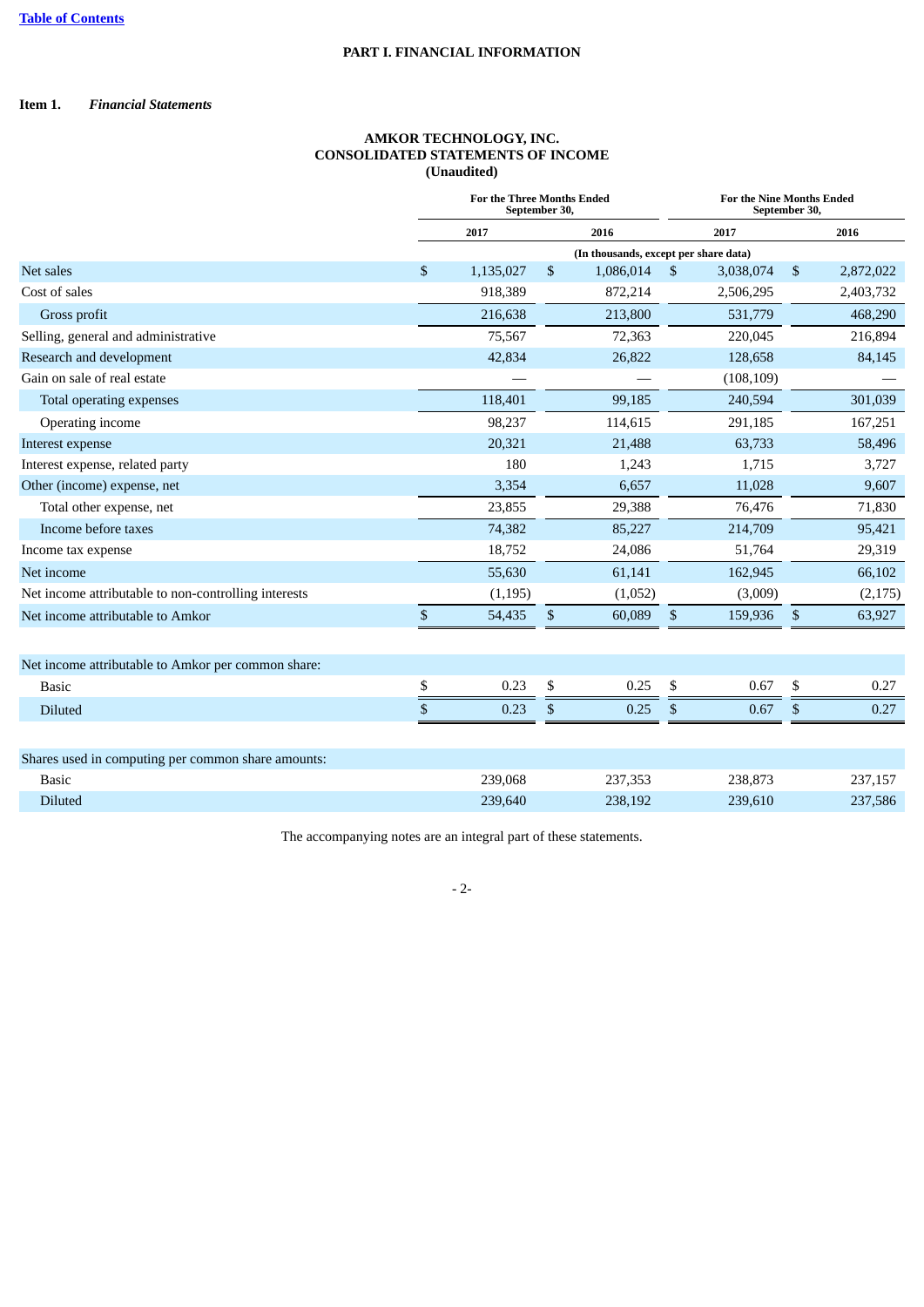## **AMKOR TECHNOLOGY, INC. CONSOLIDATED STATEMENTS OF COMPREHENSIVE INCOME (Unaudited)**

<span id="page-3-0"></span>

|                                                                          | <b>For the Three Months Ended</b><br>September 30, |   |                |   | <b>For the Nine Months Ended</b><br>September 30, |      |          |
|--------------------------------------------------------------------------|----------------------------------------------------|---|----------------|---|---------------------------------------------------|------|----------|
|                                                                          | 2017                                               |   | 2016           |   | 2017                                              |      | 2016     |
|                                                                          |                                                    |   | (In thousands) |   |                                                   |      |          |
| Net income                                                               | \$<br>55,630                                       | S | 61,141         | S | 162,945                                           | - \$ | 66,102   |
| Other comprehensive income (loss), net of tax:                           |                                                    |   |                |   |                                                   |      |          |
| Adjustments to unrealized components of defined benefit pension<br>plans | 15                                                 |   | 24             |   | 263                                               |      | 71       |
| Foreign currency translation                                             | (969)                                              |   | 5,883          |   | 11,784                                            |      | 52,161   |
| Total other comprehensive income (loss)                                  | (954)                                              |   | 5,907          |   | 12,047                                            |      | 52,232   |
| Comprehensive income                                                     | 54,676                                             |   | 67,048         |   | 174,992                                           |      | 118,334  |
| Comprehensive income attributable to non-controlling interests           | (1,195)                                            |   | (1,052)        |   | (3,009)                                           |      | (2, 175) |
| Comprehensive income attributable to Amkor                               | \$<br>53,481                                       |   | 65.996         | S | 171,983                                           | .S   | 116,159  |

The accompanying notes are an integral part of these statements.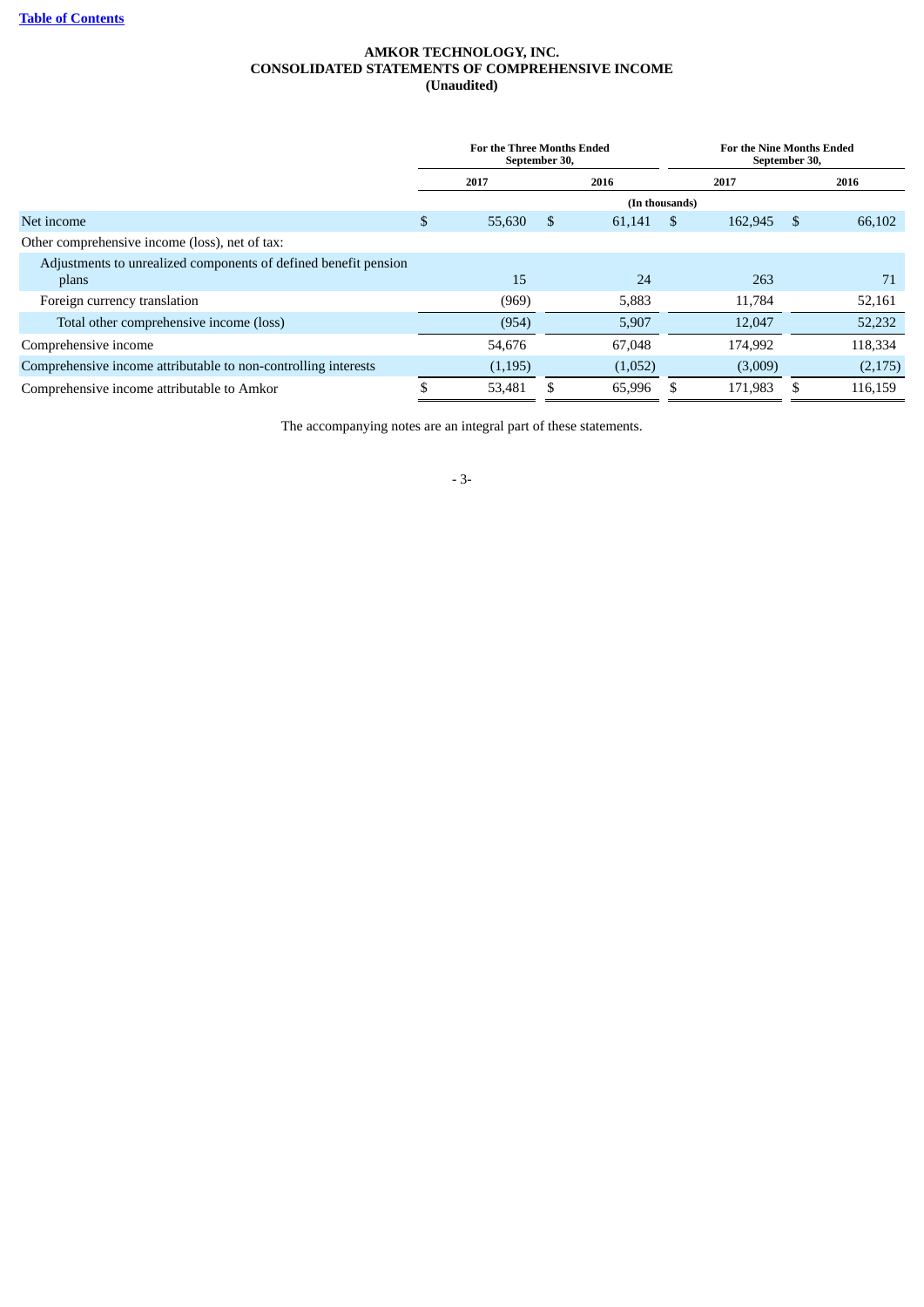## **AMKOR TECHNOLOGY, INC. CONSOLIDATED BALANCE SHEETS (Unaudited)**

<span id="page-4-0"></span>

|                                                                                                                                                                              | September 30,<br>2017                 |                           | December 31,<br>2016 |
|------------------------------------------------------------------------------------------------------------------------------------------------------------------------------|---------------------------------------|---------------------------|----------------------|
|                                                                                                                                                                              | (In thousands, except per share data) |                           |                      |
| <b>ASSETS</b>                                                                                                                                                                |                                       |                           |                      |
| Current assets:                                                                                                                                                              |                                       |                           |                      |
| Cash and cash equivalents                                                                                                                                                    | \$<br>519,449                         | \$                        | 549,518              |
| Restricted cash                                                                                                                                                              | 2,000                                 |                           | 2,000                |
| Accounts receivable, net of allowances                                                                                                                                       | 691,700                               |                           | 563,107              |
| Inventories                                                                                                                                                                  | 314,207                               |                           | 267,990              |
| Other current assets                                                                                                                                                         | 39,116                                |                           | 27,081               |
| Total current assets                                                                                                                                                         | 1,566,472                             |                           | 1,409,696            |
| Property, plant and equipment, net                                                                                                                                           | 2,706,715                             |                           | 2,564,648            |
| Goodwill                                                                                                                                                                     | 25,076                                |                           | 24,122               |
| <b>Restricted cash</b>                                                                                                                                                       | 4,224                                 |                           | 3,977                |
| Other assets                                                                                                                                                                 | 109,782                               |                           | 89,643               |
| <b>Total assets</b>                                                                                                                                                          | \$<br>4,412,269                       | \$                        | 4,092,086            |
| <b>LIABILITIES AND EQUITY</b>                                                                                                                                                |                                       |                           |                      |
| Current liabilities:                                                                                                                                                         |                                       |                           |                      |
| Short-term borrowings and current portion of long-term debt                                                                                                                  | \$<br>117,970                         | \$                        | 35,192               |
| Trade accounts payable                                                                                                                                                       | 562,330                               |                           | 487,430              |
| Capital expenditures payable                                                                                                                                                 | 289,780                               |                           | 144,370              |
| Accrued expenses                                                                                                                                                             | 385,659                               |                           | 338,669              |
| Total current liabilities                                                                                                                                                    | 1,355,739                             |                           | 1,005,661            |
| Long-term debt                                                                                                                                                               | 1,243,697                             |                           | 1,364,638            |
| Long-term debt, related party                                                                                                                                                |                                       |                           | 75,000               |
| Pension and severance obligations                                                                                                                                            | 179,112                               |                           | 166,701              |
| Other non-current liabilities                                                                                                                                                | 50,871                                |                           | 76,682               |
| <b>Total liabilities</b>                                                                                                                                                     | 2,829,419                             |                           | 2,688,682            |
| Commitments and contingencies (Note 15)                                                                                                                                      |                                       |                           |                      |
| Stockholders' equity:                                                                                                                                                        |                                       |                           |                      |
| Preferred stock, \$0.001 par value, 10,000 shares authorized, designated Series A, none issued                                                                               |                                       |                           |                      |
| Common stock, \$0.001 par value, 500,000 shares authorized; 285,019 and 284,479 shares issued; and 239,079<br>and 238,665 shares outstanding, in 2017 and 2016, respectively | 285                                   |                           | 284                  |
| Additional paid-in capital                                                                                                                                                   | 1,901,381                             |                           | 1,895,089            |
| Accumulated deficit                                                                                                                                                          | (143, 621)                            |                           | (303, 557)           |
| Accumulated other comprehensive income (loss)                                                                                                                                | 18,309                                |                           | 6,262                |
| Treasury stock, at cost, 45,940 and 45,814 shares, in 2017 and 2016, respectively                                                                                            | (215, 917)                            |                           | (214, 490)           |
| Total Amkor stockholders' equity                                                                                                                                             | 1,560,437                             |                           | 1,383,588            |
| Non-controlling interests in subsidiaries                                                                                                                                    | 22,413                                |                           | 19,816               |
| Total equity                                                                                                                                                                 | 1,582,850                             |                           | 1,403,404            |
| Total liabilities and equity                                                                                                                                                 | \$<br>4,412,269                       | $\boldsymbol{\mathsf{S}}$ | 4,092,086            |

The accompanying notes are an integral part of these statements.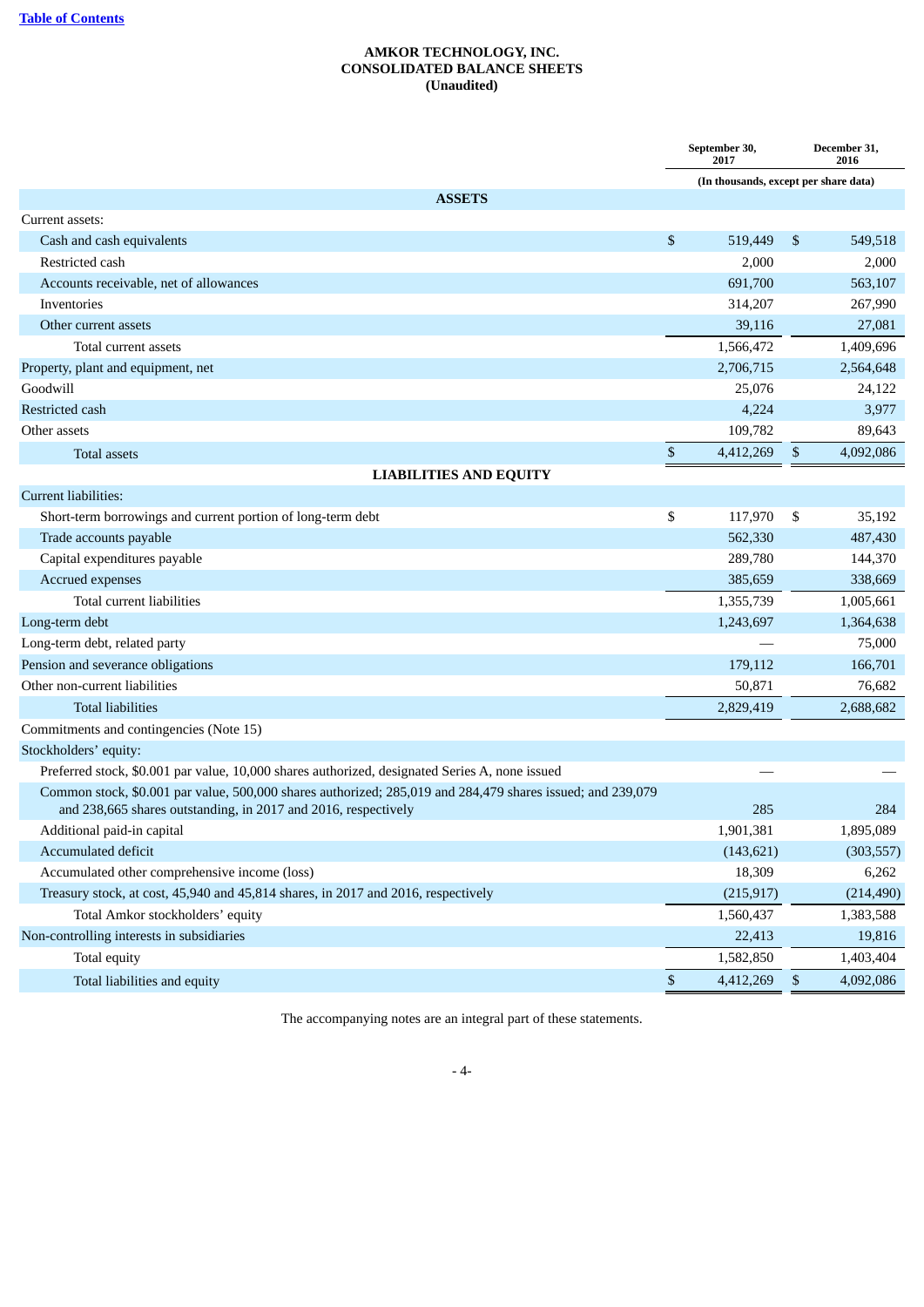## **AMKOR TECHNOLOGY, INC. CONDENSED CONSOLIDATED STATEMENTS OF CASH FLOWS (Unaudited)**

<span id="page-5-0"></span>

|                                                                                    |              | <b>For the Nine Months Ended</b><br>September 30, |      |            |
|------------------------------------------------------------------------------------|--------------|---------------------------------------------------|------|------------|
|                                                                                    |              | 2017                                              |      | 2016       |
|                                                                                    |              | (In thousands)                                    |      |            |
| Cash flows from operating activities:                                              |              |                                                   |      |            |
| Net income                                                                         | \$           | 162,945                                           | \$   | 66,102     |
| Depreciation and amortization                                                      |              | 435,667                                           |      | 416,517    |
| Gain on sale of real estate                                                        |              | (108, 109)                                        |      |            |
| Other operating activities and non-cash items                                      |              | (9,763)                                           |      | (4, 382)   |
| Changes in assets and liabilities                                                  |              | (66, 829)                                         |      | 13,379     |
| Net cash provided by operating activities                                          |              | 413,911                                           |      | 491,616    |
| Cash flows from investing activities:                                              |              |                                                   |      |            |
| Payments for property, plant and equipment                                         |              | (413, 974)                                        |      | (481, 670) |
| Proceeds from sale of property, plant and equipment                                |              | 133,320                                           |      | 13,687     |
| Acquisition of business, net of cash acquired                                      |              | (43,771)                                          |      |            |
| Other investing activities                                                         |              | (1,600)                                           |      | (143)      |
| Net cash used in investing activities                                              |              | (326, 025)                                        |      | (468, 126) |
| Cash flows from financing activities:                                              |              |                                                   |      |            |
| Proceeds from revolving credit facilities                                          |              | 75,000                                            |      | 115,000    |
| Payments of revolving credit facilities                                            |              |                                                   |      | (155,000)  |
| Proceeds from short-term debt                                                      |              | 50,333                                            |      | 27,594     |
| Payments of short-term debt                                                        |              | (52,068)                                          |      | (36, 211)  |
| Proceeds from issuance of long-term debt                                           |              | 223,976                                           |      | 45,000     |
| Payments of long-term debt                                                         |              | (398, 755)                                        |      | (12, 955)  |
| Payments of long-term debt, related party                                          |              | (17, 837)                                         |      |            |
| Payment of deferred consideration for purchase of facility                         |              | (3,890)                                           |      |            |
| Payments of capital lease obligations                                              |              | (4, 123)                                          |      | (1,691)    |
| Other financing activities                                                         |              | 425                                               |      | 1,585      |
| Net cash used in financing activities                                              |              | (126, 939)                                        |      | (16, 678)  |
| Effect of exchange rate fluctuations on cash, cash equivalents and restricted cash |              | 9,231                                             |      | 21,885     |
| Net increase (decrease) in cash, cash equivalents and restricted cash              |              | (29, 822)                                         |      | 28,697     |
| Cash, cash equivalents and restricted cash, beginning of period                    |              | 555,495                                           |      | 527,348    |
| Cash, cash equivalents and restricted cash, end of period                          | $\mathbb{S}$ | 525,673                                           | $\$$ | 556,045    |
| Non-cash investing and financing activities:                                       |              |                                                   |      |            |
| Property, plant and equipment included in capital expenditures payable             | \$           | 290,738                                           | \$   | 179,768    |
| Equipment acquired through capital lease                                           | \$           | 929                                               | \$   | 4,908      |

The accompanying notes are an integral part of these statements.

# - 5-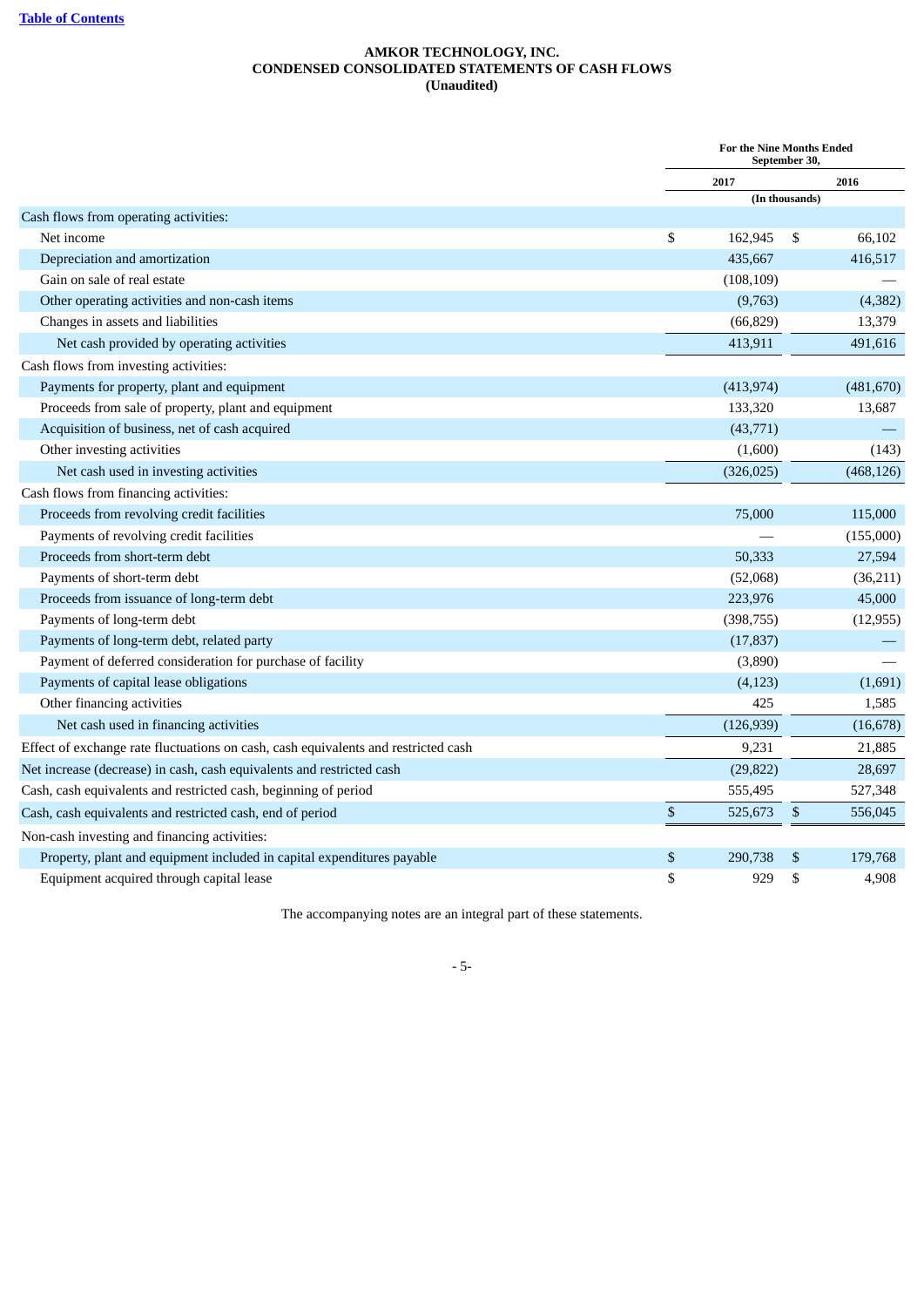#### <span id="page-6-0"></span>**1. Interim Financial Statements**

*Basis of Presentation.* The Consolidated Financial Statements and related disclosures as of September 30, 2017, and for the three and nine months ended September 30, 2017 and 2016, are unaudited, pursuant to the rules and regulations of the United States Securities and Exchange Commission ("SEC"). The December 31, 2016, Consolidated Balance Sheet data was derived from audited financial statements, but does not include all disclosures required by accounting principles generally accepted in the United States of America ("U.S."). Certain information and footnote disclosures normally included in financial statements prepared in accordance with U.S. generally accepted accounting principles ("U.S. GAAP") have been condensed or omitted pursuant to such rules and regulations. In our opinion, these financial statements include all adjustments (consisting only of normal recurring adjustments) necessary for the fair statement of the results for the interim periods. These financial statements should be read in conjunction with the financial statements included in our Annual Report for the year ended December 31, 2016, filed on Form 10-K with the SEC on February 24, 2017. The results of operations for the three and nine months ended September 30, 2017, are not necessarily indicative of the results to be expected for the full year. Unless the context otherwise requires, all references to "Amkor," "we," "us," "our" or the "company" are to Amkor Technology, Inc. and our subsidiaries.

On May 22, 2017, we completed the purchase of Nanium, S.A. ("Nanium"). Nanium's financial results have been included in our Consolidated Financial Statements from the date of acquisition (Note 3).

*Use of Estimates.* The Consolidated Financial Statements have been prepared in conformity with U.S. GAAP, using management's best estimates and judgments where appropriate. These estimates and judgments affect the reported amounts of assets and liabilities and disclosure of contingent assets and liabilities at the date of the financial statements. The estimates and judgments will also affect the reported amounts for certain revenues and expenses during the reporting period. Actual results could differ materially from these estimates and judgments.

*Goodwill.* The balance of goodwill in our Consolidated Balance Sheets reflects adjustments for foreign currency translation.

## **2. New Accounting Standards**

## *Recently Adopted Standards*

In July 2015, the Financial Accounting Standards Board ("FASB") issued Accounting Standards Update ("ASU") 2015-11, *Inventory - Simplifying the Measurement of Inventory (Topic 330)*. ASU 2015-11 requires inventory to be subsequently measured using the lower of cost and net realizable value, thereby eliminating the market value approach. Net realizable value is defined as the "estimated selling prices in the ordinary course of business, less reasonably predictable costs of completion, disposal and transportation." ASU 2015-11 is effective for reporting periods beginning after December 15, 2016 and is applied prospectively. We adopted ASU 2015-11 at January 1, 2017. The adoption of ASU 2015-11 did not have a significant impact on our financial statements or disclosure.

In January 2017, the FASB issued ASU 2017-04, Intangible - Goodwill and Other (Topic 350) - Simplifying the Test for Goodwill Impairment. ASU 2017-04 simplifies the goodwill impairment test by eliminating the second step of the current two-step impairment test. ASU 2017-04 is effective for interim and annual goodwill impairment tests in fiscal years beginning after December 15, 2019 and is applied prospectively. Early adoption is permitted for interim or annual goodwill impairment tests performed on testing dates after January 1, 2017. We adopted ASU 2017-04 at January 1, 2017. The adoption of ASU 2017-04 did not have a significant impact on our financial statements or disclosure.

- 6-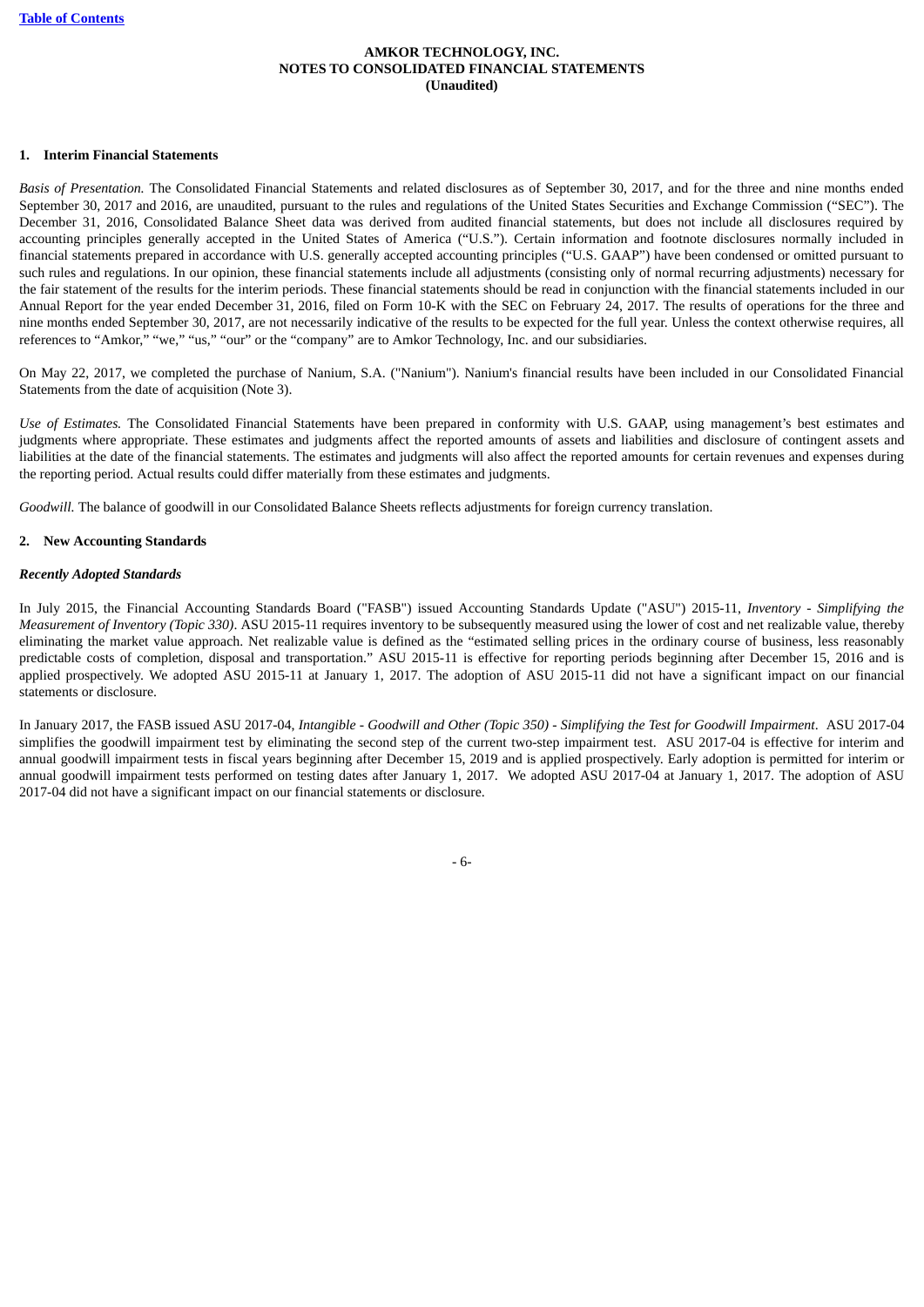#### *Recently Issued Standards*

In May 2014, the FASB issued ASU 2014-09, *Revenue from Contracts with Customers (Topic 606)*. ASU 2014-09 is based on the principle that revenue is recognized to depict the transfer of promised goods or services to customers in an amount that reflects the consideration to which the entity expects to be entitled in exchange for those goods or services. This ASU also requires additional disclosure about the nature, amount, timing and uncertainty of revenue and cash flows arising from contracts with customers, including significant judgments and changes in judgments. ASU 2014-09 permits the use of either full retrospective or modified retrospective methods of adoption. In August 2015, the FASB issued ASU 2015-14, *Revenue from Contracts with Customers (Topic 606): Deferral of the Effective Date*, which defers the effective date by one year to December 15, 2017, for interim and annual reporting periods beginning after that date. In March, April, May and December 2016, the FASB issued ASU 2016-08, ASU 2016-10, ASU 2016-12 and ASU 2016-20, respectively, which provide supplemental guidance and clarification to ASU 2014-09. In September 2017, the FASB issued ASU 2017-13, which provides supplemental guidance and clarification to ASU 2014-09. The new standard will result in a change to the timing of revenue recognition, whereby revenue will be recognized "over time" as services are performed rather than at a "point in time", generally upon shipment. We are continuing to evaluate the impact that this new standard will have on our financial statements and disclosure, and expect to use the full retrospective transition method.

In February 2016, the FASB issued ASU 2016-02, *Leases (Topic 842)*. ASU 2016-02 requires a dual approach for lessee accounting under which a lessee would account for leases as finance leases or operating leases. Both finance leases and operating leases will result in the lessee recognizing a right-of-use asset and a corresponding lease liability. For finance leases the lessee would recognize interest expense and amortization of the right-of-use asset, and for operating leases the lessee would recognize a straight-line lease expense. ASU 2016-02 is effective for reporting periods beginning after December 15, 2018 using a modified retrospective approach. Early adoption is permitted. In September 2017, the FASB issued ASU 2017-13, which provides supplemental guidance and clarification to ASU 2016-02. We are currently evaluating the impact that this guidance may have on our financial statements and disclosure.

In March 2017, the FASB issued ASU 2017-07, Compensation - Retirement Benefits (Topic 715): Improving the Presentation of Net Periodic Pension Cost *and Net Periodic Postretirement Benefit Cost*. ASU 2017-07 requires that the service cost component of net periodic pension costs be presented in the same line item as other compensation costs and all other components of net periodic pension costs to be presented in the statement of income as nonoperating expenses. ASU 2017-07 is effective for annual periods beginning after December 15, 2017, including interim periods within those annual periods. Early adoption is permitted and should be applied retrospectively. We are currently evaluating the impact that this guidance may have on our financial statements and disclosure.

## **3. Acquisition**

On May 22, 2017, we completed the purchase of 100% of the shares of Nanium, a provider of wafer-level fan-out semiconductor packaging solutions. We allocated the purchase price to the assets acquired and liabilities assumed based on their estimated fair values on the date of acquisition. We did not record goodwill as a result of the acquisition.

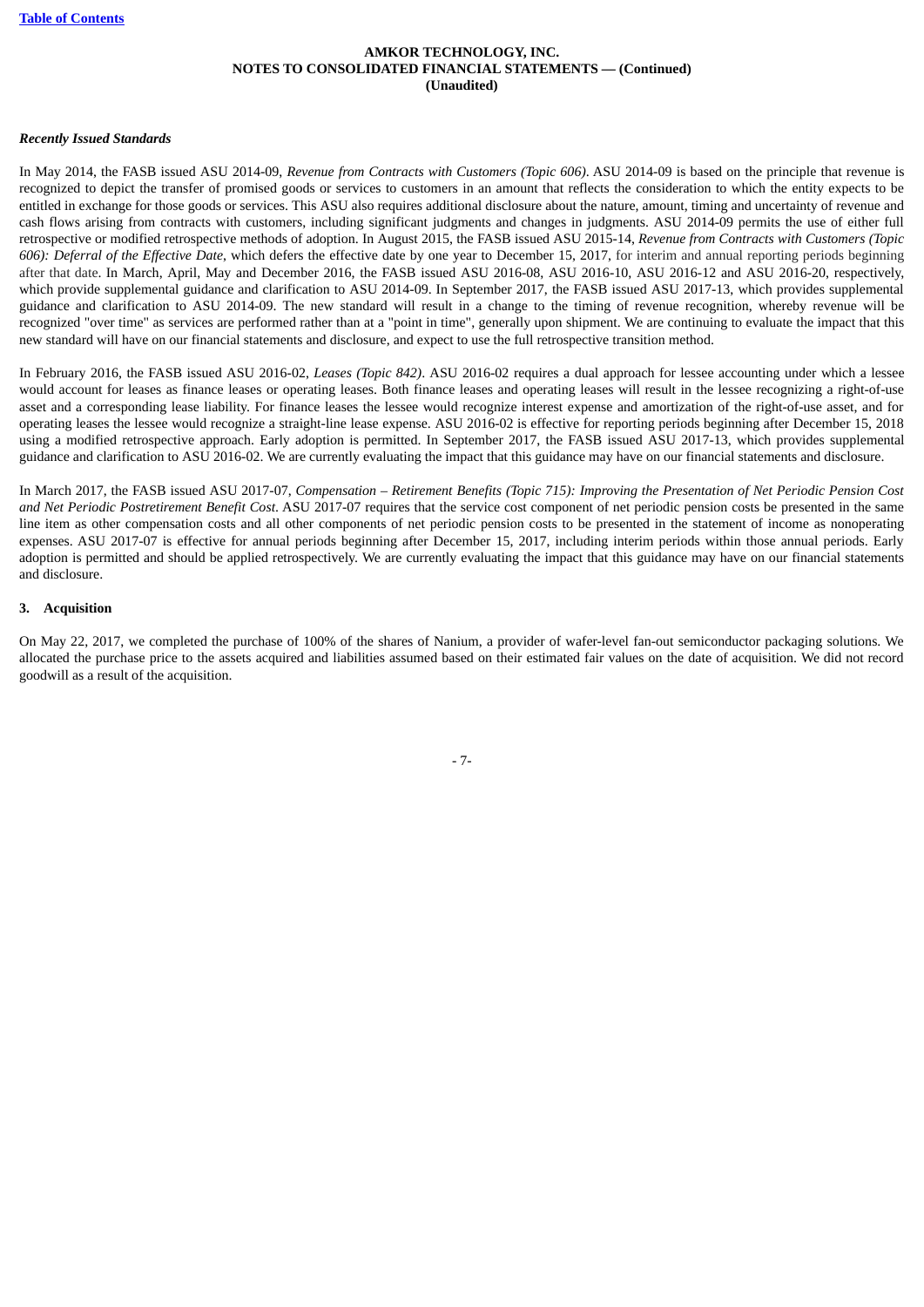#### **4. Other Income and Expense**

Other income and expense consists of the following:

|                                   | <b>For the Three Months Ended</b><br>September 30, |    |                |      | <b>For the Nine Months Ended</b><br>September 30, |      |         |
|-----------------------------------|----------------------------------------------------|----|----------------|------|---------------------------------------------------|------|---------|
|                                   | 2017                                               |    | 2016           |      | 2017                                              |      | 2016    |
|                                   |                                                    |    | (In thousands) |      |                                                   |      |         |
| Interest income                   | \$<br>(843)                                        | -5 | (334)          | - \$ | (2,309)                                           | - \$ | (1,033) |
| Foreign currency (gain) loss, net | (454)                                              |    | 7,124          |      | 8,678                                             |      | 11,506  |
| Loss on debt retirement           | 4,424                                              |    |                |      | 4,835                                             |      |         |
| Other                             | 227                                                |    | (133)          |      | (176)                                             |      | (866)   |
| Other (income) expense, net       | 3,354                                              | S  | 6,657          |      | 11,028                                            | S    | 9,607   |

#### **5. Income Taxes**

Our income tax expense of \$51.8 million for the nine months ended September 30, 2017 primarily reflects income taxes at certain of our foreign operations and foreign withholding taxes. Our income tax expense also reflects income taxed in foreign jurisdictions where we benefit from tax holidays.

We monitor on an ongoing basis our ability to utilize our deferred tax assets and whether there is a need for a related valuation allowance. In evaluating our ability to recover our deferred tax assets in the jurisdictions from which they arise, we consider all available positive and negative evidence, including scheduled reversals of deferred tax liabilities, projected future taxable income, tax-planning strategies and results of recent operations. For most of our foreign deferred tax assets, we consider it more likely than not that we will have sufficient taxable income to allow us to realize these deferred tax assets.

We maintain a valuation allowance on all our U.S. net deferred tax assets, including our net operating loss carryforwards. Such valuation allowances are released as the related tax benefits are realized or when sufficient evidence exists to conclude that it is more likely than not that the deferred tax assets will be realized.

Unrecognized tax benefits represent reserves for potential tax deficiencies or reductions in tax benefits that could result from federal, state or foreign tax audits. Our gross unrecognized tax benefits increased from \$23.1 million at December 31, 2016, to \$25.2 million as of September 30, 2017. Most of our unrecognized tax benefits would reduce our effective tax rate, if recognized. Our unrecognized tax benefits are subject to change for effective settlement of examinations, changes in the recognition threshold of tax positions, the expiration of statues of limitations and other factors. Tax return examinations involve uncertainties, and there can be no assurance that the outcome of examinations will be favorable.

## **6. Earnings Per Share**

Basic earnings per share ("EPS") is computed by dividing net income attributable to Amkor common stockholders by the weighted-average number of common shares outstanding during the period. The weighted-average number of common shares outstanding is reduced for treasury stock.

Diluted EPS is computed based on the weighted-average number of common shares outstanding plus the effect of dilutive potential common shares outstanding during the period. Dilutive potential common shares include outstanding stock options and unvested restricted shares.

- 8-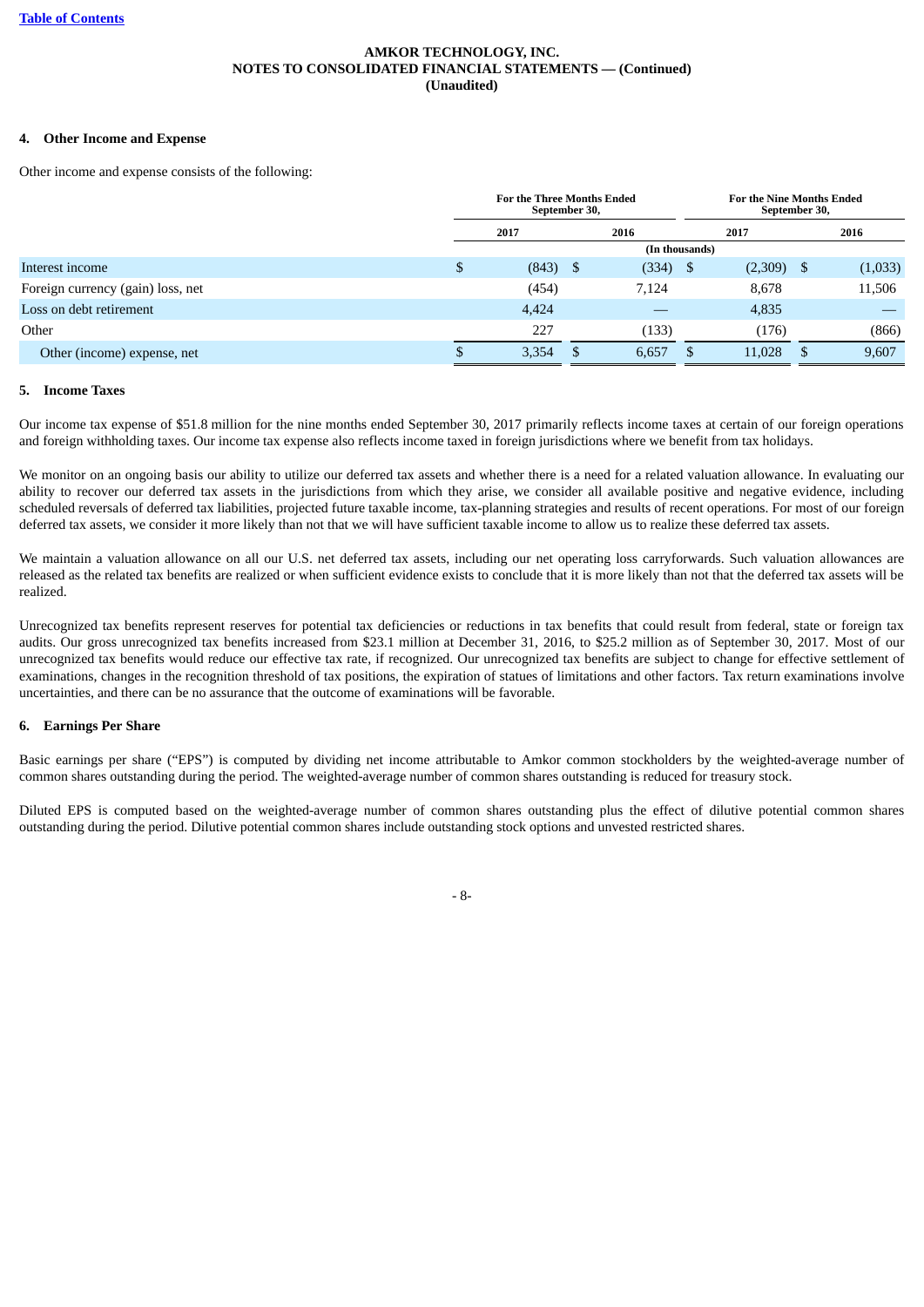The following table summarizes the computation of basic and diluted EPS:

|                                                                |     | <b>For the Three Months Ended</b><br>September 30, |    |                                          |               | For the Nine Months Ended<br>September 30, |      |         |
|----------------------------------------------------------------|-----|----------------------------------------------------|----|------------------------------------------|---------------|--------------------------------------------|------|---------|
|                                                                |     | 2017                                               |    | 2016                                     |               | 2017                                       |      | 2016    |
|                                                                |     |                                                    |    | (In thousands,<br>except per share data) |               |                                            |      |         |
| Net income available to Amkor common stockholders              | \$. | 54,435                                             | -8 | 60,089                                   | -S            | 159,936                                    | - \$ | 63,927  |
|                                                                |     |                                                    |    |                                          |               |                                            |      |         |
| Weighted-average number of common shares outstanding — basic   |     | 239,068                                            |    | 237,353                                  |               | 238,873                                    |      | 237,157 |
| Effect of dilutive securities:                                 |     |                                                    |    |                                          |               |                                            |      |         |
| Stock options and restricted share awards                      |     | 572                                                |    | 839                                      |               | 737                                        |      | 429     |
| Weighted-average number of common shares outstanding — diluted |     | 239,640                                            |    | 238,192                                  |               | 239,610                                    |      | 237,586 |
| Net income attributable to Amkor per common share:             |     |                                                    |    |                                          |               |                                            |      |         |
| <b>Basic</b>                                                   | \$  | 0.23                                               | \$ | 0.25                                     | <sup>\$</sup> | 0.67                                       | - \$ | 0.27    |
| <b>Diluted</b>                                                 |     | 0.23                                               |    | 0.25                                     |               | 0.67                                       |      | 0.27    |

The following table summarizes the potential shares of common stock that were excluded from diluted EPS, because the effect of including these potential shares was anti-dilutive:

|                                           | <b>For the Three Months Ended</b><br>September 30, |                | <b>For the Nine Months Ended</b><br>September 30, |       |
|-------------------------------------------|----------------------------------------------------|----------------|---------------------------------------------------|-------|
|                                           | 2017                                               | 2016           | 2017                                              | 2016  |
|                                           |                                                    | (In thousands) |                                                   |       |
| Stock options and restricted share awards | 3,483                                              | 1,284          | 3,463                                             | 2,020 |

# **7. Equity and Accumulated Other Comprehensive Income (Loss)**

Changes in equity consist of the following:

|                                                                         | <b>Attributable</b><br>to Amkor |   | <b>Attributable to</b><br><b>Non-controlling</b><br>Interests |      | Total     |
|-------------------------------------------------------------------------|---------------------------------|---|---------------------------------------------------------------|------|-----------|
|                                                                         |                                 |   | (In thousands)                                                |      |           |
| Equity at December 31, 2016                                             | \$<br>1,383,588                 | S | 19,816                                                        | - \$ | 1,403,404 |
| Net income                                                              | 159.936                         |   | 3,009                                                         |      | 162,945   |
| Other comprehensive income (loss)                                       | 12,047                          |   |                                                               |      | 12,047    |
| Issuance of stock through employee share-based compensation plans       | 2,421                           |   |                                                               |      | 2,421     |
| Treasury stock acquired through surrender of shares for tax withholding | (1, 427)                        |   |                                                               |      | (1, 427)  |
| Share-based compensation                                                | 3,872                           |   |                                                               |      | 3,872     |
| Subsidiary dividends paid to non-controlling interests                  |                                 |   | (412)                                                         |      | (412)     |
| Equity at September 30, 2017                                            | 1,560,437                       |   | 22,413                                                        | -S   | 1,582,850 |

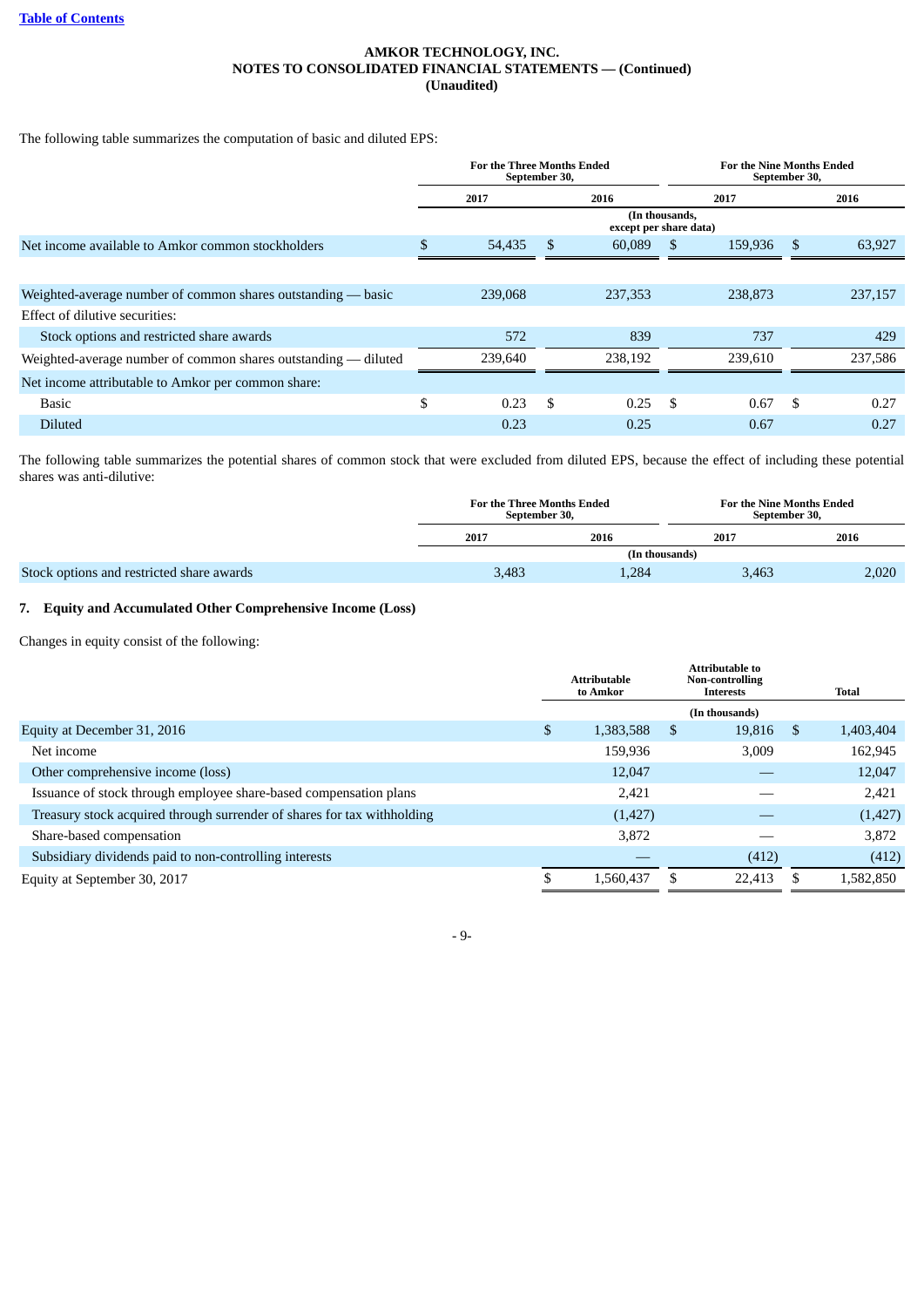|                                                                         |    | <b>Attributable</b><br>to Amkor | <b>Attributable to</b><br><b>Non-controlling</b><br><b>Interests</b> | <b>Total</b> |
|-------------------------------------------------------------------------|----|---------------------------------|----------------------------------------------------------------------|--------------|
|                                                                         |    |                                 | (In thousands)                                                       |              |
| Equity at December 31, 2015                                             | \$ | 1,200,286                       | \$<br>17,250<br>- \$                                                 | 1,217,536    |
| Net income                                                              |    | 63,927                          | 2,175                                                                | 66,102       |
| Other comprehensive income (loss)                                       |    | 52,232                          |                                                                      | 52,232       |
| Issuance of stock through employee share-based compensation plans       |    | 2,600                           |                                                                      | 2,600        |
| Treasury stock acquired through surrender of shares for tax withholding |    | (446)                           |                                                                      | (446)        |
| Share-based compensation                                                |    | 2,449                           |                                                                      | 2,449        |
| Subsidiary dividends paid to non-controlling interests                  |    |                                 | (413)                                                                | (413)        |
| Equity at September 30, 2016                                            | S  | 1,321,048                       | 19,012                                                               | 1.340.060    |

Changes in accumulated other comprehensive income (loss), net of tax, consist of the following:

|                                                                         | <b>Defined Benefit</b><br><b>Pension</b> |    | <b>Foreign Currency</b><br><b>Translation</b> |      | Total        |
|-------------------------------------------------------------------------|------------------------------------------|----|-----------------------------------------------|------|--------------|
|                                                                         |                                          |    | (In thousands)                                |      |              |
| Accumulated other comprehensive income (loss) at December 31, 2016      | \$<br>1,138                              | S  | 5,124                                         | -S   | 6,262        |
| Other comprehensive income (loss) before reclassifications              |                                          |    | 11,784                                        |      | 11,784       |
| Amounts reclassified from accumulated other comprehensive income (loss) | 263                                      |    |                                               |      | 263          |
| Other comprehensive income (loss)                                       | 263                                      |    | 11,784                                        |      | 12,047       |
| Accumulated other comprehensive income (loss) at September 30, 2017     | 1,401                                    |    | 16,908                                        |      | 18,309       |
|                                                                         |                                          |    |                                               |      |              |
|                                                                         | <b>Defined Benefit</b><br>Pension        |    | <b>Foreign Currency</b><br><b>Translation</b> |      | <b>Total</b> |
|                                                                         |                                          |    | (In thousands)                                |      |              |
| Accumulated other comprehensive income (loss) at December 31, 2015      | \$<br>(1, 425)                           | -S | (659)                                         | - \$ | (2,084)      |
| Other comprehensive income (loss) before reclassifications              |                                          |    | 52,161                                        |      | 52,161       |
| Amounts reclassified from accumulated other comprehensive income (loss) | 71                                       |    |                                               |      | 71           |
| Other comprehensive income (loss)                                       | 71                                       |    | 52,161                                        |      | 52,232       |

Amounts reclassified out of accumulated other comprehensive income (loss) are included as a component of net periodic pension cost (Note 13).

## - 10-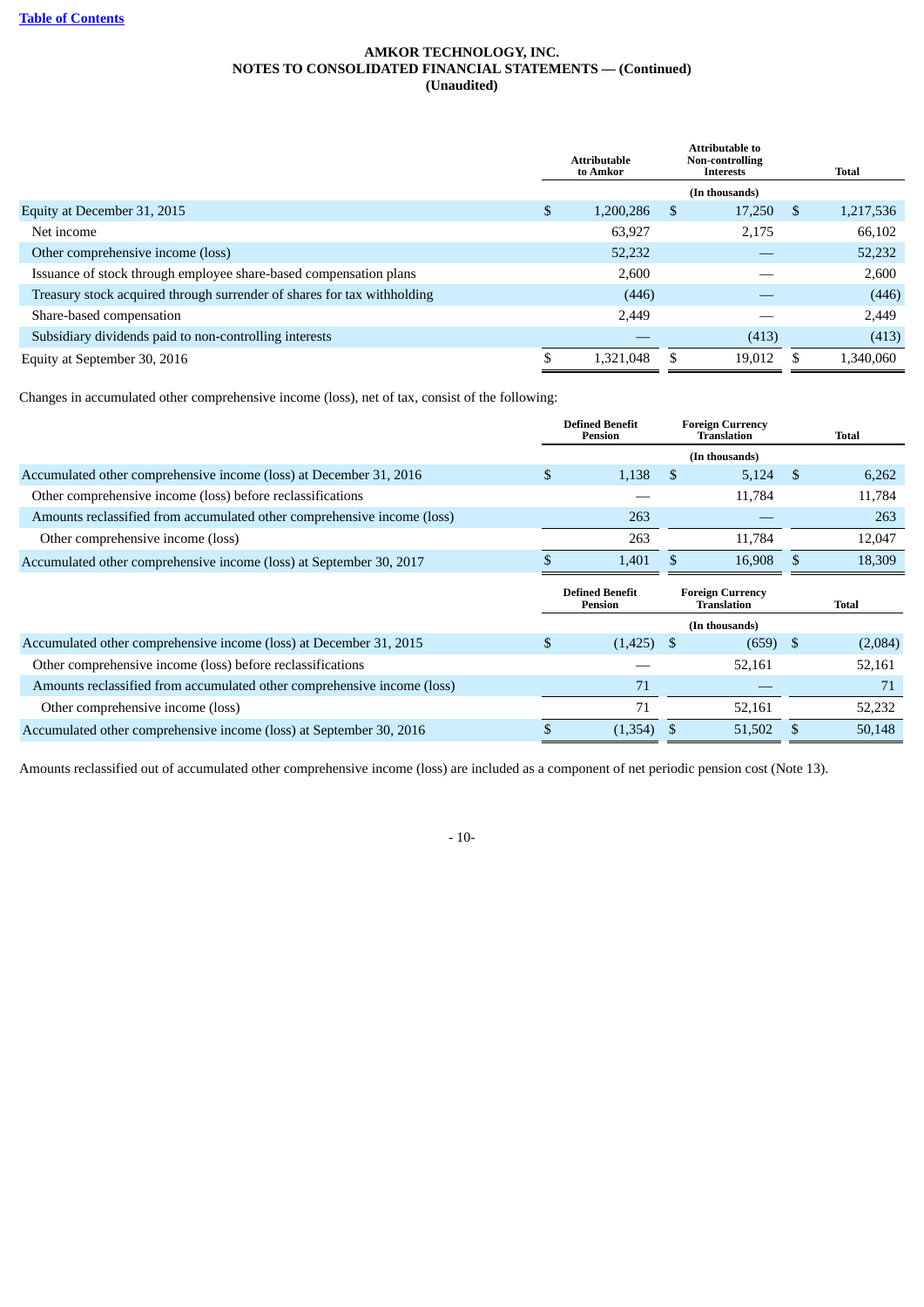#### **8. Factoring of Accounts Receivable**

In certain foreign locations, we use non-recourse factoring arrangements with third-party financial institutions to manage our working capital and cash flows. Under this program, we sell receivables to a financial institution for cash at a discount to the face amount. As part of the factoring arrangements, we perform certain collection and administrative functions for the receivables sold. For the three and nine months ended September 30, 2017, we sold accounts receivable totaling \$135.1 million and \$400.4 million, net of discounts and fees of \$1.3 million and \$2.9 million, respectively. For the three and nine months ended September 30, 2016, we sold accounts receivable totaling \$161.6 million and \$431.8 million, net of discounts and fees of \$0.8 million and \$1.7 million, respectively.

#### **9. Inventories**

Inventories consist of the following:

| 2017    | <b>December 31, 2016</b> |                        |
|---------|--------------------------|------------------------|
|         |                          |                        |
| 204.613 |                          | 173,035                |
| 109.594 |                          | 94,955                 |
| 314,207 |                          | 267,990                |
|         | September 30,            | (In thousands)<br>- \$ |

## **10. Property, Plant and Equipment**

Property, plant and equipment consist of the following:

|                                           | September 30,<br>2017 | <b>December 31, 2016</b> |
|-------------------------------------------|-----------------------|--------------------------|
|                                           | (In thousands)        |                          |
| Land                                      | \$<br>224,932         | \$<br>240,719            |
| Land use rights                           | 26,845                | 26,845                   |
| <b>Buildings and improvements</b>         | 1,379,559             | 1,362,007                |
| Machinery and equipment                   | 4,875,904             | 4,483,523                |
| Software and computer equipment           | 198,723               | 205,969                  |
| Furniture, fixtures and other equipment   | 15,654                | 21,313                   |
| Construction in progress                  | 90,972                | 87,037                   |
| Total property, plant and equipment       | 6,812,589             | 6,427,413                |
| Accumulated depreciation and amortization | (4, 105, 874)         | (3,862,765)              |
| Total property, plant and equipment, net  | \$<br>2,706,715       | 2,564,648                |

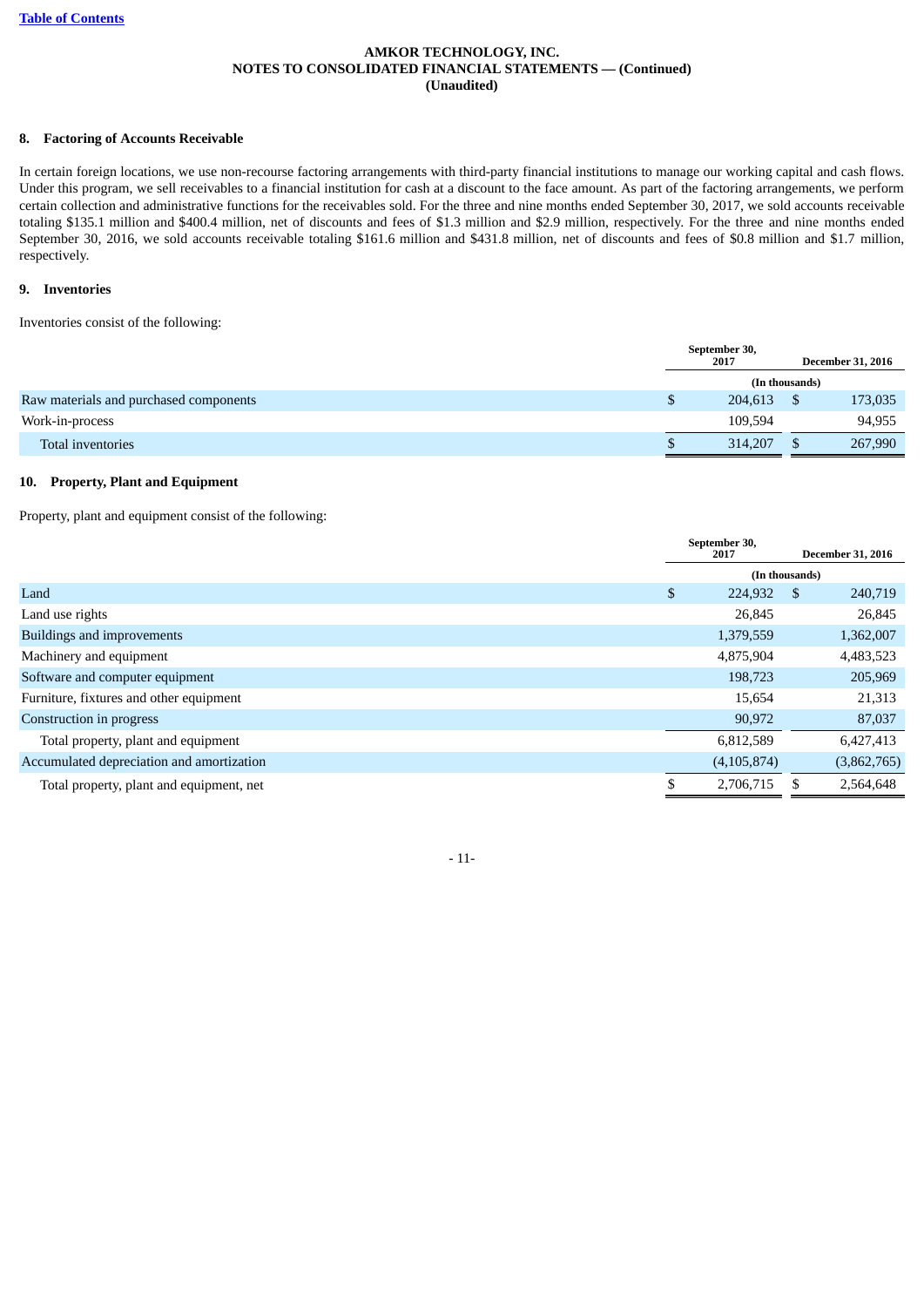The following table summarizes our depreciation expense:

|                      | <b>For the Three Months Ended</b><br>September 30, |      |         |                | <b>For the Nine Months Ended</b><br>September 30, |      |         |
|----------------------|----------------------------------------------------|------|---------|----------------|---------------------------------------------------|------|---------|
|                      | 2017                                               | 2016 |         | 2017           |                                                   | 2016 |         |
|                      |                                                    |      |         | (In thousands) |                                                   |      |         |
| Depreciation expense | 148,099                                            |      | 140,728 |                | 434,394                                           |      | 414,687 |

We had \$42.4 million and \$44.8 million of costs for our factory and research and development facility in Korea ("K5") in construction in progress as of September 30, 2017 and December 31, 2016, respectively.

As part of our plan to consolidate factory operations in Korea, we sold the land and buildings comprising our K1 factory in May 2017 for \$142.4 million. We received 10% of the sale price at signing in November 2016 and the balance at closing, at which time we recognized a pre-tax gain of \$108.1 million.

### **11. Accrued Expenses**

Accrued expenses consist of the following:

|                                        | September 30,<br>2017 |                | December 31,<br>2016 |
|----------------------------------------|-----------------------|----------------|----------------------|
|                                        |                       | (In thousands) |                      |
| Payroll and benefits                   | \$<br>144,922         | - \$           | 117,636              |
| Deferred revenue and customer advances | 70,665                |                | 65,653               |
| Income taxes payable                   | 44,171                |                | 37,961               |
| Accrued settlement costs               | 37,147                |                | 35,304               |
| Accrued interest                       | 23,495                |                | 13,046               |
| Accrued severance plan obligations     | 16,220                |                | 14,053               |
| Other accrued expenses                 | 49,039                |                | 55,016               |
| Total accrued expenses                 | 385,659               | S              | 338,669              |

- 12-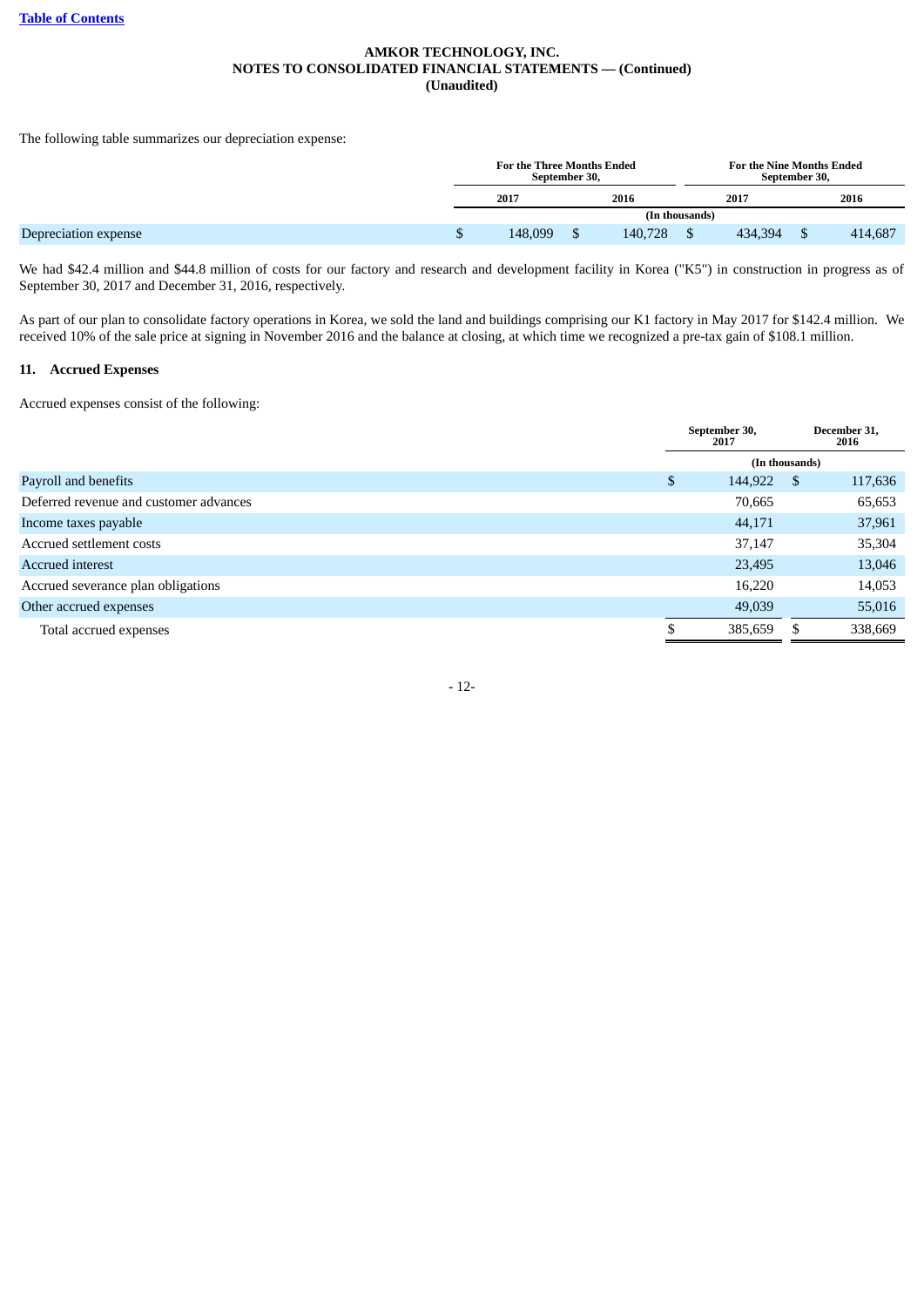## **12. Debt**

Following is a summary of short-term borrowings and long-term debt:

|                                                                                                                    | September 30,<br>2017 |                | December 31,<br>2016 |
|--------------------------------------------------------------------------------------------------------------------|-----------------------|----------------|----------------------|
|                                                                                                                    | (In thousands)        |                |                      |
| Debt of Amkor Technology, Inc.:                                                                                    |                       |                |                      |
| Senior secured credit facilities:                                                                                  |                       |                |                      |
| \$200 million revolving credit facility, LIBOR plus 1.25%-1.75%, due<br>December 2019 (1)                          | \$                    | \$             |                      |
| Senior notes:                                                                                                      |                       |                |                      |
| 6.625% Senior notes, due June 2021 (2)                                                                             | 200,000               |                | 400,000              |
| 6.375% Senior notes, due October 2022                                                                              | 524,971               |                | 524,971              |
| Debt of subsidiaries:                                                                                              |                       |                |                      |
| Amkor Technology Korea, Inc.:                                                                                      |                       |                |                      |
| \$75 million revolving credit facility, foreign currency funding-linked base rate plus 1.60%, due June 2018<br>(3) | 75,000                |                |                      |
| Term loan, LIBOR plus 2.70%, due December 2019                                                                     | 55,000                |                | 55,000               |
| Term loan, foreign currency funding-linked base rate plus 1.32%, due May 2020                                      | 150,000               |                | 150,000              |
| Term loan, fixed rate at 3.70%, due May 2020 (4)                                                                   | 120,000               |                |                      |
| Term loan, fund floating rate plus 1.60%, due June 2020 (5)                                                        | 86,000                |                | 86,000               |
| Term loan, LIBOR plus 2.60%, due May 2018 (4)                                                                      |                       |                | 120,000              |
| Term loan, foreign currency funding-linked base rate plus 1.33%, due May 2020 (3)                                  |                       |                | 80,000               |
| J-Devices Corporation:                                                                                             |                       |                |                      |
| Short-term term loans, variable rate (6)                                                                           | 21,180                |                | 22,230               |
| Term loans, fixed rate at 0.53%, due April 2018                                                                    | 10,124                |                | 19,460               |
| Term loan, fixed rate at 0.86%, due June 2022 (7)                                                                  | 42,218                |                |                      |
| Term loan, fixed rate at 0.60%, due July 2022 (8)                                                                  | 8,888                 |                |                      |
| Other:                                                                                                             |                       |                |                      |
| Revolving credit facility, TAIFX plus a bank-determined spread, due<br>November 2020 (Taiwan) (9)                  | 20,000                |                | 20,000               |
| Term loan, LIBOR plus 1.80%, due December 2019 (China) (10)                                                        | 49,500                |                |                      |
|                                                                                                                    | 1,362,881             |                | 1,477,661            |
| Less: Unamortized premium and deferred debt costs, net                                                             | (1,214)               |                | (2, 831)             |
| Less: Short-term borrowings and current portion of long-term debt                                                  | (117,970)             |                | (35, 192)            |
| Long-term debt (including related party)                                                                           | \$<br>1,243,697       | $\mathfrak{s}$ | 1,439,638            |

(1) Our \$200.0 million senior secured revolving credit facility has a letter of credit sub-limit facility of \$25.0 million. Principal is payable at maturity. The availability for the revolving credit facility is based on the amount of our eligible accounts receivable. As of September 30, 2017, we had availability of \$199.5 million under this facility, after reduction of \$0.5 million of outstanding standby letters of credit.

(2) In July 2017, we redeemed \$200.0 million aggregate principal amount of the outstanding \$400.0 million of our 6.625% Senior Notes due 2021 ("Notes"), which included \$17.5 million held by a related party. In accordance with the terms of the indenture governing the Notes, the redemption price was 101.656% of the principal amount

- 13-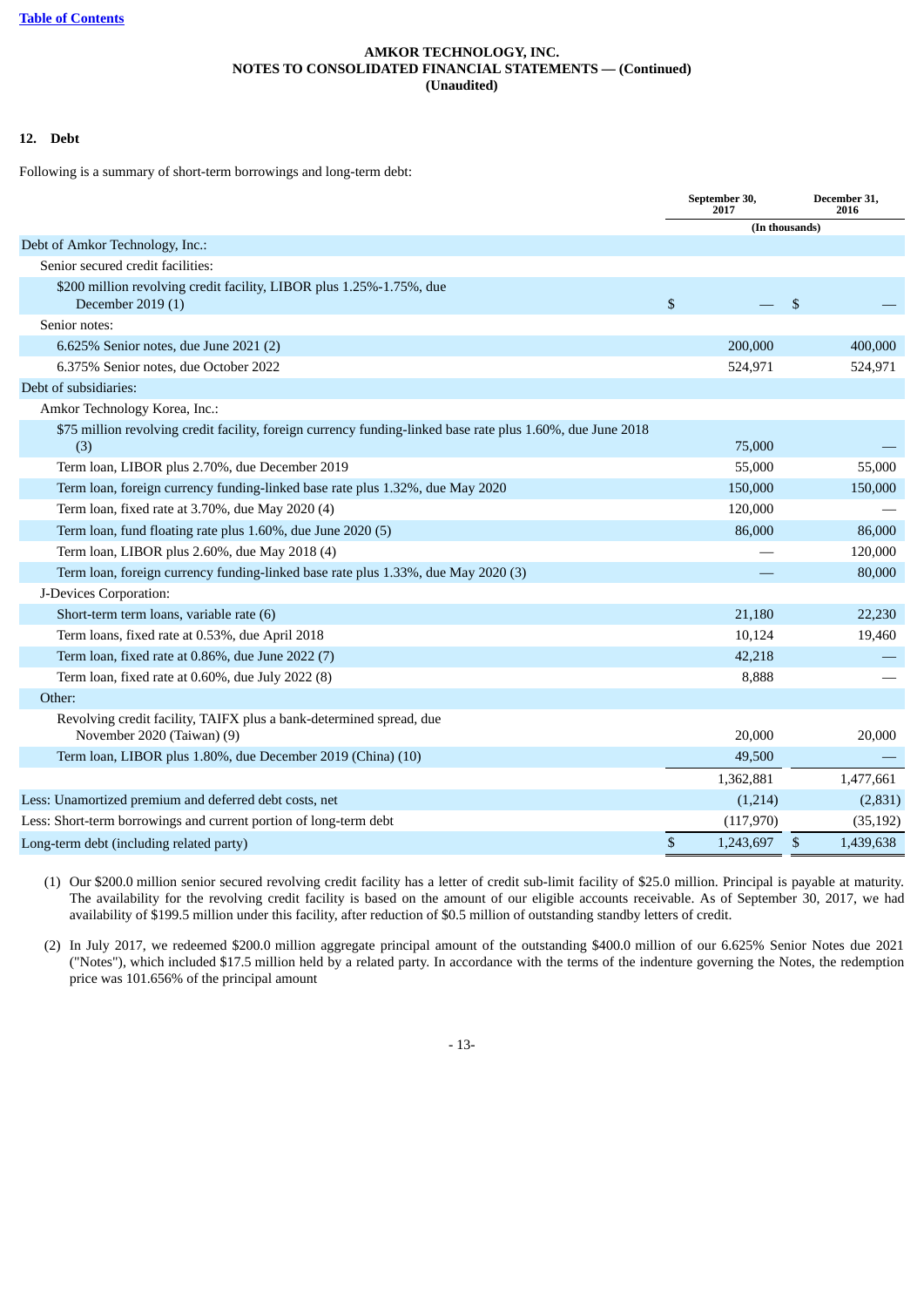of the Notes, plus accrued and unpaid interest. We recorded a \$3.3 million loss on extinguishment related to the premium paid on the call of the Notes and a \$1.1 million charge for the write-off of the associated unamortized debt issuance costs. The redemption of the Notes was funded with cash on hand. In addition, during the nine months ended September 30, 2017, our related party sold all of its remaining Notes in the open market reducing the long-term debt, related party balance to zero.

- (3) In April 2017, we decreased the revolving credit facility from \$100.0 million to \$75.0 million. Principal is payable at maturity, which was extended in June 2017 for one year to June 2018. Interest is payable monthly in arrears, at a foreign currency funding-linked base rate plus 1.60% (3.75% as of September 30, 2017). In April 2017, we borrowed \$75.0 million on this facility and repaid the outstanding balance of \$80.0 million on our term loan due May 2020.
- (4) In May 2017, we entered into a \$120.0 million term loan agreement to repay the \$120.0 million term loan due in 2018. The new term loan agreement extended the maturity date to 2020 and changed the interest rate to a fixed rate. Principal is payable at maturity. Interest is payable quarterly in arrears at a fixed rate of 3.7%.
- (5) In May 2015, we entered into a term loan agreement pursuant to which we may borrow up to \$150.0 million for capital expenditures. Principal is payable at maturity. Interest is payable quarterly in arrears, at a fund floating rate plus 1.60% (3.20% as of September 30, 2017). As of September 30, 2017, \$64.0 million was available to be borrowed.
- (6) We entered into various short-term term loans which mature semiannually. Principal is payable in monthly installments. Interest is payable monthly, at TIBOR plus 0.15% to 0.38% (weighted-average of 0.24% as of September 30, 2017). As of September 30, 2017, \$11.6 million was available to be drawn.
- (7) In June 2017, we entered into a ¥5.0 billion term loan agreement for capital expenditures. Principal is payable in quarterly installments of ¥250.0 million. Interest is payable quarterly in arrears, at a fixed rate of 0.86%. In June 2017, we borrowed ¥5.0 billion.
- (8) In July 2017, we entered into a ¥1.0 billion term loan agreement for capital expenditures. Principal is payable in quarterly installments of ¥50.0 million. Interest is payable in arrears, at a fixed rate of 0.60%. In July 2017, we borrowed ¥1.0 billion.
- (9) In November 2015, we entered into a \$39.0 million revolving credit facility. Principal is payable at maturity. Interest is payable monthly, at TAIFX plus a bank determined spread (2.64% as of September 30, 2017). As of September 30, 2017, \$19.0 million was available to be drawn.
- (10)In December 2016, we entered into a \$50.0 million term loan agreement. Principal is payable in semiannual installments of \$0.5 million, with the remaining balance due at maturity. Interest is payable quarterly, at LIBOR plus 1.80% (3.11% as of September 30, 2017). In January 2017, we borrowed \$50.0 million.

Our foreign debt is generally collateralized by the land, buildings and equipment in the respective locations. The carrying value of the collateral exceeds the carrying amount of the debt.

The debt of Amkor Technology, Inc. is structurally subordinated in right of payment to all existing and future debt and other liabilities of our subsidiaries. The agreements governing our indebtedness contain affirmative and negative covenants which restrict our ability to pay dividends and could restrict our operations. We have never paid a dividend to our stockholders and we do not have any present plans for doing so. We were in compliance with all debt covenants at September 30, 2017.

- 14-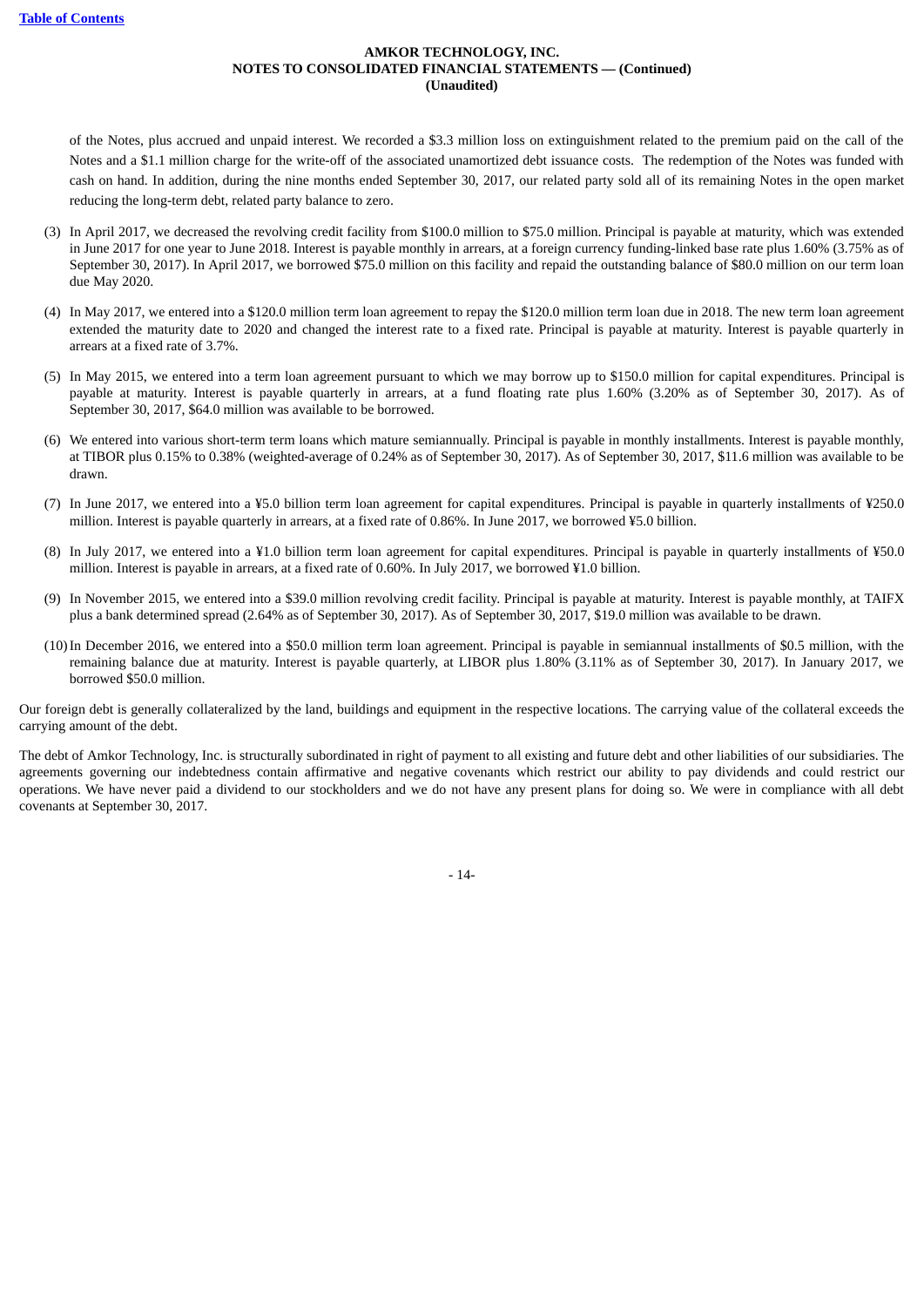#### **13. Pension Plans**

## *Foreign Defined Benefit Pension Plans*

Our subsidiaries in Japan, Korea, Malaysia, the Philippines and Taiwan sponsor defined benefit pension plans. Charges to expense are based upon actuarial analyses. The components of net periodic pension cost for these defined benefit pension plans are as follows:

|                                    | <b>For the Three Months Ended</b><br>September 30, |          |    |                |               | <b>For the Nine Months Ended</b><br>September 30, |     |         |  |  |
|------------------------------------|----------------------------------------------------|----------|----|----------------|---------------|---------------------------------------------------|-----|---------|--|--|
|                                    |                                                    | 2017     |    | 2016           | 2017          |                                                   |     | 2016    |  |  |
|                                    |                                                    |          |    | (In thousands) |               |                                                   |     |         |  |  |
| Service cost                       | \$                                                 | 8,445    | -S | 9,024          | <sup>\$</sup> | 25,215                                            | -\$ | 25,684  |  |  |
| Interest cost                      |                                                    | 1,009    |    | 925            |               | 3,029                                             |     | 2,753   |  |  |
| Expected return on plan assets     |                                                    | (1, 124) |    | (961)          |               | (3,385)                                           |     | (2,864) |  |  |
| Amortization of prior service cost |                                                    |          |    | 9              |               | 31                                                |     | 26      |  |  |
| Recognized actuarial loss          |                                                    | 18       |    | 24             |               | 62                                                |     | 71      |  |  |
| Net periodic pension cost          |                                                    | 8,348    |    | 9,021          | .S            | 24,952                                            | S   | 25,670  |  |  |

#### *Defined Contribution Pension Plans*

We sponsor defined contribution pension plans in Korea, Malaysia, Taiwan and the U.S. The following table summarizes our defined contribution expense:

|                              | <b>For the Three Months Ended</b><br>September 30, |       |                | For the Nine Months Ended<br>September 30, |      |       |  |
|------------------------------|----------------------------------------------------|-------|----------------|--------------------------------------------|------|-------|--|
|                              | 2017                                               | 2016  |                | 2017                                       | 2016 |       |  |
|                              |                                                    |       | (In thousands) |                                            |      |       |  |
| Defined contribution expense | 2.230                                              | 1,939 |                | 8,009                                      |      | 7,106 |  |

#### **14. Fair Value Measurements**

The accounting framework for determining fair value includes a hierarchy for ranking the quality and reliability of the information used to measure fair value, which enables the reader of the financial statements to assess the inputs used to develop those measurements. The fair value hierarchy consists of three tiers as follows: Level 1, defined as quoted market prices in active markets for identical assets or liabilities; Level 2, defined as inputs other than Level 1 that are observable, either directly or indirectly, such as quoted prices for similar assets or liabilities, quoted prices in markets that are not active, model-based valuation techniques for which all significant assumptions are observable in the market or other inputs that are observable or can be corroborated by observable market data for substantially the full term of the assets or liabilities and Level 3, defined as unobservable inputs that are not corroborated by market data.

The fair values of cash, accounts receivable, trade accounts payable, capital expenditures payable, and certain other current assets and accrued expenses approximate carrying values because of their short-term nature. The carrying value of certain other non-current assets and liabilities approximates fair value. Our assets and liabilities recorded at fair value on a recurring basis include cash equivalent money market funds and restricted cash money market funds. We also review goodwill for impairment annually during the fourth quarter of each year. Cash equivalent money market funds and restricted cash money market funds are invested in U.S. money market funds and various U.S. and foreign bank operating and time deposit accounts, which are due on demand or carry a maturity date of less than three months when purchased. No restrictions have been imposed on us regarding withdrawal of balances with respect to our cash equivalents as a result of liquidity or other credit market issues affecting the money market funds we invest in or the counterparty financial institutions holding our deposits. Money market funds are valued using quoted market prices in active markets for identical assets.

- 15-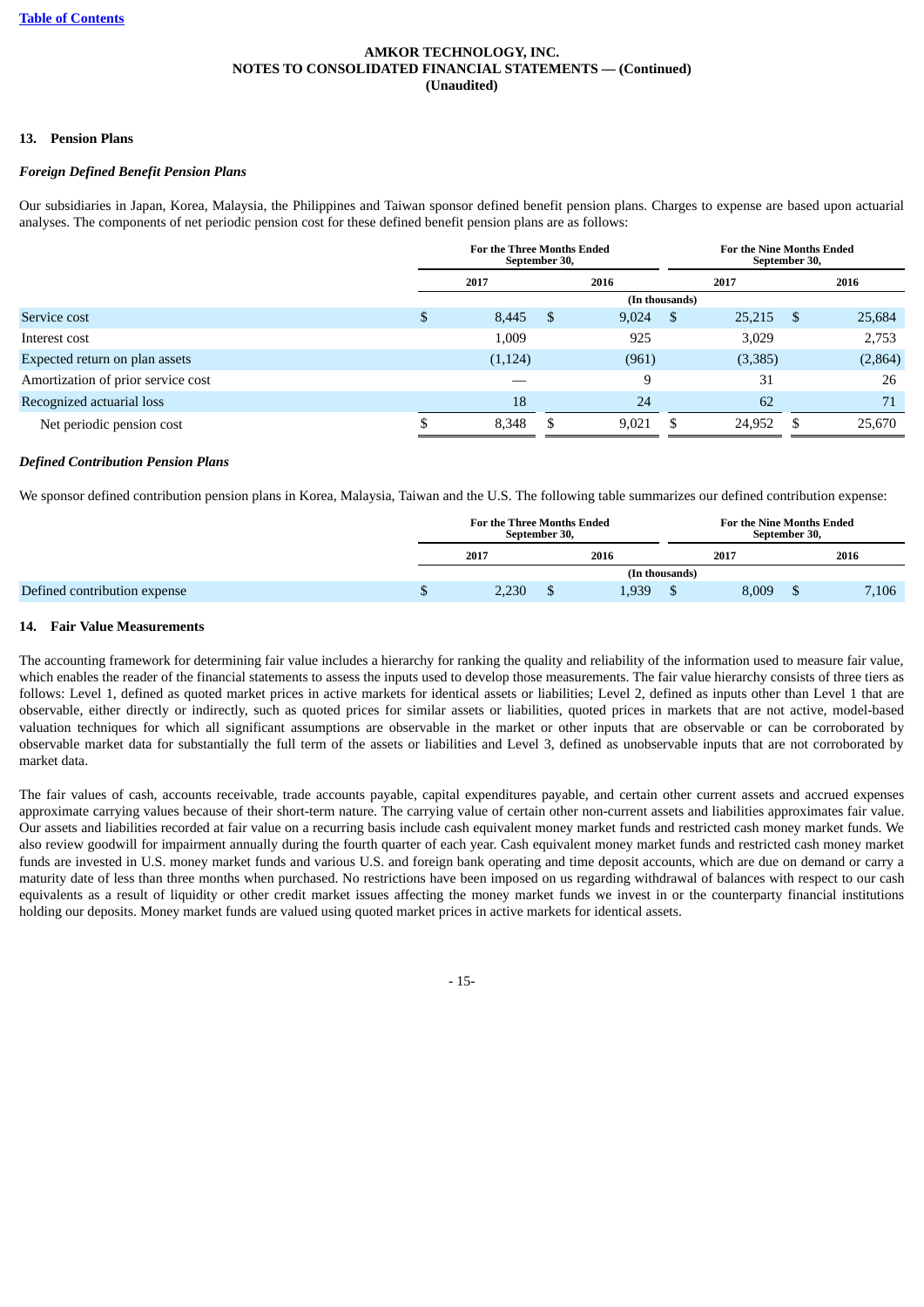Recurring fair value measurements consist of the following:

|                                              | September 30,<br>2017 | December 31,<br>2016 |
|----------------------------------------------|-----------------------|----------------------|
|                                              | (In thousands)        |                      |
| Cash equivalent money market funds (Level 1) | 56,335                | 39,548               |
| Restricted cash money market funds (Level 1) | 2,000                 | 2,000                |

We also measure certain assets and liabilities, including property, plant and equipment and goodwill, at fair value on a nonrecurring basis.

We measure the fair value of our debt for disclosure purposes. The following table presents the fair value of financial instruments that are not recorded at fair value on a recurring basis:

|                                                      |   | September 30, 2017 |  | <b>December 31, 2016</b> |               |           |  |                          |
|------------------------------------------------------|---|--------------------|--|--------------------------|---------------|-----------|--|--------------------------|
|                                                      |   | Fair<br>Value      |  | Carrying<br>Value        | Fair<br>Value |           |  | Carrying<br><b>Value</b> |
|                                                      |   |                    |  | (In thousands)           |               |           |  |                          |
| Senior notes (Level 1)                               | Φ | 745,922            |  | 723,757                  |               | 954,765   |  | 922,140                  |
| Revolving credit facilities and term loans (Level 2) |   | 638.677            |  | 637.910                  |               | 551,793   |  | 552,690                  |
| Total debt                                           |   | 1,384,599          |  | 1,361,667                |               | 1,506,558 |  | 1,474,830                |

The estimated fair value of our senior notes is based primarily on quoted market prices reported on or near the respective balance sheet dates. The estimated fair value of our revolving credit facilities and term loans is calculated using a discounted cash flow analysis, which utilizes market based assumptions including forward interest rates adjusted for credit risk.

## **15. Commitments and Contingencies**

We generally warrant that our services will be performed in a professional and workmanlike manner and in compliance with our customers' specifications. We accrue costs for known warranty issues. Historically, our warranty costs have been immaterial.

## *Legal Proceedings*

We are involved in claims and legal proceedings and may become involved in other legal matters arising in the ordinary course of our business. We evaluate these claims and legal matters on a case-by-case basis to make a determination as to the impact, if any, on our business, liquidity, results of operations, financial condition or cash flows. Although the outcome of these matters is uncertain, we believe that the ultimate outcome of these claims and proceedings, individually and in the aggregate, will not have a material adverse impact to us. Our evaluation of the potential impact of these claims and legal proceedings on our business, liquidity, results of operations, financial condition or cash flows could change in the future.

In accordance with the accounting guidance for loss contingencies, including legal proceedings, lawsuits, pending claims and other legal matters, we accrue for a loss contingency when we conclude that the likelihood of a loss is probable and the amount of the loss can be reasonably estimated. We adjust our accruals from time to time as we receive additional information, but the loss we incur may be significantly greater than or less than the amount we have accrued. We disclose loss contingencies if we believe they are material and there is at least a reasonable possibility that a loss has been incurred. Attorney fees related to legal matters are expensed as incurred.

- 16-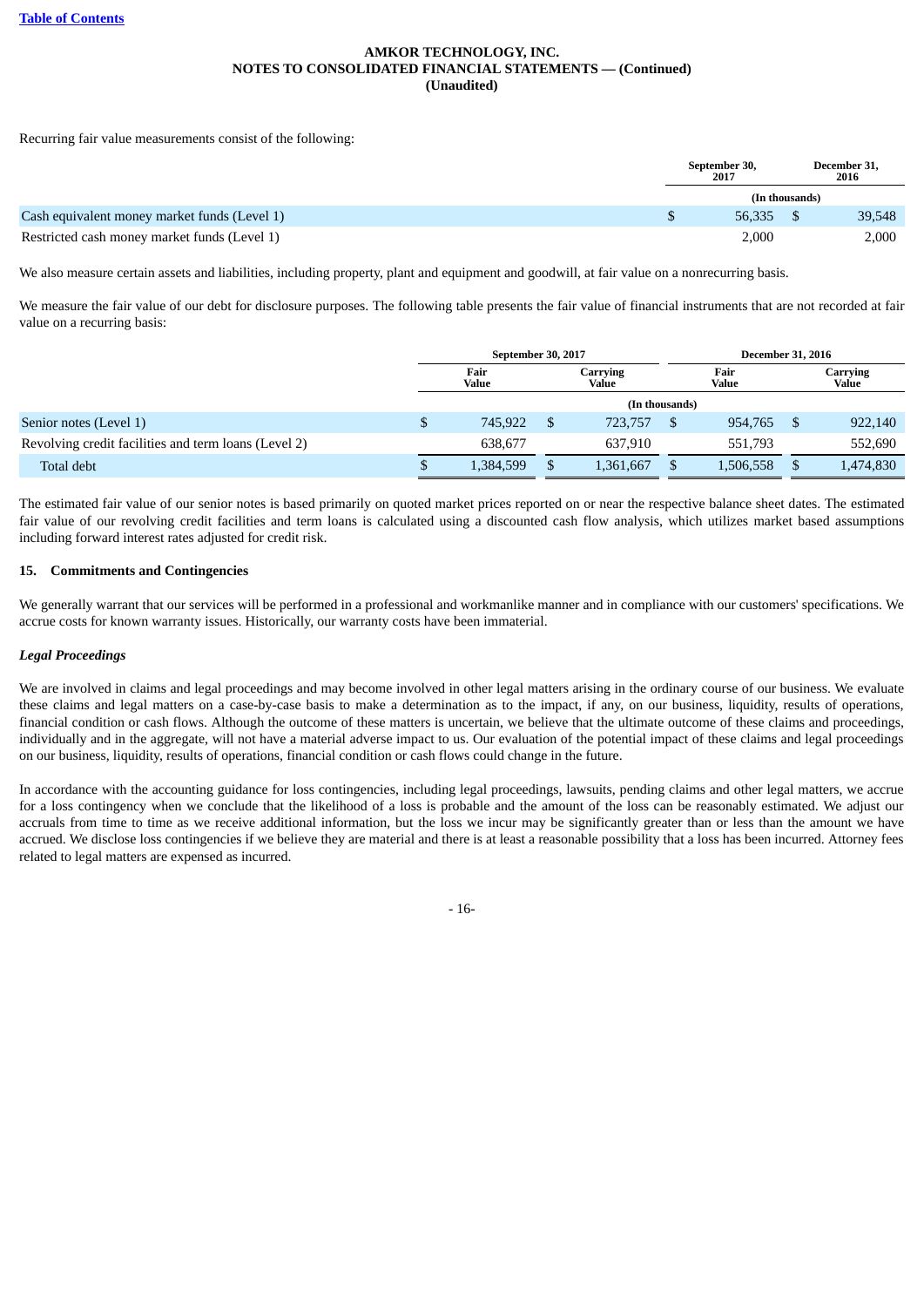#### <span id="page-17-0"></span>**Item 2.** *Management's Discussion and Analysis of Financial Condition and Results of Operations*

#### **Overview**

Amkor is one of the world's leading providers of outsourced semiconductor packaging and test services. Our financial goals are sales growth and improved profitability. To achieve these goals, we are focused on generating increased value from our investments in advanced technologies, improving utilization of existing assets and selectively growing our scale and scope through strategic investments.

We are an industry leader in developing and commercializing cost-effective advanced packaging and test technologies. These advanced technology solutions provide increased value to our customers while typically generating gross margins above our corporate average. This is particularly true in the mobile device market, where growth has outpaced the semiconductor industry rate. Advanced packages are now the preferred choice in both the high-end and the mid-range segments of the smartphone market, which together account for a high portion of mobile phone semiconductor value. The demand for advanced packages is also being driven by second-wave mobile device customers, who are transitioning out of wirebond into wafer-level and flip-chip packages. We believe that our technology leadership and this technology transition create significant growth opportunities for us.

We typically look for opportunities in the advanced packaging and test area where we can generate reasonably quick returns on investments made for customers seeking leading edge technologies. We also focus on developing a second wave of customers to fill the capacity that becomes available when leading edge customers transition to newer packaging and test equipment and platforms. For example, we are currently working to expand our sales to Chinese and Taiwanese fabless chip companies that make up a significant portion of the mid-tier and entry-level segments of the mobile device market where much of the growth is occurring. In addition, we are seeking out new customers and deepening our engagement with existing customers. This includes an expanded emphasis on the automotive market where semiconductor content continues to grow and in the analog area for our mainstream wirebond technologies.

From time to time, we identify attractive opportunities to grow our customer base and expand the markets we serve. For example, in May 2017 we acquired Nanium which will strengthen our position in the market for wafer-level packaging. In 2009 we invested in J-Devices, a joint venture to provide semiconductor packaging and test services in Japan. We increased our investment in J-Devices to 60% in 2013 and to 100% in 2015 through the exercise of additional options. We believe that selective growth through joint ventures, acquisitions and other strategic investments can help diversify our revenue streams, improve our profits, broaden our portfolio of services and continue our technological leadership.

Our IDM customers include: Intel Corporation; Renesas Electronics Corporation; STMicroelectronics N.V.; Texas Instruments Incorporated and Toshiba Corporation. Our fabless customers include: Broadcom Limited and Qualcomm Incorporated. Our contract foundry customers include: GlobalFoundries Inc. and Taiwan Semiconductor Manufacturing Company Limited.

As a supplier in the semiconductor industry, our business is cyclical and impacted by broad economic factors, such as world-wide gross domestic product and consumer spending. Historically, there has been a strong correlation between world-wide gross domestic product levels, consumer spending and semiconductor industry cycles. The semiconductor industry has experienced significant and sometimes prolonged cyclical upturns and downturns in the past. We cannot predict the timing, strength or duration of any economic slowdown or subsequent economic recovery.

Our net sales, gross profit, operating income, cash flows, liquidity and capital resources have historically fluctuated significantly from quarter to quarter as a result of many factors, including the seasonality of our business, the cyclical nature of the semiconductor industry and other factors discussed in Part II, Item 1A of this Quarterly Report on Form 10-Q.

We operate in a capital intensive industry and have a significant level of debt. Servicing our current and future customers requires that we incur significant operating expenses and continue to make significant capital expenditures, which are generally made in advance of the related revenues and without firm customer commitments. We fund our operations, including capital expenditures and debt service requirements, with cash flows from operations, existing cash and cash equivalents, borrowings under available credit facilities and proceeds from any additional financing. Maintaining an appropriate level of liquidity is important to our business and depends on, among other things, the performance of our

- 17-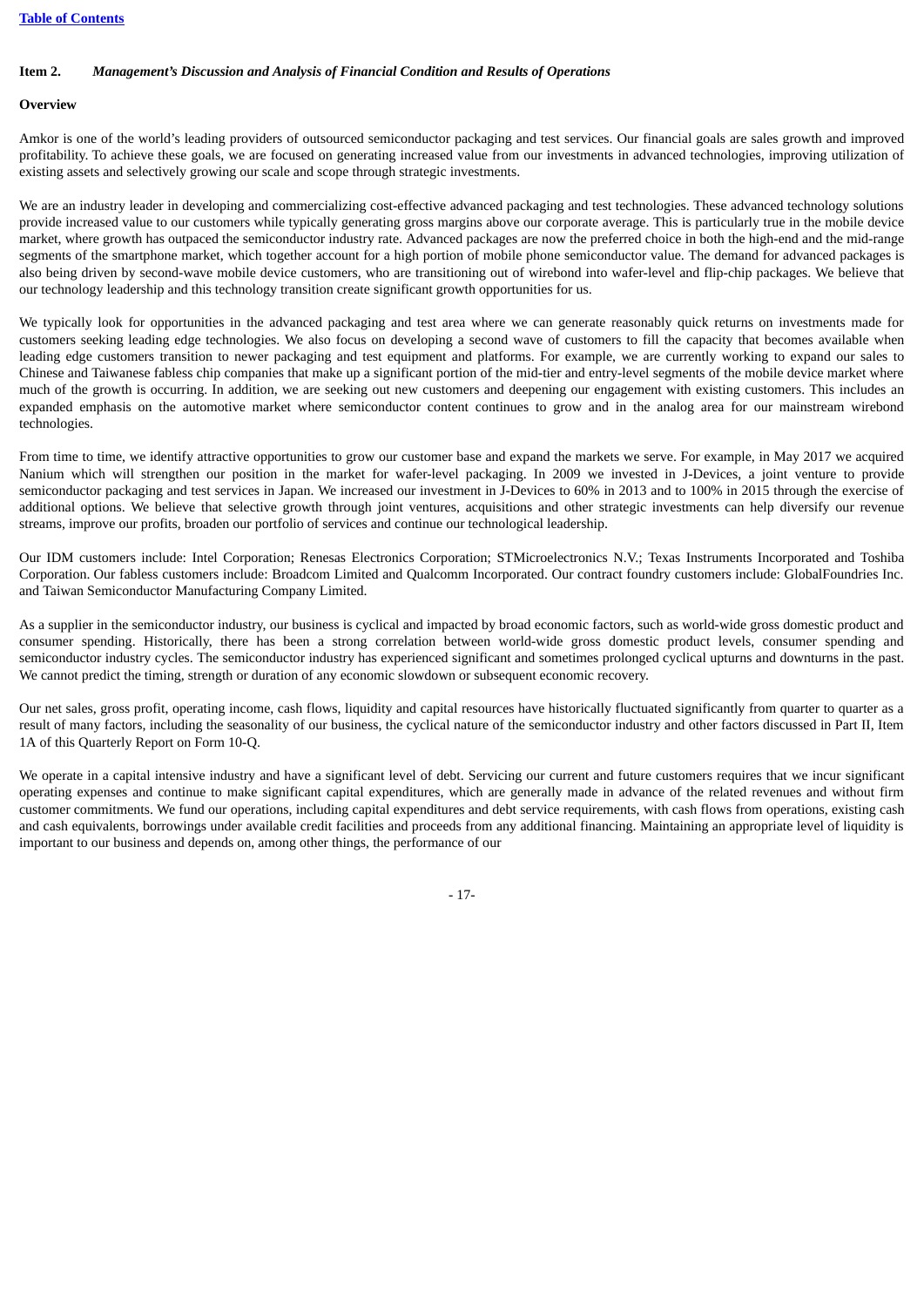business, our capital expenditure levels and our ability to repay debt out of our operating cash flows or proceeds from debt or equity financings.

#### *Financial Highlights*

Our net sales increased \$49.0 million or 4.5% to \$1,135.0 million for the three months ended September 30, 2017 from \$1,086.0 million for the three months ended September 30, 2016. The increase was attributable to increased demand in nearly all of our end markets.

Gross margin for the three months ended September 30, 2017 decreased to 19.1% from 19.7% for the three months ended September 30, 2016. The decline in gross margin was primarily attributable to an increase in employee compensation costs at our factories and factory consolidation activities in Japan.

On May 22, 2017, we completed the acquisition of Nanium, a provider of wafer-level fan-out semiconductor packaging solutions. Nanium's financial results have been included in our Consolidated Financial Statements from the date of acquisition.

In May 2017, we sold the land and buildings comprising our K1 factory for \$142.4 million which resulted in a pre-tax gain of \$108.1 million.

Our capital expenditures are primarily for investments in advanced packaging and test equipment and totaled \$414.0 million for the nine months ended September 30, 2017, compared to \$481.7 million for the nine months ended September 30, 2016. Our capital expenditures in the first nine months of 2016 included \$161.0 million for construction of our K5 facility in Korea.

Net cash provided by operating activities was \$413.9 million for the nine months ended September 30, 2017, compared to \$491.6 million for the nine months ended September 30, 2016. This decrease was primarily due to changes in working capital, partially offset by higher sales and gross profit.

#### **Results of Operations**

The following table sets forth certain operating data as a percentage of net sales for the periods indicated:

|                                  | <b>For the Three Months Ended</b><br>September 30, |        | <b>For the Nine Months Ended</b><br>September 30, |        |
|----------------------------------|----------------------------------------------------|--------|---------------------------------------------------|--------|
|                                  | 2017                                               | 2016   | 2017                                              | 2016   |
| Net sales                        | 100.0%                                             | 100.0% | 100.0%                                            | 100.0% |
| Materials                        | 37.1%                                              | 37.2%  | 36.0%                                             | 37.5%  |
| Labor                            | 15.2%                                              | 14.6%  | 16.0%                                             | 15.5%  |
| Other manufacturing costs        | 28.6%                                              | 28.5%  | 30.5%                                             | 30.7%  |
| Gross margin                     | 19.1%                                              | 19.7%  | 17.5%                                             | 16.3%  |
| Operating income                 | 8.7%                                               | 10.6%  | 9.6%                                              | 5.8%   |
| Net income attributable to Amkor | 4.8%                                               | 5.5%   | 5.3%                                              | 2.2%   |

- 18-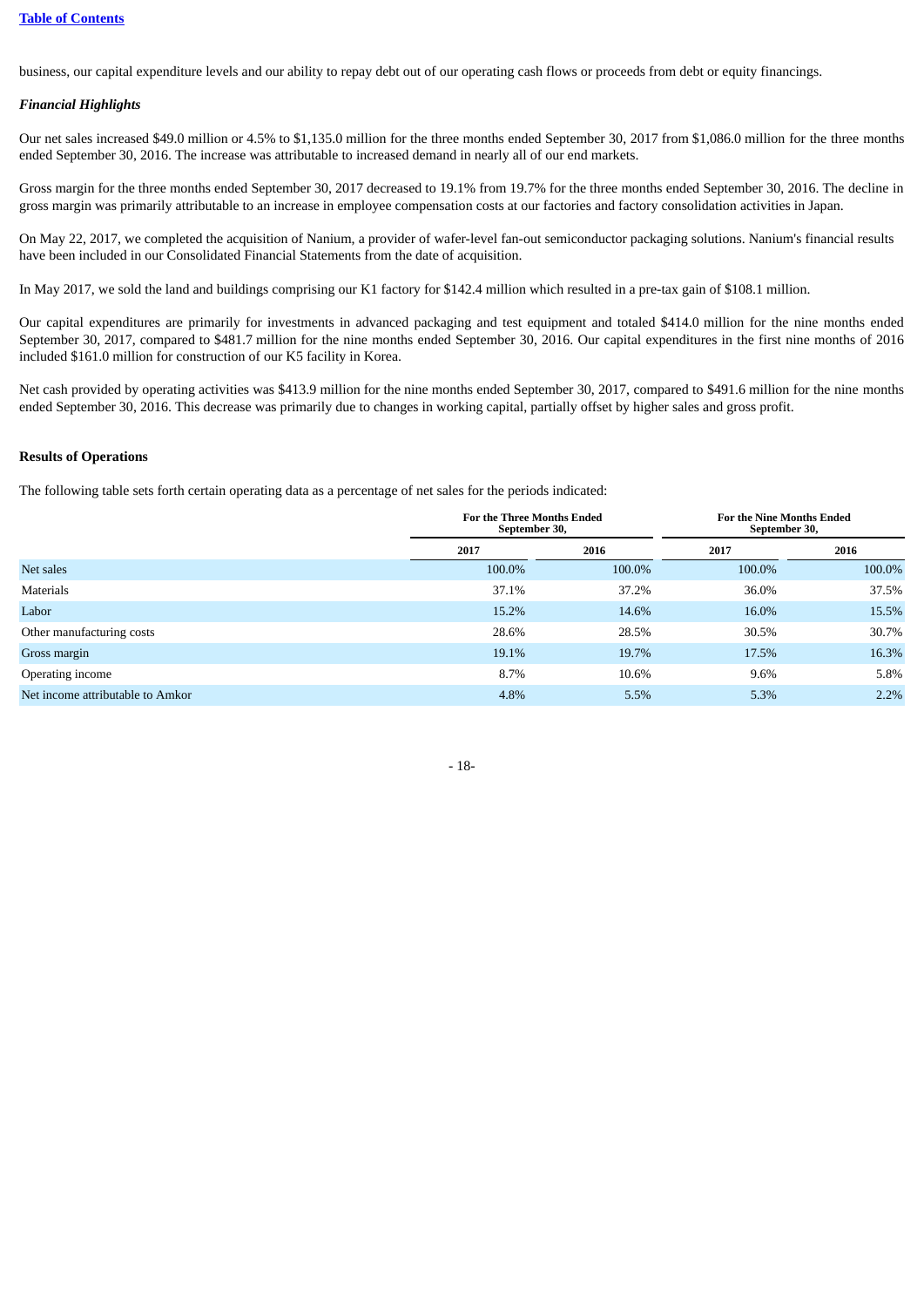#### *Net Sales*

|           | <b>For the Three Months Ended</b><br>September 30, |  |                |  |        |                                    |  |           |     | <b>For the Nine Months Ended</b> | September 30, |         |      |
|-----------|----------------------------------------------------|--|----------------|--|--------|------------------------------------|--|-----------|-----|----------------------------------|---------------|---------|------|
|           | 2017                                               |  | 2016<br>Change |  |        | 2017                               |  | 2016      |     | Change                           |               |         |      |
|           |                                                    |  |                |  |        | (In thousands, except percentages) |  |           |     |                                  |               |         |      |
| Net sales | 1,135,027                                          |  | 1,086,014      |  | 49,013 | 4.5%                               |  | 3.038.074 | \$. | 2,872,022                        |               | 166,052 | 5.8% |

The increase in net sales for the three and nine months ended September 30, 2017, compared to the three and nine months ended September 30, 2016, was primarily attributable to increased demand in nearly all of our end markets. The increase in demand was partially offset by movements in foreign currency exchange rates which unfavorably impacted net sales.

#### *Gross Margin*

|              | <b>For the Three Months Ended</b><br>September 30, |                |         |  |        |      | <b>For the Nine Months Ended</b><br>September 30, |      |         |        |        |  |
|--------------|----------------------------------------------------|----------------|---------|--|--------|------|---------------------------------------------------|------|---------|--------|--------|--|
|              | 2017                                               | 2016<br>Change |         |  |        | 2017 |                                                   | 2016 |         | Change |        |  |
|              |                                                    |                |         |  |        |      | (In thousands, except percentages)                |      |         |        |        |  |
| Gross profit | 216,638                                            |                | 213,800 |  | 2,838  |      | 531,779                                           |      | 468,290 |        | 63,489 |  |
| Gross margin | 19.1%                                              |                | 19.7%   |  | (0.6)% |      | 17.5%                                             |      | 16.3%   |        | 1.2%   |  |

Our cost of sales consists principally of materials, labor, depreciation and manufacturing overhead. Since a substantial portion of the costs at our factories is fixed, there tends to be a direct relationship between our revenue levels and gross margin where relatively modest increases or decreases can have a significant effect.

Gross margin decreased for the three months ended September 30, 2017 compared to the three months ended September 30, 2016, primarily due to increased employee compensation costs and factory consolidation activities in Japan. Gross margin increased for the nine months ended September 30, 2017 compared to the nine months ended September 30, 2016 primarily due to higher net sales, product mix and related operating leverage on our fixed costs, partially offset by costs associated with factory consolidation activities in Japan.

## *Selling, General and Administrative*

|                                        | <b>For the Three Months Ended</b><br>September 30, |        |  |        |  |        |                                    | <b>For the Nine Months Ended</b><br>September 30, |         |  |         |        |       |      |  |
|----------------------------------------|----------------------------------------------------|--------|--|--------|--|--------|------------------------------------|---------------------------------------------------|---------|--|---------|--------|-------|------|--|
|                                        |                                                    | 2017   |  | 2016   |  | :hange |                                    | 2017<br>2016                                      |         |  |         | Change |       |      |  |
|                                        |                                                    |        |  |        |  |        | (In thousands, except percentages) |                                                   |         |  |         |        |       |      |  |
| Selling, general and administrative \$ |                                                    | 75.567 |  | 72,363 |  | 3,204  | $4.4\%$                            |                                                   | 220,045 |  | 216.894 |        | 3,151 | 1.5% |  |

Selling, general and administrative expenses for the three and nine months ended September 30, 2017 increased compared to the three and nine months ended September 30, 2016 primarily due to an increase in employee compensation costs. The increase for the nine months ended September 30, 2017 was partially offset by net proceeds received from a one-time legal settlement in April 2017.

## *Research and Development*

|                          | <b>For the Three Months Ended</b><br>September 30, |  |        |        |        |                                    | <b>For the Nine Months Ended</b><br>September 30, |  |        |  |        |       |  |  |
|--------------------------|----------------------------------------------------|--|--------|--------|--------|------------------------------------|---------------------------------------------------|--|--------|--|--------|-------|--|--|
|                          | 2017                                               |  | 2016   | Change |        |                                    | 2017<br>2016                                      |  |        |  | Change |       |  |  |
|                          |                                                    |  |        |        |        | (In thousands, except percentages) |                                                   |  |        |  |        |       |  |  |
| Research and development | 42,834                                             |  | 26,822 |        | 16.012 | 59.7%                              | 128.658                                           |  | 84.145 |  | 44,513 | 52.9% |  |  |

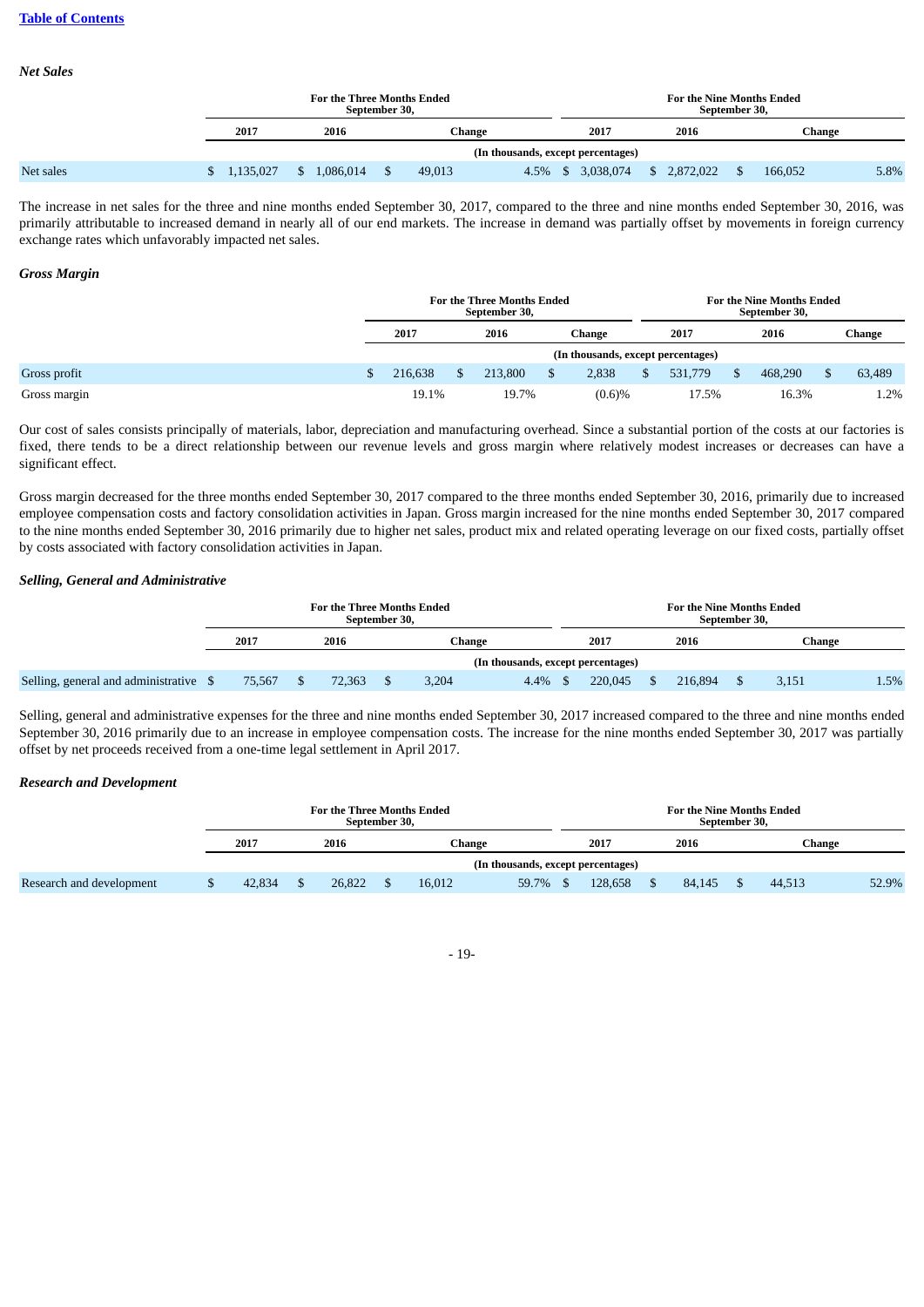Research and development activities are focused on developing new packaging and test services and improving the efficiency and capabilities of our existing production processes. The costs related to our technology and product development projects are included in research and development expense until the project moves into production. Once production begins, the costs related to production become part of the cost of sales, including ongoing depreciation for the equipment previously held for research and development activities. Research and development expenses for the three and nine months ended September 30, 2017 increased compared to the three and nine months ended September 30, 2016, primarily due to development and other costs associated with our new K5 factory and research and development facility in Korea. The increase was partially offset by reductions in costs for projects that moved into production.

## *Other Income and Expense*

|                                     |   | <b>For the Three Months Ended</b><br>September 30, |  |                |               |                                    |              |  | <b>For the Nine Months Ended</b><br>September 30, |  |         |   |         |            |  |  |
|-------------------------------------|---|----------------------------------------------------|--|----------------|---------------|------------------------------------|--------------|--|---------------------------------------------------|--|---------|---|---------|------------|--|--|
|                                     |   | 2017                                               |  | 2016<br>Change |               |                                    |              |  | 2016<br>2017                                      |  |         |   | Change  |            |  |  |
|                                     |   |                                                    |  |                |               | (In thousands, except percentages) |              |  |                                                   |  |         |   |         |            |  |  |
| Interest expense, including related |   |                                                    |  |                |               |                                    |              |  |                                                   |  |         |   |         |            |  |  |
| party                               | S | 20,501                                             |  | 22,731         | <sup>\$</sup> | (2,230)                            | $(9.8)\%$ \$ |  | 65,448                                            |  | 62,223  | S | 3,225   | $5.2\%$    |  |  |
| Foreign currency (gain) loss, net   |   | (454)                                              |  | 7,124          |               | (7,578)                            | $>(100)\%$   |  | 8.678                                             |  | 11,506  |   | (2,828) | $(24.6)\%$ |  |  |
| Other (income) expense, net         |   | 3,808                                              |  | (467)          |               | 4,275                              | $>(100)\%$   |  | 2,350                                             |  | (1,899) |   | 4,249   | $>(100)\%$ |  |  |
| Total other expense, net            |   | 23,855                                             |  | 29.388         |               | (5,533)                            | $(18.8)\%$   |  | 76.476                                            |  | 71,830  |   | 4,646   | $6.5\%$    |  |  |

Interest expense decreased for the three months ended September 30, 2017 compared to the three months ended September 30, 2016, primarily due to the redemption of our 6.625% Senior Notes due 2021 in July 2017. The early repayment of the Notes resulted in a loss on debt retirement of \$4.4 million included in other (income) expense, net for the three and nine months ended September 30, 2017. Interest expense increased for the nine months ended September 30, 2017 compared to the nine months ended September 30, 2016. During the first quarter of 2016, we capitalized \$4.4 million of interest on our outstanding debt in connection with the construction of K5. The capitalization of interest resulted in lower interest expense in the nine months ended September 30, 2016.

We recorded a net foreign currency gain for the three months ended September 30, 2017 and a loss for the nine months ended September 30, 2017 as compared with a foreign currency loss, net in the prior year periods. These changes year over year were due to foreign currency exchange rate movements and the associated impact on our net monetary exposure at our foreign subsidiaries.

## *Income Tax Expense*

|                    | <b>For the Three Months Ended</b><br>September 30, |  |        |        | <b>For the Nine Months Ended</b><br>September 30, |              |        |  |        |  |        |
|--------------------|----------------------------------------------------|--|--------|--------|---------------------------------------------------|--------------|--------|--|--------|--|--------|
|                    | 2016<br>2017                                       |  |        | Change |                                                   | 2016<br>2017 |        |  | Change |  |        |
|                    |                                                    |  |        |        | (In thousands)                                    |              |        |  |        |  |        |
| Income tax expense | 18.752                                             |  | 24,086 |        | (5,334)                                           |              | 51,764 |  | 29,319 |  | 22,445 |

Generally, our annual effective tax rate is below the U.S. federal tax rate of 35% because most of our income is taxed in foreign jurisdictions in the Asia Pacific region, where we benefit from tax holidays or tax rates lower than the U.S. statutory rate. Our income tax expense includes foreign withholding taxes and minimum taxes. The increase in our income tax expense for the nine months ended September 30, 2017 is primarily attributable to an increase in profit before tax which includes the pre-tax gain on the sale of the land and buildings comprising our K1 factory in May 2017. We refer you to Note 10 of our Consolidated Financial Statements in Part I, Item 1 of this Quarterly Report on Form 10-Q for additional information.

Our income tax expense reflects the applicable tax rates in effect in the various countries in which our income is earned and is subject to volatility depending on the relative mix of earnings in each location. During the nine months ended September 30, 2017 and 2016, our subsidiaries in Korea, Malaysia, the Philippines and Taiwan operated under tax holidays

- 20-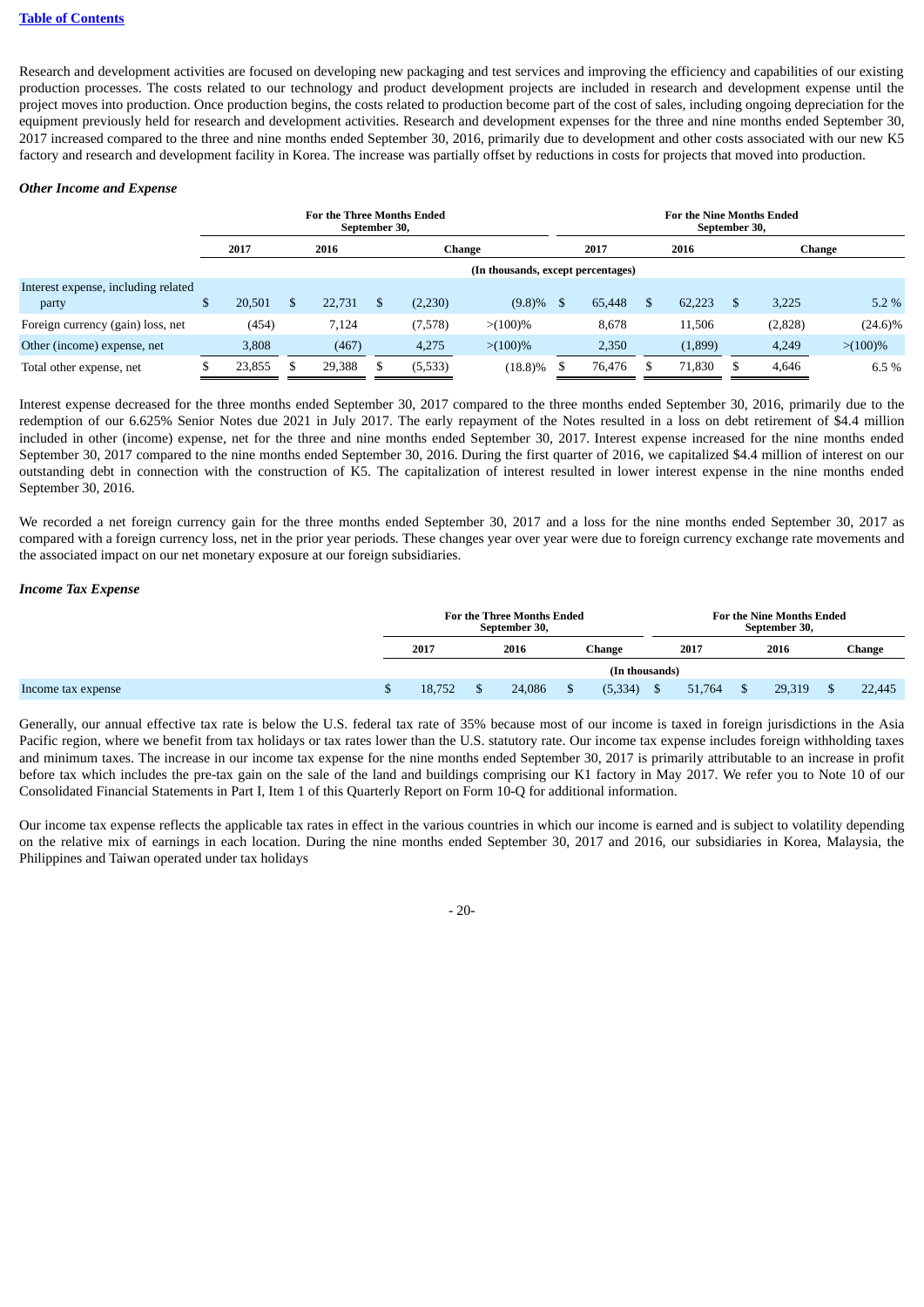which will continue to expire in whole or in part at various dates through 2025. We expect our effective tax rate to increase as the tax holidays expire because income earned in these jurisdictions will become subject to higher statutory income tax rates.

#### **Liquidity and Capital Resources**

We assess our liquidity based on our current expectations regarding sales, operating expenses, capital spending, debt service requirements and other funding needs. Based on this assessment, we believe that our cash flow from operating activities, together with existing cash and cash equivalents and availability under our credit facilities, will be sufficient to fund our working capital, capital expenditure, debt service and other financial requirements for at least the next twelve months. Our liquidity is affected by, among other things, volatility in the global economy and credit markets, the performance of our business, our capital expenditure levels, other uses of our cash including any purchases of stock under our stock repurchase program, any acquisitions or investments in joint ventures and our ability to either repay debt out of operating cash flow or refinance it at or prior to maturity with the proceeds of debt or equity offerings. There can be no assurance that we will generate the necessary net income or operating cash flows, or be able to borrow sufficient funds, to meet the funding needs of our business beyond the next twelve months due to a variety of factors, including the cyclical nature of the semiconductor industry and other factors discussed in Part II, Item 1A of this Quarterly Report on Form 10-Q.

Our primary source of cash and the source of funds for our operations are cash flows from operations, current cash and cash equivalents, borrowings under available credit facilities and proceeds from any additional debt or equity financings. As of September 30, 2017, we had cash and cash equivalents of \$519.4 million. Included in our cash balance as of September 30, 2017, is \$423.6 million held offshore by our foreign subsidiaries. We have the ability to access cash held offshore by our foreign subsidiaries primarily through the repayment of intercompany debt obligations. Consequently, we would not expect to incur a significant amount of income tax if we were to remit cash currently held offshore to the U.S. through these facilities. If we were to distribute this offshore cash to the U.S. as dividends from our foreign subsidiaries, in some cases we would incur foreign withholding taxes; however, we would not incur a significant amount of U.S. federal income taxes due to the availability of tax loss carryovers and foreign tax credits.

The borrowing base under our \$200.0 million first lien senior secured revolving credit facility is limited to the amount of our eligible accounts receivable. As of September 30, 2017, we had availability of \$199.5 million under this facility, after reduction of \$0.5 million of outstanding standby letters of credit. Our foreign subsidiaries had \$19.0 million available to be drawn under secured revolving credit facilities and \$75.6 million available to be borrowed under secured term loan credit facilities for working capital purposes and capital expenditures. In April 2017, we borrowed \$75.0 million on our revolving credit facility in Korea and repaid the outstanding balance of \$80.0 million on our term loan due May 2020.

As of September 30, 2017, we had \$1,361.7 million of debt. Our scheduled principal repayments on debt include \$24.8 million due over the remainder of 2017, \$96.4 million due in 2018, \$173.7 million due in 2019, \$326.7 million due in 2020, \$210.7 million due in 2021 and \$530.7 million due thereafter. We were in compliance with all debt covenants at September 30, 2017, and we expect to remain in compliance with these covenants for at least the next twelve months.

In July 2017, we redeemed \$200.0 million of the outstanding \$400.0 million of our 6.625% Senior Notes due 2021. The note redemption was funded with cash on hand. We refer you to Note 12 to our Consolidated Financial Statements in Part I, Item 1 of this Quarterly Report on Form 10-Q for additional information.

In certain foreign locations, we use non-recourse factoring arrangements with third-party financial institutions to manage our working capital and cash flows. Under this program, we sell receivables to a financial institution for cash at a discount to the face amount. Available capacity under these programs is dependent on the level of our trade accounts receivable eligible to be sold, the financial institutions' willingness to purchase such receivables and the limits provided by the financial institutions. As such, these factoring arrangements can be reduced or eliminated at any time due to market conditions and changes in the credit worthiness of customers. For the nine months ended September 30, 2017 and 2016, we sold accounts receivable totaling \$400.4 million and \$431.8 million, net of discounts and fees of \$2.9 million and \$1.7 million, respectively. At September 30, 2017 and December 31, 2016, there were outstanding receivables of \$170.9 million and \$184.6 million, respectively, which had been sold to financial institutions under these arrangements.

- 21-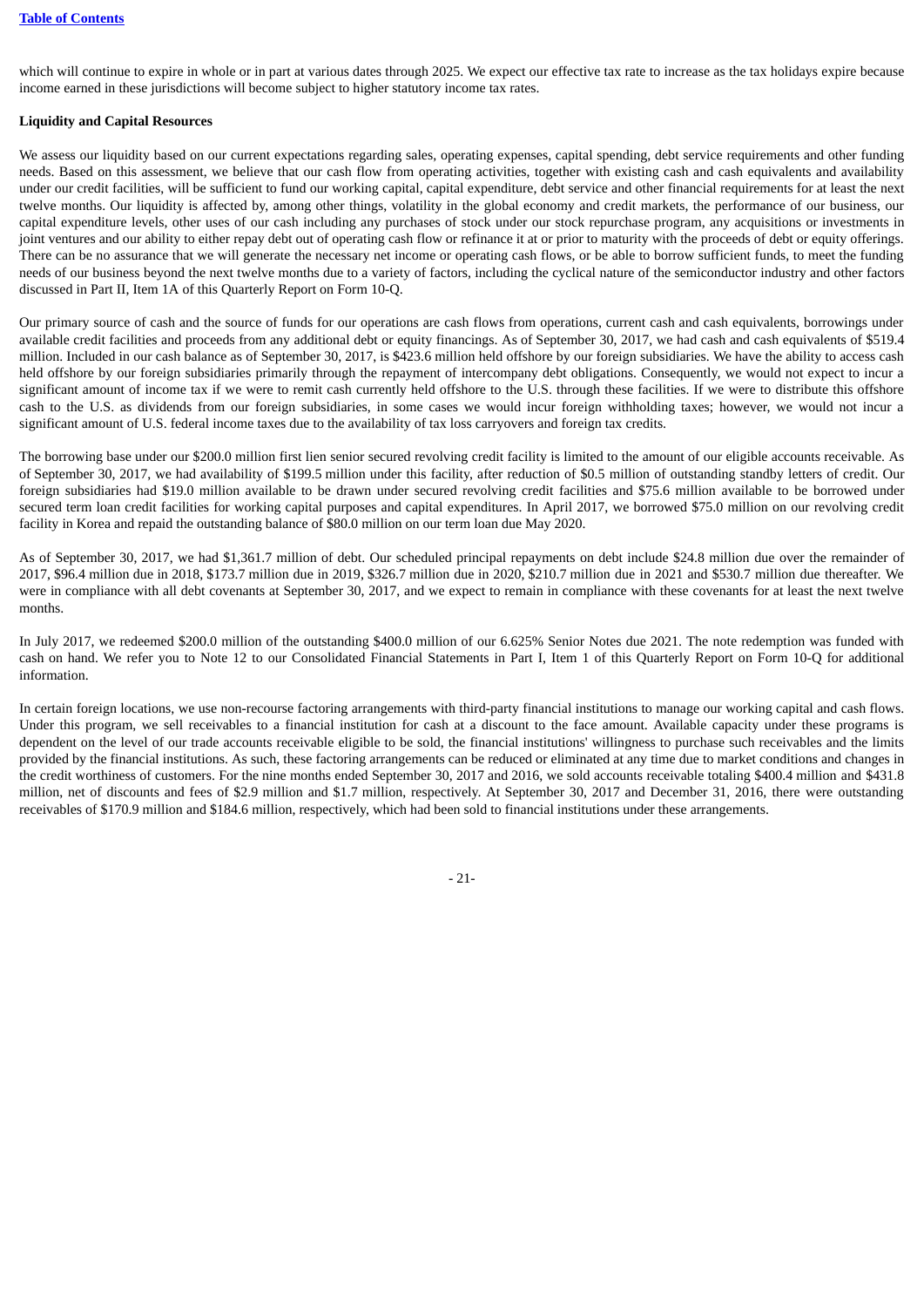In order to reduce our debt and future cash interest payments, we may from time to time repurchase our outstanding notes for cash or exchange shares of our common stock for our outstanding notes. Any such transaction may be made in the open market, through privately negotiated transactions or otherwise and is subject to the terms of our indentures and other debt agreements, market conditions and other factors.

Certain debt agreements have restrictions on dividend payments and the repurchase of stock and subordinated securities. These restrictions are determined in part by calculations based upon cumulative net income. We have never paid a dividend to our stockholders and we do not have any present plans for doing so. From time to time, Amkor Technology, Inc. also guarantees certain debt of our subsidiaries.

Our subsidiary in Korea maintains an unfunded severance plan that covers certain employees that were employed prior to August 1, 2015. As of September 30, 2017, the severance liability was \$142.4 million. Accrued severance benefits are estimated assuming all eligible employees were to terminate their employment at the balance sheet date. For service periods subsequent to August 1, 2015, employees participate in either a defined benefit pension plan or a defined contribution pension plan.

Under the terms of a January 2015 patent license litigation settlement, Amkor agreed to pay a total of \$155.0 million in 16 equal quarterly recurring payments commencing in the first quarter of 2015 and continuing through the fourth quarter of 2018. As of September 30, 2017, we owe \$48.4 million under the settlement.

We operate in a capital-intensive industry. Servicing our current and future customers may require that we incur significant operating expenses and make significant investments in equipment and facilities, which are generally made in advance of the related revenues and without firm customer commitments.

Our Board of Directors previously authorized the repurchase of up to \$300.0 million of our common stock, exclusive of any fees, commissions or other expenses. At September 30, 2017, approximately \$91.6 million was available to repurchase common stock pursuant to the stock repurchase program. The purchase of stock may be made in the open market or through privately negotiated transactions. The timing, manner, price and amount of any repurchases will be determined by us at our discretion and will depend upon a variety of factors including economic and market conditions, the cash needs and investment opportunities for the business, the current market price of our stock, applicable legal requirements and other factors. We have not purchased any stock under the plan since 2012.

#### **Investments**

We make significant capital expenditures in order to service the demand of our customers, which are primarily focused on investments in advanced packaging and test equipment. We expect 2017 capital expenditures to be approximately \$550 million. During the nine months ended September 30, 2017, our capital expenditures totaled \$414.0 million. Ultimately, the amount of our 2017 capital expenditures will depend on several factors including, among others, the timing and implementation of any capital projects under review, the performance of our business, economic and market conditions, the cash needs and investment opportunities for the business, the need for additional capacity to service anticipated customer demand and the availability of cash flows from operations or financing.

In addition, we are subject to risks associated with our capital expenditures, including those discussed in Part II, Item 1A of this Quarterly Report on Form 10-Q under the caption "Capital Expenditures - We Make Substantial Investments in Equipment and Facilities To Support the Demand Of Our Customers, Which May Adversely Affect Our Business If the Demand Of Our Customers Does Not Develop As We Expect or Is Adversely Affected."

- 22-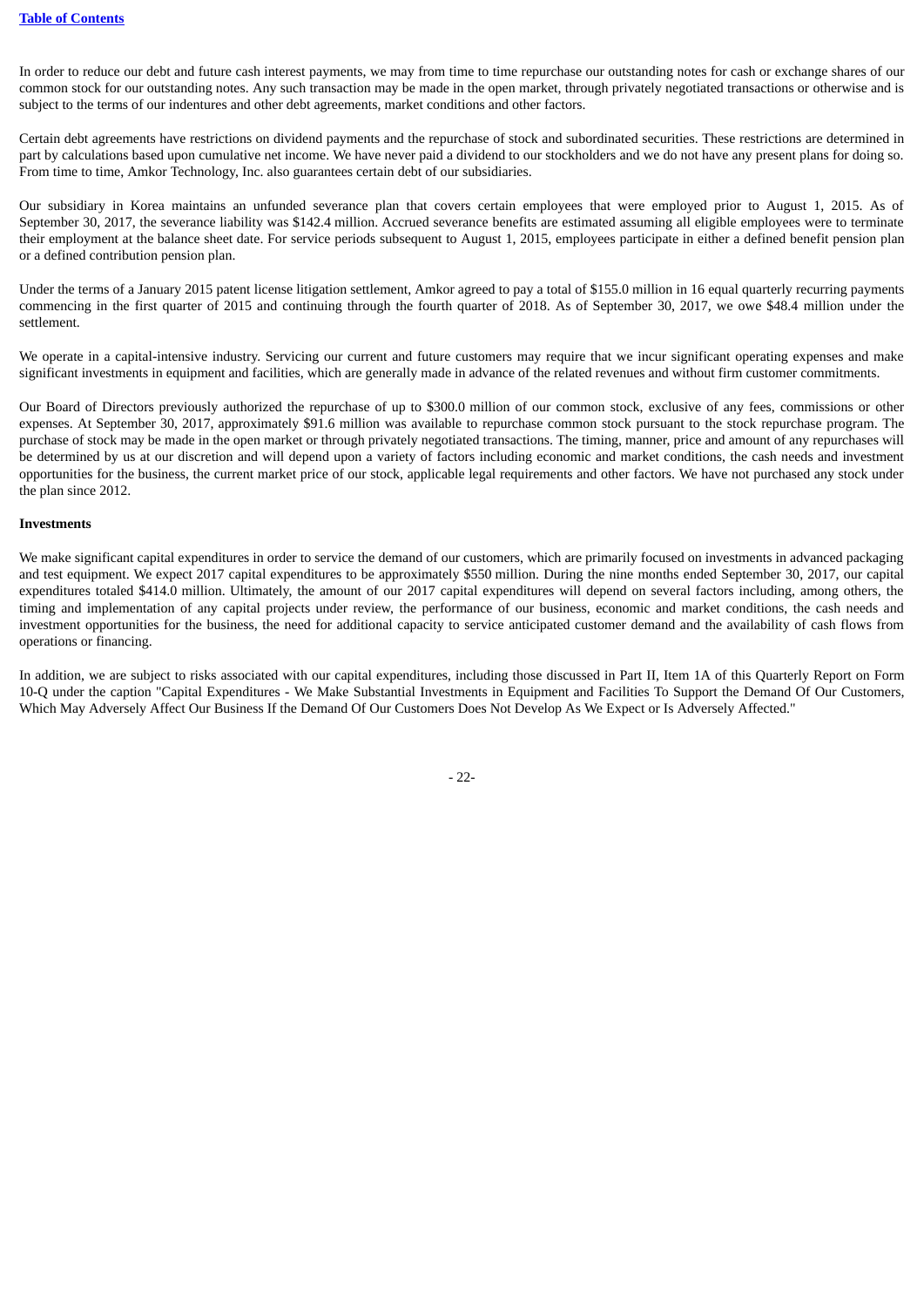## **Cash Flows**

Net cash provided by (used in) operating, investing and financing activities for the nine months ended September 30, 2017 and 2016, was as follows:

|                             |   | <b>For the Nine Months Ended</b><br>September 30, |                |            |
|-----------------------------|---|---------------------------------------------------|----------------|------------|
|                             |   | 2017                                              | 2016           |            |
|                             |   | (In thousands)                                    |                |            |
| <b>Operating activities</b> | ъ | 413,911                                           | $\mathfrak{s}$ | 491,616    |
| Investing activities        |   | (326, 025)                                        |                | (468, 126) |
| <b>Financing activities</b> |   | (126, 939)                                        |                | (16, 678)  |

*Operating activities:* Our cash flows provided by operating activities for the nine months ended September 30, 2017, decreased by \$77.7 million compared to the nine months ended September 30, 2016, primarily due to changes in working capital, partially offset by higher sales and gross profit.

*Investing activities:* Our cash flows used in investing activities are principally for payments for property, plant and equipment, which decreased compared to the nine months ended September 30, 2016, primarily due to the completion of the initial phase of K5 construction in December 2016. The net cash used in investing activities for the nine months ended September 30, 2017, also included a payment for the acquisition of Nanium and receipt of the remaining proceeds for the sale of the K1 factory in Korea.

*Financing activities:* The net cash used in financing activities for the nine months ended September 30, 2017, was primarily driven by the redemption of our Senior Notes due 2021, partially offset by the net borrowings in China and Japan. The net cash used in financing activities for the nine months ended September 30, 2016 was driven by net repayments in Japan, Korea and Taiwan.

We provide the following supplemental data to assist our investors and analysts in understanding our liquidity and capital resources. We define free cash flow as net cash provided by operating activities less payments for property, plant and equipment, plus proceeds from the sale of and insurance recovery for property, plant and equipment, if applicable. Free cash flow is not defined by U.S. GAAP. We believe free cash flow to be relevant and useful information to our investors because it provides them with additional information in assessing our liquidity, capital resources and financial operating results. Our management uses free cash flow in evaluating our liquidity, our ability to service debt and our ability to fund capital expenditures. However, free cash flow has certain limitations, including that it does not represent the residual cash flow available for discretionary expenditures since other, non-discretionary expenditures, such as mandatory debt service, are not deducted from the measure. The amount of mandatory versus discretionary expenditures can vary significantly between periods. This measure should be considered in addition to, and not as a substitute for, or superior to, other measures of liquidity or financial performance prepared in accordance with U.S. GAAP, such as net cash provided by operating activities. Furthermore, our definition of free cash flow may not be comparable to similarly titled measures reported by other companies.

|                                                     |  | <b>For the Nine Months Ended</b> | September 30,  |            |
|-----------------------------------------------------|--|----------------------------------|----------------|------------|
|                                                     |  | 2016                             |                |            |
|                                                     |  |                                  | (In thousands) |            |
| Net cash provided by operating activities           |  | 413.911                          | S              | 491,616    |
| Payments for property, plant and equipment          |  | (413, 974)                       |                | (481, 670) |
| Proceeds from sale of property, plant and equipment |  | 133,320                          |                | 13,687     |
| Free cash flow                                      |  | 133,257                          |                | 23,633     |

- 23-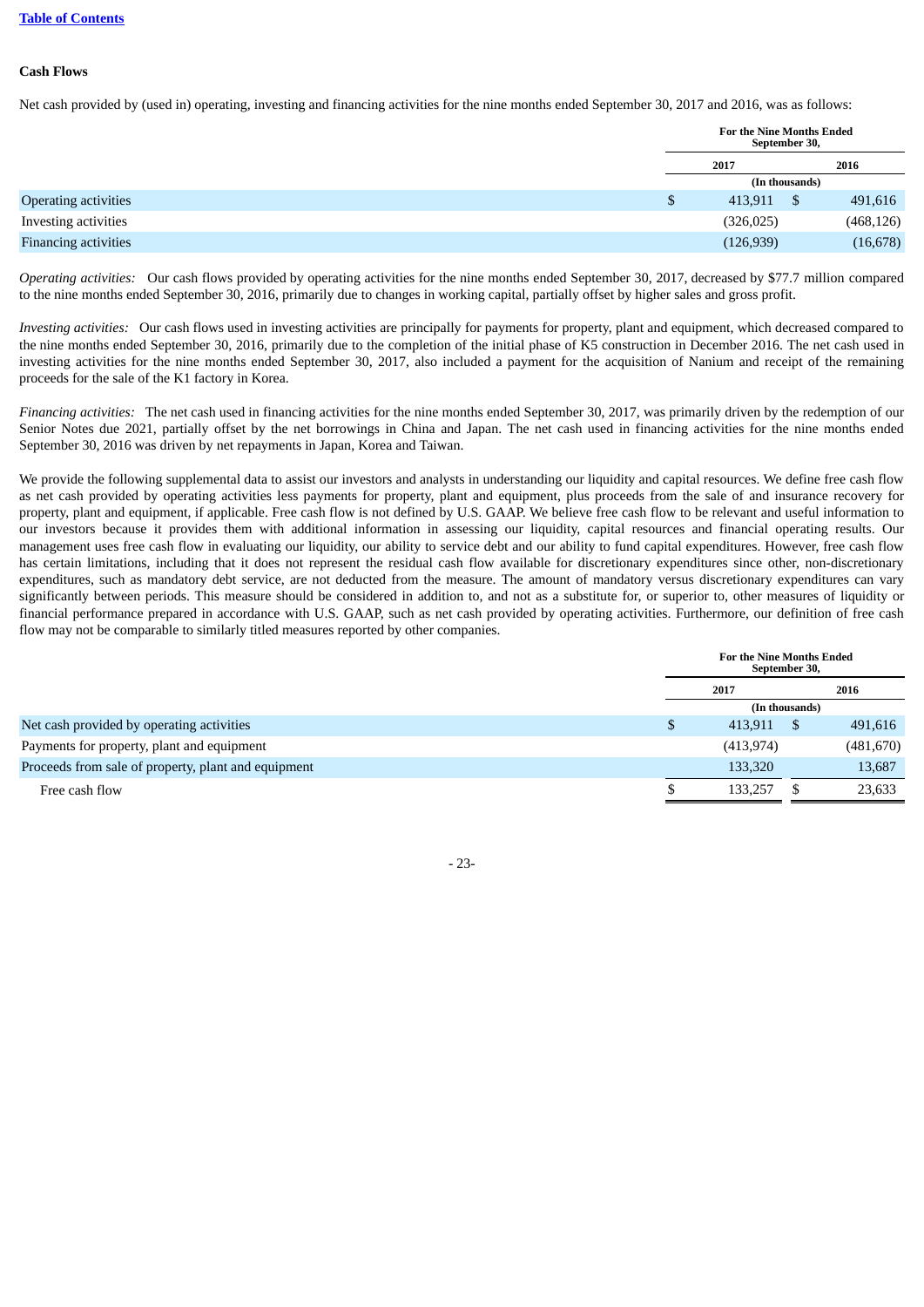## **Contractual Obligations**

The following table summarizes our contractual obligations at September 30, 2017, and the effect such obligations are expected to have on our liquidity and cash flows in future periods.

|                                            |    |              | <b>Payments Due for Year Ending December 31,</b> |                       |    |         |   |                |     |         |    |         |   |                   |
|--------------------------------------------|----|--------------|--------------------------------------------------|-----------------------|----|---------|---|----------------|-----|---------|----|---------|---|-------------------|
|                                            |    | <b>Total</b> |                                                  | $2017 -$<br>Remaining |    | 2018    |   | 2019           |     | 2020    |    | 2021    |   | <b>Thereafter</b> |
|                                            |    |              |                                                  |                       |    |         |   | (In thousands) |     |         |    |         |   |                   |
| Total debt                                 | \$ | 1,362,881    | \$                                               | 24,764                | \$ | 96,371  | S | 173,666        | \$. | 326,666 | \$ | 210,666 | S | 530,748           |
| Scheduled interest payment obligations (1) |    | 282,873      |                                                  | 28,888                |    | 65,803  |   | 62,996         |     | 51,503  |    | 40,197  |   | 33,486            |
| Purchase obligations (2)                   |    | 137,056      |                                                  | 99,170                |    | 26,376  |   | 2,194          |     | 1,818   |    | 1,549   |   | 5,949             |
| Operating lease obligations                |    | 114,714      |                                                  | 7,466                 |    | 25,498  |   | 20,901         |     | 13,195  |    | 10,329  |   | 37,325            |
| Severance obligations (3)                  |    | 142,377      |                                                  | 4,055                 |    | 14,530  |   | 13,030         |     | 11,706  |    | 10,501  |   | 88,555            |
| Settlement payments (4)                    |    | 48,438       |                                                  | 9,688                 |    | 38,750  |   |                |     |         |    |         |   |                   |
| Total contractual obligations              | .S | 2,088,339    |                                                  | 174,031               |    | 267,328 |   | 272,787        |     | 404,888 |    | 273,242 |   | 696,063           |

(1) Represents interest payment obligations calculated using stated coupon rates for fixed rate debt and interest rates applicable at September 30, 2017, for variable rate debt.

(2) Represents off-balance sheet purchase obligations for capital expenditures and long-term supply contracts outstanding at September 30, 2017.

- (3) Represents estimated benefit payments for our Korean subsidiary severance plan.
- (4) Represents settlement payments for patent license litigation. At September 30, 2017, the total obligation is \$48.4 million of which \$37.1 million is a current liability, \$9.7 million is a non-current liability and \$1.6 million will be imputed into interest over time.

In addition to the obligations identified in the table above, other non-current liabilities recorded in our Consolidated Balance Sheet at September 30, 2017, include:

- \$48.7 million of net foreign pension plan obligations, for which the timing and actual amount of impact on our future cash flow is uncertain.
- \$25.9 million net liability associated with unrecognized tax benefits. Due to the uncertainty regarding the amount and the timing of any future cash outflows associated with our unrecognized tax benefits, we are unable to reasonably estimate the amount and period of ultimate settlement, if any, with the various taxing authorities.

#### **Off-Balance Sheet Arrangements**

As of September 30, 2017, we had no off-balance sheet guarantees or other off-balance sheet arrangements as defined in Item 303(a)(4)(ii) of SEC Regulation S-K.

#### **Contingencies, Indemnifications and Guarantees**

We refer you to Note 15 to our Consolidated Financial Statements in Part I, Item 1 of this Quarterly Report on Form 10-Q for a discussion of our contingencies related to litigation and other legal matters.

#### **Critical Accounting Policies**

Our critical accounting policies are disclosed in our Annual Report on Form 10-K for the year ended December 31, 2016. During the three months ended September 30, 2017, there have been no significant changes in our critical accounting policies as reported in our 2016 Annual Report on Form 10-K.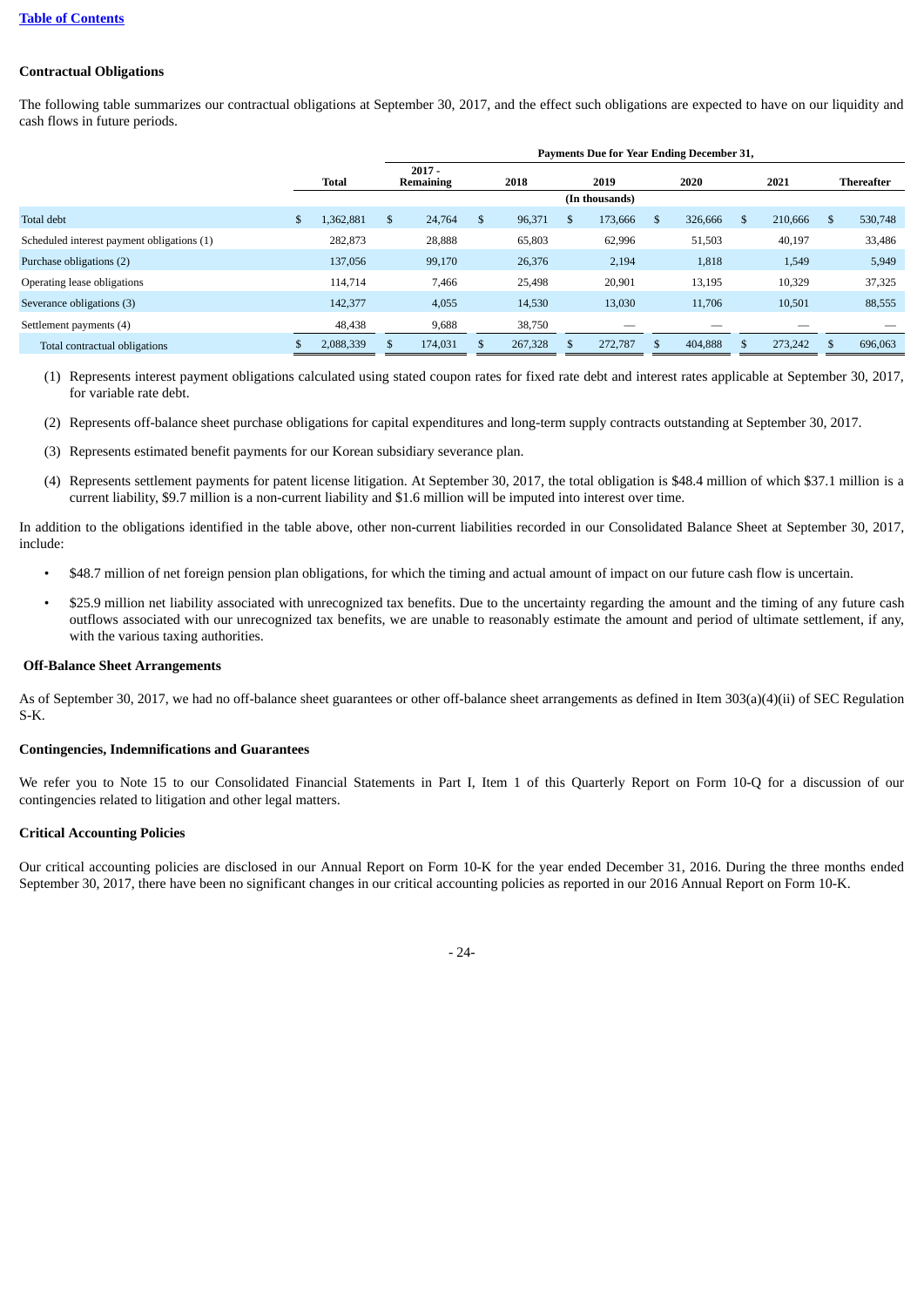#### **New Accounting Pronouncements**

For information regarding recent accounting pronouncements, we refer you to Note 2 to our Consolidated Financial Statements in Part I, Item 1 of this Quarterly Report on Form 10-Q.

#### <span id="page-25-0"></span>**Item 3.** *Quantitative and Qualitative Disclosures about Market Risk*

#### **Market Risk Sensitivity**

We are exposed to market risks, primarily related to foreign currency and interest rate fluctuations. In the normal course of business, we employ established policies and procedures to manage the exposure to fluctuations in foreign currency values and changes in interest rates. Our use of derivative instruments, including forward exchange contracts, has been historically insignificant; however, we continue to evaluate the use of hedging instruments to manage currency and other risks.

## *Foreign Currency Risk*

In order to reduce our exposure to foreign currency gains and losses, we generally use natural hedging techniques to reduce foreign currency rate risk. The U.S. dollar is our reporting and functional currency and the functional currency for our subsidiaries, except for J-Devices, where the Japanese Yen is the functional currency.

We have foreign currency exchange rate risk associated with the remeasurement of monetary assets and liabilities on our Consolidated Balance Sheets that are denominated in currencies other than the functional currency. We performed a sensitivity analysis of our foreign currency exposure as of September 30, 2017, to assess the potential impact of fluctuations in exchange rates for all foreign denominated assets and liabilities. Assuming that all foreign currencies appreciated 10% against the U.S. dollar, our income before taxes for the nine months ended September 30, 2017 would have been approximately \$18 million lower, due to the remeasurement of monetary assets and liabilities.

In addition, we have foreign currency exchange rate exposure on our results of operations. For the nine months ended September 30, 2017, approximately 73% of our net sales were denominated in U.S. dollars. Our remaining net sales were principally denominated in Japanese Yen for local country sales. For the nine months ended September 30, 2017, approximately 50% of our cost of sales and operating expenses were denominated in U.S. dollars and were largely for raw materials and depreciation. The remaining portion of our cost of sales and operating expenses was principally denominated in the Asian currencies where our production facilities are located and largely consisted of labor. To the extent that the U.S. dollar weakens against these Asian-based currencies, similar foreign currency denominated income and expenses in the future will result in higher sales, higher cost of sales and operating expenses, with cost of sales and operating expenses having the greater impact on our financial results. Similarly, our sales, cost of sales and operating expenses will decrease if the U.S. dollar strengthens against these foreign currencies. We performed a sensitivity analysis of our foreign currency exposure as of September 30, 2017, to assess the potential impact of fluctuations in exchange rates for all foreign denominated sales and operating expenses. Assuming that all foreign currencies appreciated 10% against the U.S. dollar, our operating income for the nine months ended September 30, 2017 would have been approximately \$60 million lower.

There are inherent limitations in the sensitivity analysis presented, primarily the assumption that foreign exchange rate movements across multiple jurisdictions would change instantaneously in an equal fashion. As a result, the analysis is unable to reflect the potential effects of more complex market or other changes that could arise which may positively or negatively affect our results of operations.

Our Consolidated Financial Statements are impacted by changes in exchange rates at entities where the local currency is the functional currency. The effect of foreign exchange rate translation for these entities was a gain of \$11.8 million and \$52.2 million for the nine months ended September 30, 2017 and 2016, respectively, and was recognized as an adjustment to equity through other comprehensive income (loss).

- 25-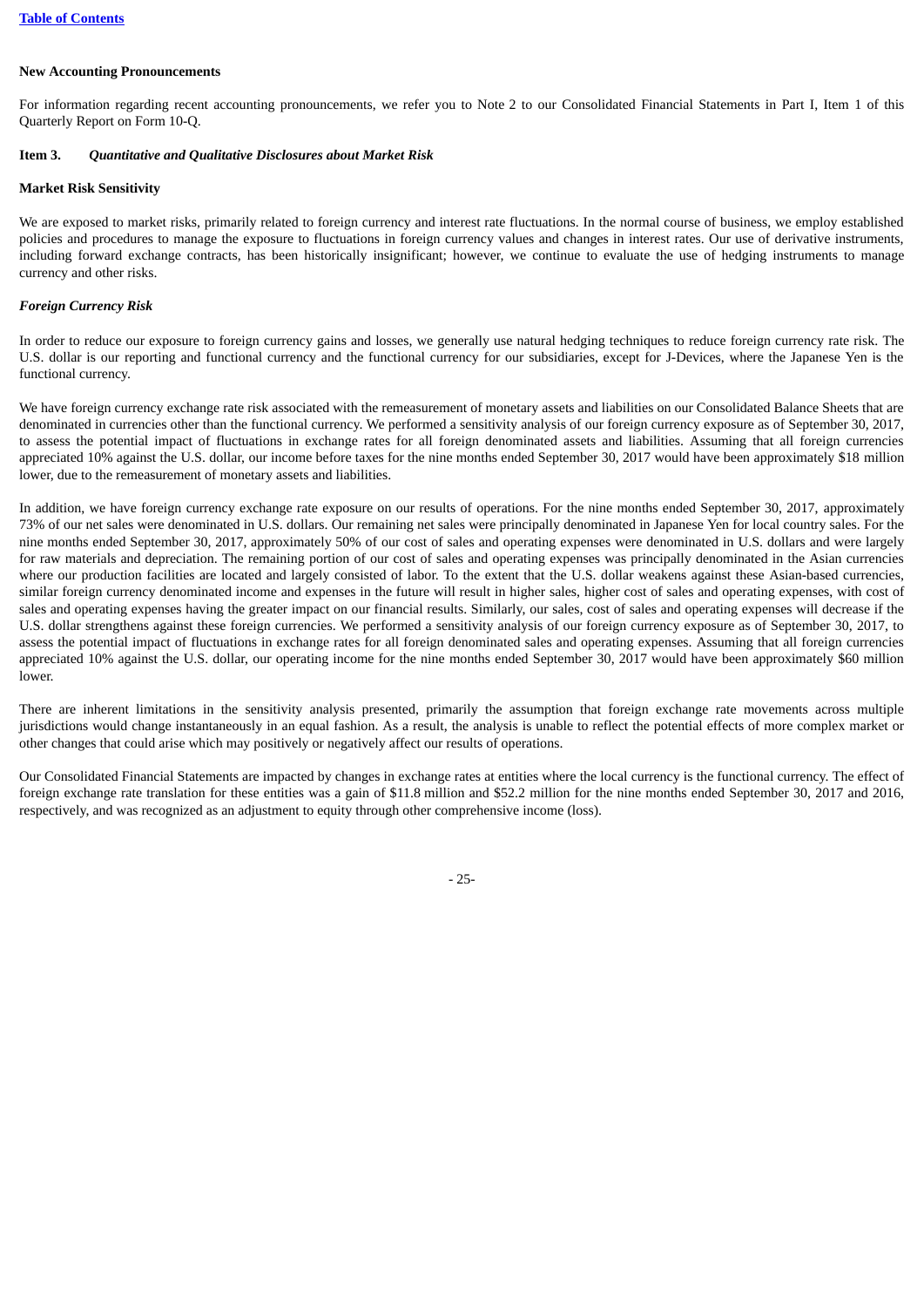#### *Interest Rate Risk*

We have interest rate risk with respect to our debt. Our fixed and variable rate debt includes foreign borrowings and revolving credit facilities. Our fixed rate debt also consists of senior notes. Changes in interest rates have different impacts on the fixed and variable rate portions of our debt portfolio. A change in interest rates on the fixed portion of the debt portfolio impacts the fair value of the debt instrument but has no impact on interest expense or cash flows. A change in interest rates on the variable portion of the debt portfolio impacts the interest incurred and cash flows but does not generally impact the fair value of the instrument.

The table below presents the interest rates, maturities and fair value of our fixed and variable rate debt as of September 30, 2017:

|                       |     | 2017 - Remaining | 2018     |        | 2019          |     | 2020              |    | 2021    | <b>Thereafter</b> |                          |    |           |    | <b>Fair Value</b> |
|-----------------------|-----|------------------|----------|--------|---------------|-----|-------------------|----|---------|-------------------|--------------------------|----|-----------|----|-------------------|
|                       |     |                  |          |        |               |     | (\$ in thousands) |    |         |                   |                          |    |           |    |                   |
| <b>Debt</b>           |     |                  |          |        |               |     |                   |    |         |                   |                          |    |           |    |                   |
| Fixed rate debt       |     | 6,035            | э        | 17.420 | \$<br>10.666  | \$. | 130,666           | \$ | 210,666 | £.                | 530,748                  | S. | 906,201   |    | 926,604           |
| Average interest rate |     | 0.7%             |          | 0.7%   | 0.8%          |     | 3.5%              |    | 6.3%    |                   | 6.3%                     |    | 5.7%      |    |                   |
| Variable rate debt    | ۰п. | 18,729           | <b>D</b> | 78,951 | \$<br>163,000 | \$  | 196,000           | -S |         |                   | $\overline{\phantom{0}}$ |    | 456,680   | £. | 457,995           |
| Average interest rate |     | 0.4%             |          | 3.6%   | 3.7%          |     | 3.4%              |    | $-$ %   |                   | $-$ %                    |    | 3.4%      |    |                   |
| Total debt            |     | 24,764           |          | 96,371 | 173,666       | \$  | 326,666           |    | 210,666 |                   | 530,748                  | S. | 1,362,881 |    | 1,384,599         |

For information regarding the fair value of our long-term debt, see Note 14 to our Consolidated Financial Statements in Part I, Item 1 of this Quarterly Report on Form 10-Q.

#### <span id="page-26-0"></span>**Item 4.** *Controls and Procedures*

## **Evaluation of Disclosure Controls and Procedures**

We maintain disclosure controls and procedures that are designed to ensure that information required to be disclosed in our periodic reports to the Securities and Exchange Commission ("SEC") is recorded, processed, summarized and reported within the time periods specified in the SEC's rules and forms, and that such information is accumulated and communicated to our management, including the Chief Executive Officer and the Chief Financial Officer, as appropriate, to allow timely decisions regarding required disclosure, based on the definition of "disclosure controls and procedures" in Rule 13a-15(e) and Rule 15d-15(e) under the Securities Exchange Act of 1934, as amended. In designing and evaluating the disclosure controls and procedures, management recognizes that any disclosure controls and procedures, no matter how well designed and operated, can provide only reasonable assurance of achieving the desired control objectives, and management necessarily is required to apply its judgment in evaluating the cost-benefit relationship of possible disclosure controls and procedures.

We carried out an evaluation, under the supervision and with the participation of management, including our Chief Executive Officer and our Chief Financial Officer, of the effectiveness of the design and operation of our disclosure controls and procedures as of September 30, 2017, and concluded those disclosure controls and procedures were effective as of that date.

## **Changes in Internal Control Over Financial Reporting**

There have been no changes in our internal control over financial reporting that occurred during the three months ended September 30, 2017 that have materially affected, or are reasonably likely to materially affect, our internal control over financial reporting.

As previously reported, we are implementing an enterprise resource planning system in a multi-year program in certain of our factories.

- 26-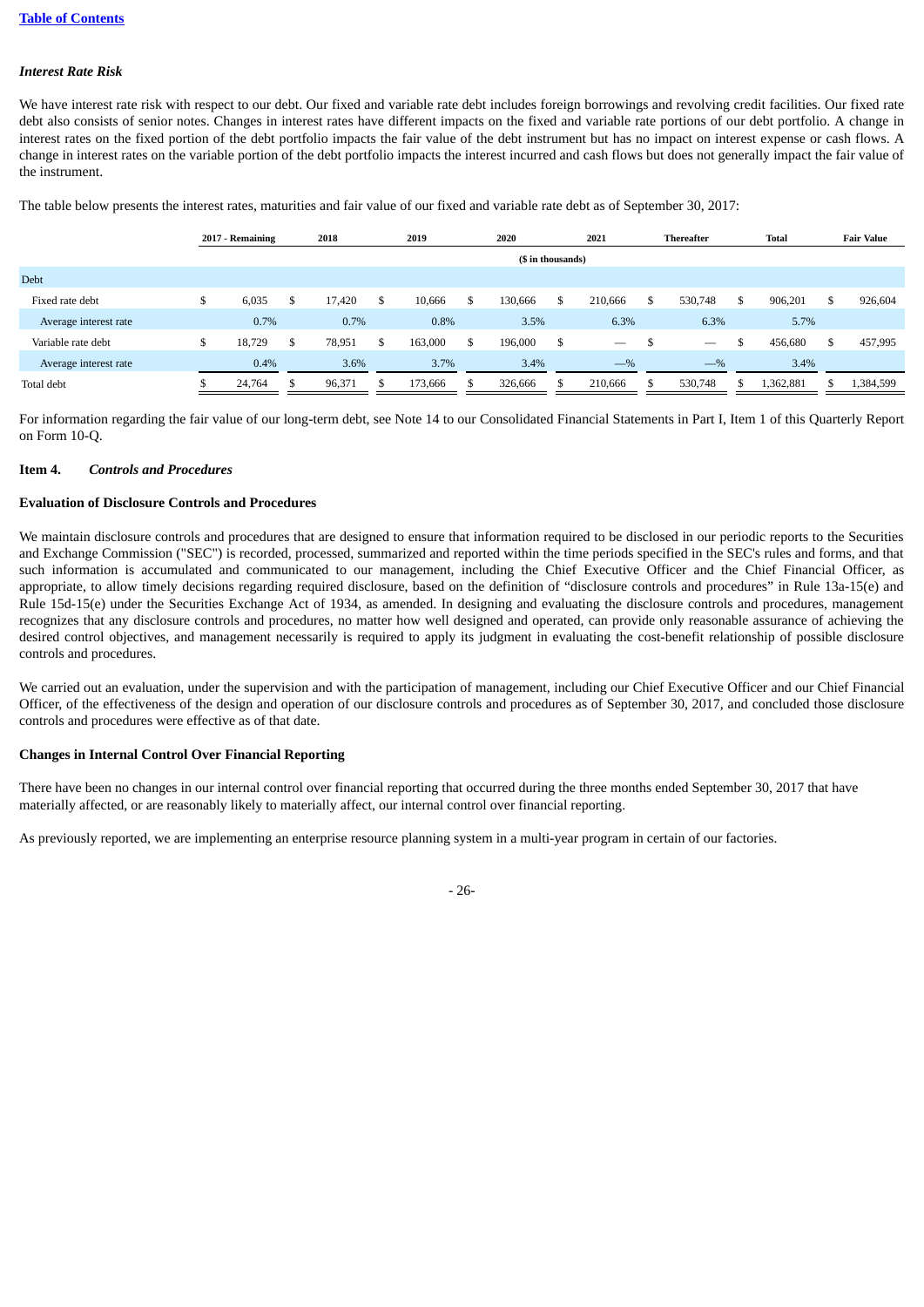## **PART II. OTHER INFORMATION**

## <span id="page-27-1"></span><span id="page-27-0"></span>**Item 1.** *Legal Proceedings*

Information about legal proceedings is set forth in Note 15 and Note 17 to our Consolidated Financial Statements in Part I, Item 1 of this Quarterly Report on Form 10-Q and in our Annual Report on Form 10-K for the year ended December 31, 2016, respectively.

#### <span id="page-27-2"></span>**Item 1A.** *Risk Factors*

The factors discussed below are cautionary statements that identify important factors and risks that could cause actual results to differ materially from those anticipated by the forward-looking statements contained in this report. For more information regarding the forward-looking statements contained in this report, see the Table of Contents of this Quarterly Report on Form 10-Q. You should carefully consider the risks and uncertainties described below, together with all of the other information included in this report, in considering our business and prospects. The risks and uncertainties described below are not the only ones facing Amkor. Additional risks and uncertainties not presently known to us may also impair our business operations. The occurrence of any of the following risks could affect our business, liquidity, results of operations, financial condition or cash flows.

## Dependence on the Highly Cyclical Semiconductor Industry - We Operate in Volatile Industries and Industry Downturns and Declines in Global *Economic and Financial Conditions Could Harm Our Performance.*

Our business is impacted by market conditions in the semiconductor industry, which is cyclical by nature and impacted by broad economic factors, such as world-wide gross domestic product and consumer spending. The semiconductor industry has experienced significant and sometimes sudden and prolonged downturns in the past. For example, the financial crisis and global recession in 2008 and 2009 resulted in a downturn in the semiconductor industry that adversely affected our business and results of operations during those periods. The economic recovery since that time has been slow and uneven. If the industry or markets we compete in experience slower, or even negative growth, our business and results of operations may be adversely affected.

Since our business is, and will continue to be, dependent on the requirements of semiconductor companies for outsourced packaging and test services, any downturn in the semiconductor industry or any other industry that uses a significant number of semiconductor devices, such as telecommunications, consumer electronics, or computing, could have a material adverse effect on our business and operating results. During downturns, we have experienced, among other things, reduced demand, excess capacity and reduced sales. For example, generally soft economic conditions and a lack of compelling new mobile products constrained overall demand during 2015. Macroeconomic uncertainties and a cautious business climate are also expected to constrain the revenue growth in our business. It is difficult to predict the timing, strength or duration of any economic slowdown or subsequent economic recovery, which, in turn, makes it more challenging for us to forecast our operating results, make business decisions and identify risks that may affect our business, sources and uses of cash, financial condition and results of operations. Additionally, if industry conditions deteriorate, we could suffer significant losses, as we have in the past, which could materially impact our business, liquidity, results of operations, financial condition and cash flows.

#### Fluctuations in Operating Results and Cash Flows - Our Operating Results and Cash Flows Have Varied and May Vary Significantly as a Result of *Factors That We Cannot Control.*

Many factors, including the impact of adverse economic conditions, could have a material adverse effect on our net sales, gross profit, operating results and cash flows, or lead to significant variability of quarterly or annual operating results. Our profitability and ability to generate cash from operations is principally dependent upon demand for semiconductors, the utilization of our capacity, semiconductor package mix, the average selling price of our services, our ability to manage our capital expenditures and our ability to control our costs including labor, material, overhead and financing costs.

Our net sales, gross profit, operating income and cash flows have historically fluctuated significantly from quarter to quarter as a result of many of the following factors, over which we have little or no control and which we expect to continue to impact our business:

- 27-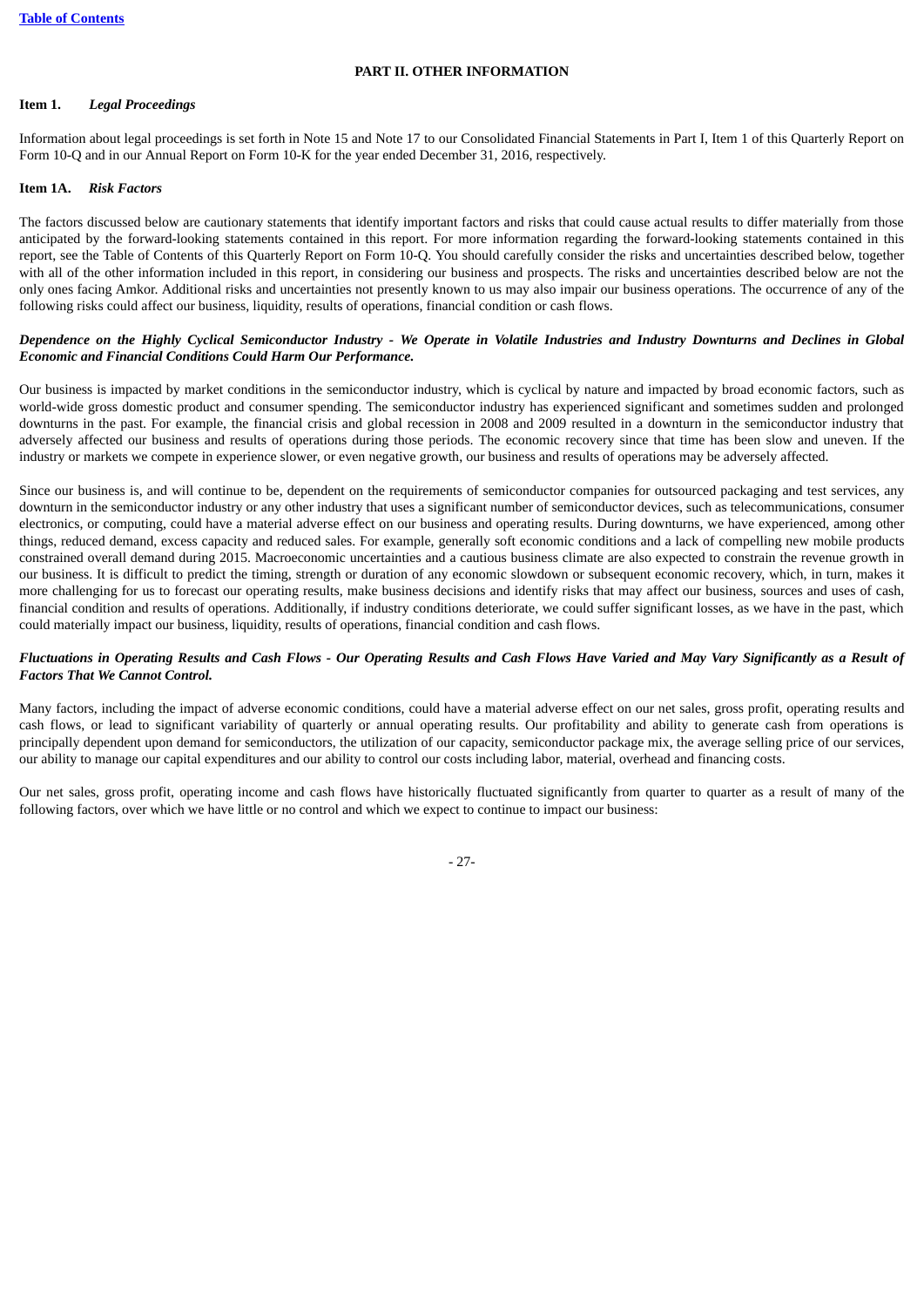- fluctuation in demand for semiconductors and conditions in the semiconductor industry generally, as well as by specific customers, such as inventory reductions by our customers impacting demand in key markets;
- our ability to achieve our major growth objectives, including: transitioning second-wave customers to advanced packages; expanding our sales to customers in Greater China and, in particular, in the mid-level and entry-level tiers of the mobile device market; and increasing our share of the automotive market;
- changes in our capacity and capacity utilization rates;
- changes in average selling prices which can occur quickly due to the absence of long-term agreements on price;
- changes in the mix of the semiconductor packaging and test services that we sell;
- the development, transition and ramp to high volume manufacture of more advanced silicon nodes and evolving wafer, packaging and test technologies, may cause production delays, lower manufacturing yields and supply constraints for new wafers and other materials;
- absence of backlog, the short-term nature of our customers' commitments, double bookings by customers and deterioration in customer forecasts and the impact of these factors, including the possible delay, rescheduling and cancellation of large orders, or the timing and volume of orders relative to our production capacity;
- changes in costs, quality, availability and delivery times of raw materials, components and equipment;
- changes in labor costs to perform our services;
- wage inflation and fluctuations in commodity prices, including gold, copper and other precious metals;
- the timing of expenditures in anticipation of future orders;
- changes in effective tax rates;
- the availability and cost of financing;
- intellectual property transactions and disputes;
- high leverage and restrictive covenants;
- warranty and product liability claims and the impact of quality excursions and customer disputes and returns;
- costs associated with legal claims, indemnification obligations, judgments and settlements;
- international events, such as the United Kingdom's vote to leave the European Union, political instability, civil disturbances or environmental or natural events, such as earthquakes like the recent ones in Japan, that impact our operations;
- pandemic illnesses that may impact our labor force and our ability to travel;
- costs of acquisitions and divestitures and difficulties integrating acquisitions;
- our ability to attract and retain qualified personnel to support our global operations;
- fluctuations in foreign exchange rates;
- fluctuations in our manufacturing yields;
- our ability to penetrate new end markets or expand our business in existing end markets;
- dependence on key customers or concentration of customers in certain end markets, such as mobile communications and automotive and
- restructuring charges, asset write-offs and impairments.

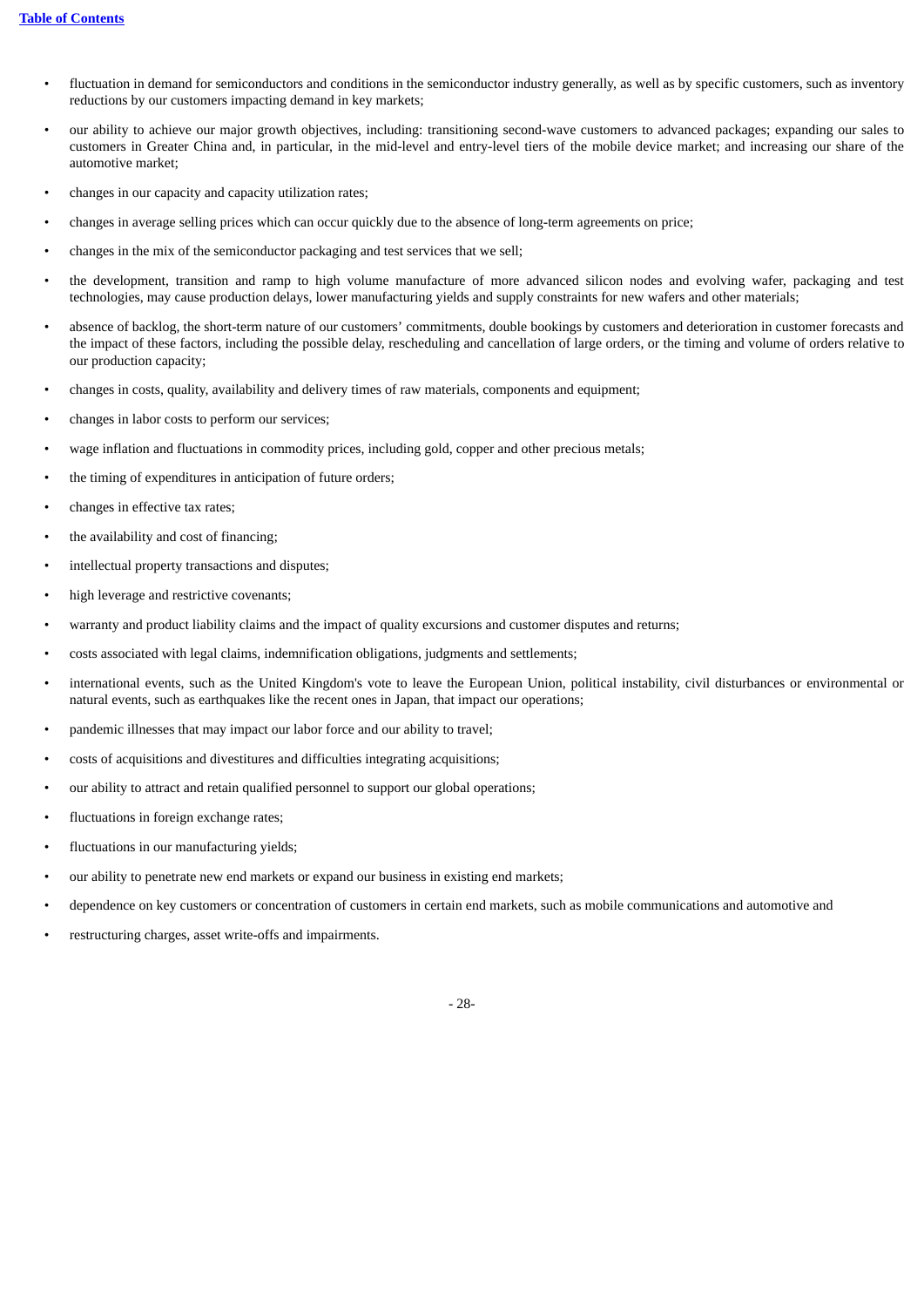It is often difficult to predict the impact of these factors upon our results for a particular period. The downturn in the global economy and the semiconductor industry in 2009 increased the risks associated with the foregoing factors as customer forecasts became more volatile, and there was less visibility regarding future demand and significantly increased uncertainty regarding the economy, credit markets and consumer demand. The slow rate of economic growth in the U.S. and elsewhere and economic uncertainty worldwide could continue to cause volatility in customer forecasts and reduce our visibility regarding future demand in the semiconductor industry. These factors may have a material and adverse effect on our business, liquidity, results of operations, financial condition and cash flows or lead to significant variability of quarterly or annual operating results. In addition, these factors may adversely affect our credit ratings which could make it more difficult and expensive for us to raise capital and could adversely affect the price of our securities.

#### *Absence of Backlog - The Lack of Contractually Committed Customer Demand May Adversely Affect Our Sales.*

Our packaging and test business does not typically operate with any material backlog. Our quarterly net sales from packaging and test services are substantially dependent upon our customers' demand in that quarter. None of our customers have committed to purchase any significant amount of packaging or test services or to provide us with binding forecasts of demand for packaging and test services for any future period, in any material amount. In addition, we sometimes experience double booking by customers and our customers often reduce, cancel or delay their purchases of packaging and test services for a variety of reasons including industry-wide, customer-specific and Amkor-specific reasons. This makes it difficult for us to forecast our capacity utilization and net sales in future periods. Since a large portion of our costs is fixed and our expense levels are based in part on our expectations of future sales, we may not be able to adjust costs in a timely manner to compensate for any sales shortfall. If we are unable to adjust costs in a timely manner, our margins, operating results, financial condition and cash flows would be adversely affected.

## High Fixed Costs - Due to Our High Percentage of Fixed Costs, We Will Be Unable to Maintain Satisfactory Gross Margins if We Are Unable to Achieve *Relatively High Capacity Utilization Rates.*

Our operations are characterized by relatively high fixed costs. Our profitability depends in part not only on pricing levels for our packaging and test services, but also on the efficient utilization of our human resources and packaging and test equipment. Increases or decreases in our capacity utilization can significantly affect gross margins. In periods of low demand, we experience relatively low capacity utilization in our operations, which leads to reduced margins during that period. Transitions between different packaging technologies, such as the transition from gold wirebond to flip chip and copper wirebond packages, can also impact our capacity utilization if we do not efficiently redeploy our equipment for other packaging and test opportunities. For example, in 2011 the migration of some customer demand from wirebond to flip chip packages resulted in under-utilized wirebond assets which negatively impacted our capacity utilization and gross margin. We cannot assure you that we will be able to achieve consistently high capacity utilization, and if we fail to do so, our gross margins will be negatively impacted. If our gross margins decrease, our business, liquidity, results of operations, financial condition and cash flows could be materially adversely affected.

In addition, our fixed operating costs have increased in recent years in part as a result of our efforts to expand our capacity through significant capital expenditures. Forecasted customer demand for which we have made capital investments may not materialize, especially if industry conditions deteriorate. As a result, our sales may not adequately cover fixed costs resulting in reduced profit levels or causing significant losses, both of which may adversely impact our business, liquidity, results of operations, financial condition and cash flows.

#### Guidance - Our Failure to Meet Our Guidance or Analyst Projections Could Adversely Impact the Trading Prices of Our Securities.

We periodically provide guidance to investors with respect to certain financial information for future periods. Securities analysts also periodically publish their own projections with respect to our future operating results. As discussed above under "Fluctuations in Operating Results and Cash Flows - Our Operating Results and Cash Flows Have Varied and May Vary Significantly as a Result of Factors That We Cannot Control," our operating results and cash flows vary significantly and are difficult to accurately predict. Volatility in customer forecasts and fluctuations in global consumer demand make it particularly difficult to predict future results. To the extent we fail to meet or exceed our own guidance or the analyst projections for any reason, the trading prices of our securities may be adversely impacted. Moreover, even if we do meet

- 29-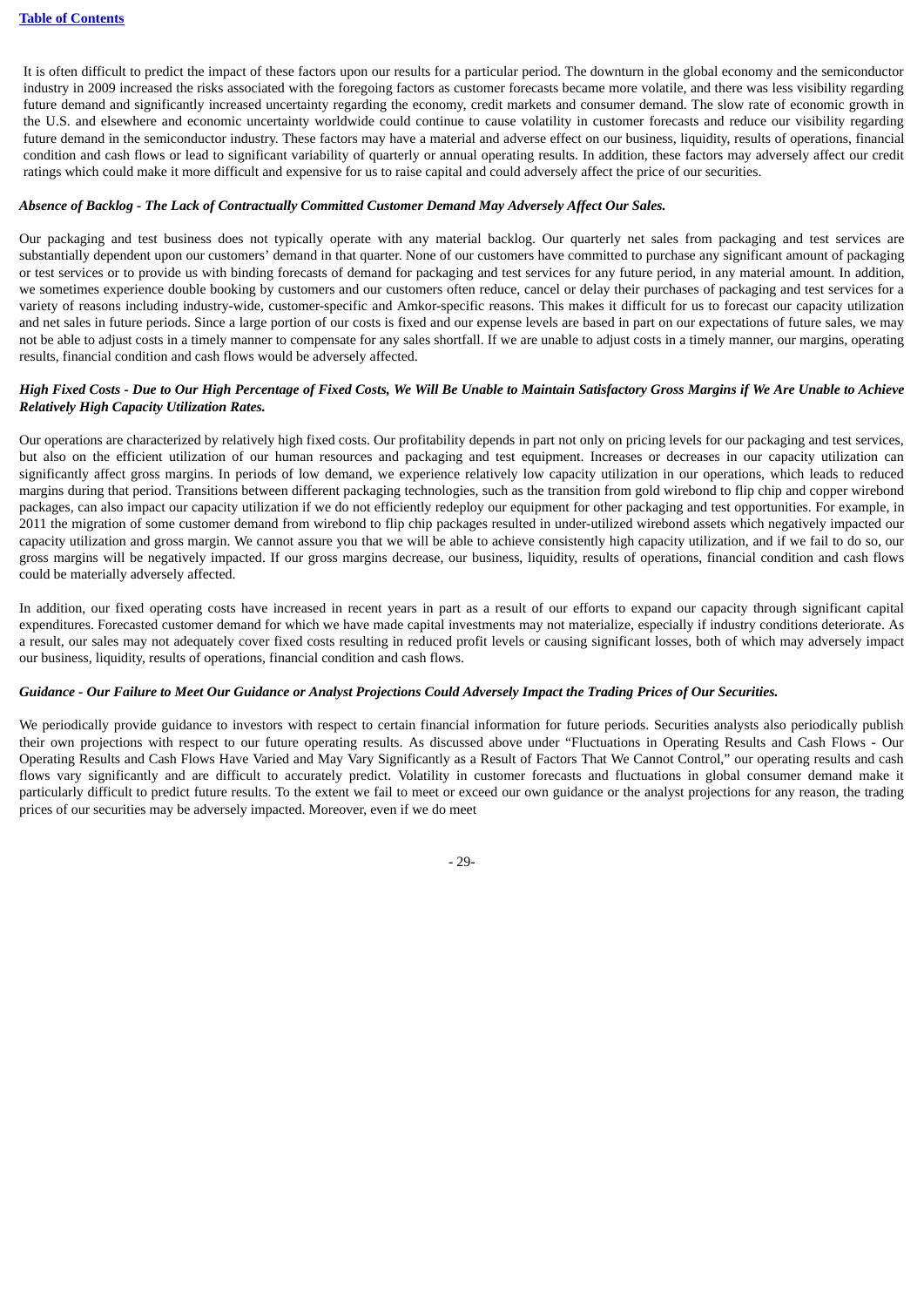or exceed that guidance or those projections, if analysts and investors do not react favorably, or if analysts were to discontinue providing coverage of our company, the trading prices of our securities may be adversely impacted.

#### Declining Average Selling Prices - Historically There Has Been Downward Pressure on the Prices of Our Packaging and Test Services.

Prices for packaging and test services have generally declined over time, and sometimes prices can change significantly in relatively short periods of time. We expect downward pressure on average selling prices for our packaging and test services to continue in the future, and this pressure may intensify during downturns in business. If we are unable to offset a decline in average selling prices by developing and marketing new packages with higher prices, reducing our purchasing costs, recovering more of our material cost increases from our customers and reducing our manufacturing costs, our business, liquidity, results of operations, financial condition and cash flows could be materially adversely affected.

#### Decisions by Our Integrated Device Manufacturer and Foundry Customers to Curtail Outsourcing May Adversely Affect Our Business.

Historically, we have been dependent on the trend in outsourcing of packaging and test services by IDM customers. Our IDM and foundry customers continually evaluate the need for outsourced services against their own in-house packaging and test services. As a result, at any time and for a variety of reasons, IDMs and foundries may decide to shift some or all of their outsourced packaging and test services to internally sourced capacity.

The reasons IDMs and foundries may shift their outsourced business to internal capacity include:

- their desire to realize higher utilization of their existing packaging and test capacity, especially during downturns in the semiconductor industry;
- their unwillingness to disclose proprietary technology;
- their possession of more advanced packaging and test technologies and
- the guaranteed availability of their own packaging and test capacity.

In addition, to the extent we limit capacity commitments for certain customers, these customers may increase their level of in-house packaging and test capabilities, which could make it more difficult for us to regain their business when we have available capacity.

In a downturn in the semiconductor industry, IDMs and foundries could respond by shifting some or all outsourced packaging and test services to internally serviced capacity on a short-term basis. Also, the IDMs and foundries could curtail or reverse the trend of outsourcing packaging and test services. If we experience a significant loss of IDM or foundry business, it could have a material adverse effect on our business, liquidity, results of operations, financial condition and cash flows, especially during a prolonged industry downturn.

## Our Substantial Indebtedness Could Adversely Affect Our Financial Condition and Prevent Us from Fulfilling Our Obligations.

We have a significant amount of indebtedness, and the terms of the agreements governing our indebtedness allow us and our subsidiaries to incur more debt, subject to certain limitations. As of September 30, 2017, our total debt balance was \$1,361.7 million, of which \$118.0 million was classified as a current liability and \$562.2 million was collateralized indebtedness at our subsidiaries. We may consider investments in joint ventures, increased capital expenditures or acquisitions which may increase our indebtedness. If new debt is added to our consolidated debt level, the related risks that we face could intensify.

Our substantial indebtedness could:

• make it more difficult for us to satisfy our obligations with respect to our indebtedness, including our obligations under our indentures to purchase notes tendered as a result of a change in control of Amkor;

- 30-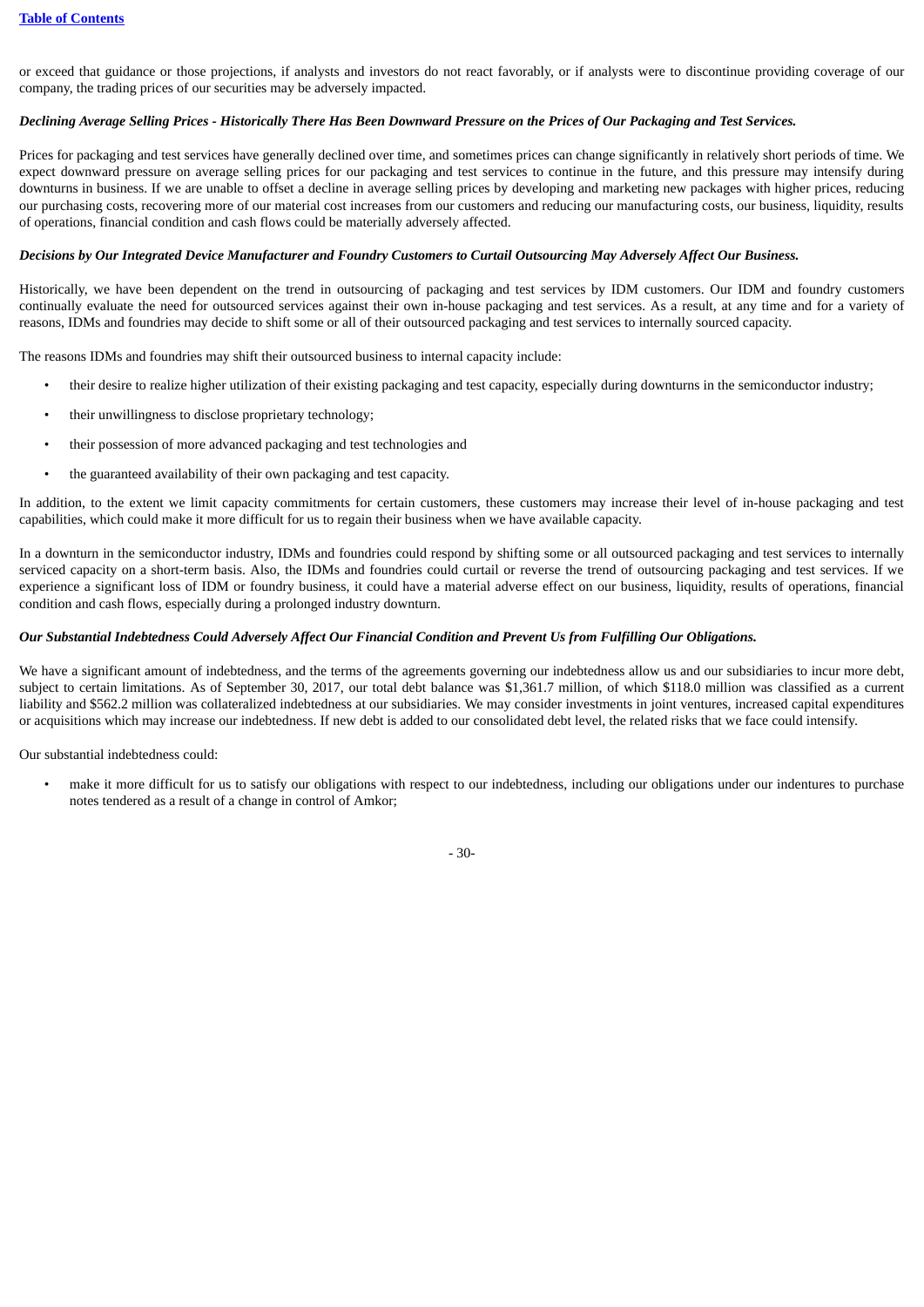- increase our vulnerability to general adverse economic and industry conditions;
- limit our ability to fund future working capital, capital expenditures, research and development and other business opportunities, including joint ventures and acquisitions;
- require us to dedicate a substantial portion of our cash flow from operations to service payments of interest and principal on our debt, thereby reducing the availability of our cash flow to fund future working capital, capital expenditures, research and development expenditures and other general corporate requirements;
- increase the volatility of the price of our common stock;
- limit our flexibility to react to changes in our business and the industry in which we operate;
- place us at a competitive disadvantage to any of our competitors that have less debt;
- limit, along with the financial and other restrictive covenants in our indebtedness, among other things, our ability to borrow additional funds;
- limit our ability to refinance our existing indebtedness, particularly during periods of adverse credit market conditions when refinancing indebtedness may not be available under interest rates and other terms acceptable to us or at all and
- increase our cost of borrowing.

#### *We May Have Difficulty Funding Liquidity Needs.*

We assess our liquidity based on our current expectations regarding sales, operating expenses, capital spending and debt service requirements and other funding needs. Our liquidity is affected by, among other things, the performance of our business, our capital expenditure and other investment levels and our ability to repay debt and other long-term obligations out of our operating cash flows or with the proceeds of debt or equity financings.

We operate in a capital-intensive industry. We had capital expenditures of \$414.0 million during the nine months ended September 30, 2017. Servicing our current and future customers requires that we incur significant operating expenses and continue to make significant capital expenditures and other investments, which are generally made in advance of the related revenues and without firm customer commitments. Ultimately the actual amount of our capital expenditures for 2017 and thereafter may vary materially and will depend on several factors. These factors include, among others, the amount, timing and implementation of our capital projects, including those under review and those not yet planned, the performance of our business, economic and market conditions, the cash needs and investment opportunities for the business, the need for additional capacity and facilities and the availability of cash flows from operations or financing.

In addition, we have a significant level of debt, which requires significant scheduled principal and interest payments in the coming years. The sources funding our operations, including making capital expenditures and other investments and servicing principal and interest obligations with respect to our debt, are cash flows from our operations, existing cash and cash equivalents, borrowings under available debt facilities, or proceeds from any additional debt or equity financing.

The health of the worldwide banking system and capital markets affects our liquidity. If financial institutions that have extended credit commitments to us are adversely affected by the conditions of the U.S., foreign or international banking system and capital markets, they may refuse or be unable to fund borrowings under their credit commitments to us. Volatility in the banking system and capital markets could also make it difficult or more expensive for us to maintain our existing credit facilities or refinance our debt.

The trading price of our common stock has been, and is likely to continue to be, highly volatile and could be subject to wide fluctuations. Such fluctuations could impact our decision or ability to utilize the equity markets as a potential source of our funding needs in the future.

- 31-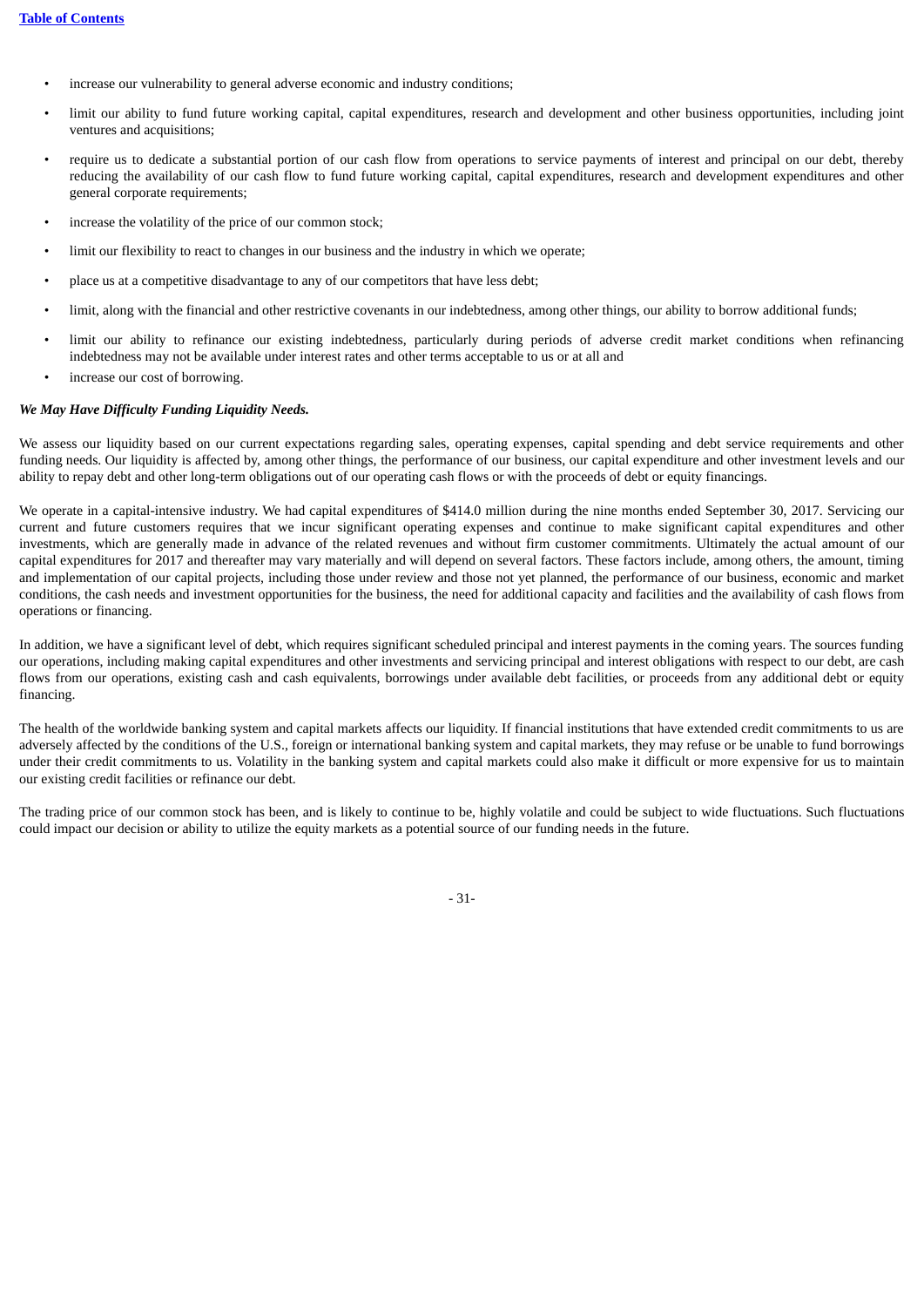In addition, there is a risk that we could fail to generate the necessary net income or operating cash flows to meet the funding needs of our business due to a variety of factors, including the other factors discussed in this "Risk Factors" section. If we fail to generate the necessary cash flows or we are unable to access the capital markets when needed, our liquidity may be adversely impacted.

#### *Restrictive Covenants in the Indentures and Agreements Governing Our Current and Future Indebtedness.*

The indentures and agreements governing our existing debt, and debt we may incur in the future, contain, or may contain, affirmative and negative covenants that materially limit our ability to take certain actions, including our ability to incur debt, pay dividends and repurchase stock, make certain investments and other payments, enter into certain mergers and consolidations, engage in sale leaseback transactions and encumber and dispose of assets. In addition, our future debt agreements may contain financial covenants and ratios.

The breach of any of these covenants by us or the failure by us to meet any of the financial ratios or conditions could result in a default under any or all of such indebtedness. If a default occurs under any such indebtedness, all of the outstanding obligations thereunder could become immediately due and payable, which could result in a default under our other outstanding debt and could lead to an acceleration of obligations related to other outstanding debt. The existence of such a default or event of default could also preclude us from borrowing funds under our revolving credit facilities. Our ability to comply with the provisions of the indentures, credit facilities and other agreements governing our outstanding debt and indebtedness we may incur in the future can be affected by events beyond our control and a default under any debt instrument, if not cured or waived, could have a material adverse effect on us.

## We Have Significant Severance Plan Obligations Associated With Our Manufacturing Operations in Korea Which Could Reduce Our Cash Flow and *Negatively Impact Our Financial Condition.*

Our subsidiary in Korea maintains an unfunded severance plan, under which we have an accrued liability of \$142.4 million as of September 30, 2017. The plan covers certain employees that were employed prior to August 1, 2015. In the event of a significant layoff or other reduction in our labor force in Korea, our subsidiary in Korea would be required to make lump-sum severance payments under the plan, which could have a material adverse effect on our liquidity, financial condition and cash flows.

## If We Fail to Maintain an Effective System of Internal Controls, We May Not be Able to Accurately Report Financial Results or Prevent Fraud.

Effective internal controls are necessary to provide reliable financial reports and to assist in the effective prevention of fraud. We must annually evaluate our internal procedures to satisfy the requirements of Section 404 of the Sarbanes-Oxley Act of 2002, which requires management and our independent registered public accounting firm to assess the effectiveness of internal control over financial reporting.

Internal controls may not prevent or detect misstatements because of their inherent limitations, including the possibility of human error, the circumvention or overriding of controls, fraud or corruption. Therefore, even effective internal controls can provide only reasonable assurance with respect to the preparation and fair presentation of financial statements. In addition, projections of any evaluation of effectiveness of internal controls to future periods are subject to the risk that the internal controls may become inadequate because of changes in conditions, or that the degree of compliance with the policies or procedures may deteriorate.

We assess our internal controls and systems on an ongoing basis, and from time-to-time, we update and make modifications to our global enterprise resource planning system. We have implemented several significant enterprise resource planning modules and expect to implement additional enterprise resource planning modules in the future. In addition, we have implemented new shop floor management systems in certain of our factories and integrated the acquired operations of Amkor Technology Malaysia Sdn. Bhd. into our overall internal control over financial reporting. In December 2015, we acquired the operations of J-Devices, and we integrated those operations into our overall internal control over financial reporting. Although we continue to monitor and assess our internal controls for these systems and operations, there is a risk that deficiencies may occur that could constitute significant deficiencies or, in the aggregate, a material weakness.

- 32-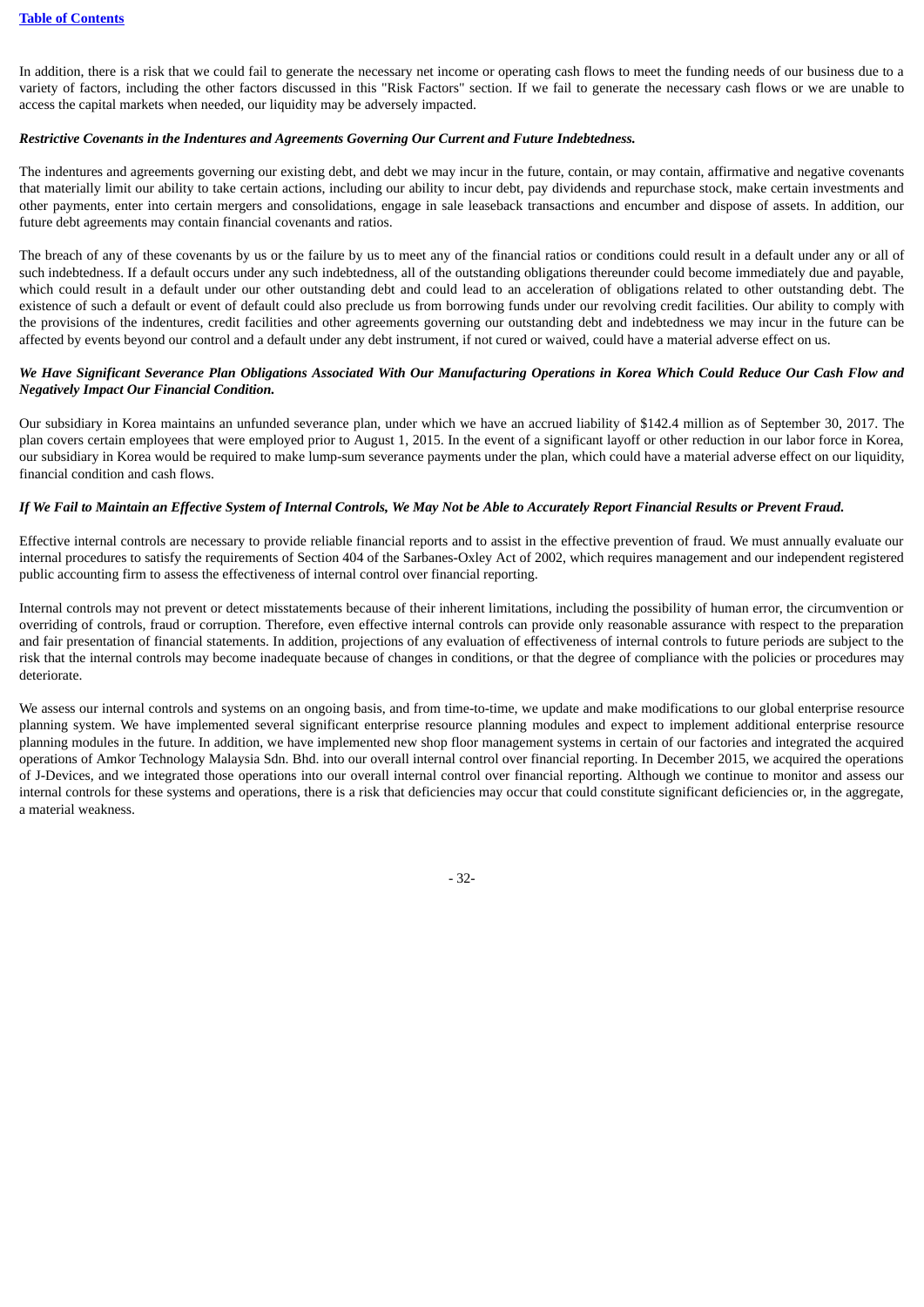In addition, in May 2017, we completed our acquisition of Nanium, S.A. ("Nanium"). We are continuing to integrate the acquired operations into our overall internal control over financial reporting. Although we have extended our oversight and monitoring processes that support internal control over financial reporting to include the acquired operations, there is a risk that deficiencies may occur that could constitute significant deficiencies or in the aggregate a material weakness.

If we fail to remedy any deficiencies or maintain the adequacy of our internal controls, we could be subject to regulatory scrutiny, civil or criminal penalties or shareholder litigation. In addition, failure to maintain adequate internal controls could result in financial statements that do not accurately reflect our operating results or financial condition.

## We Face Warranty Claims, Product Return and Liability Risks, the Risk of Economic Damage Claims and the Risk of Negative Publicity if Our Packages *Fail*.

Our packages are incorporated into a number of end products, and our business is exposed to warranty claims, product return and liability risks, the risk of economic damage claims and the risk of negative publicity if our packages fail.

We receive warranty claims from our customers which occur from time to time in the ordinary course of our business. If we were to experience an unusually high incidence of warranty claims, we could incur significant costs and our business could be adversely affected. In addition, we are exposed to the product and economic liability risks and the risk of negative publicity affecting our customers. Our sales may decline if any of our customers are sued on a product liability claim. We also may suffer a decline in sales from the negative publicity associated with such a lawsuit or with adverse public perceptions in general regarding our customers' products. Further, if our packages are delivered with defects, we could incur additional development, repair or replacement costs or suffer other economic losses, and our credibility and the market's acceptance of our packages could be harmed.

## Risks Associated with International Operations - We Depend on Our Factories and Operations in China, Japan, Korea, Malaysia, the Philippines, *Portugal and Taiwan. Many of Our Customers' and Vendors' Operations Are Also Located Outside of the U.S.*

We provide packaging and test services through our factories and other operations located in China, Japan, Korea, Malaysia, the Philippines, Portugal and Taiwan. Substantially all of our property, plant and equipment is located outside of the United States. Moreover, many of our customers and the vendors in our supply chain are located outside the U.S. The following are some of the risks we face in doing business internationally:

- changes in consumer demand resulting from deteriorating conditions in local economies;
- regulations and policies imposed by U.S. or foreign governments, such as tariffs, customs, duties and other restrictive trade barriers, antitrust and competition, tax, currency and banking, privacy, labor, environmental, health and safety;
- laws, rules, regulations and policies within China and other countries that may favor domestic companies over non-domestic companies, including customer- or government-supported efforts to promote the development and growth of local competitors;
- the payment of dividends and other payments by non-U.S. subsidiaries may be subject to prohibitions, limitations or taxes in local jurisdictions;
- fluctuations in currency exchange rates, particularly with the recent acquisition of J-Devices;
- political and social conditions, such as civil unrest and terrorism;
- disruptions or delays in shipments caused by customs brokers or government agencies;
- difficulties in attracting and retaining qualified personnel and managing foreign operations, including foreign labor disruptions;
- difficulty in enforcing contractual rights and protecting our intellectual property rights;
- potentially adverse tax consequences resulting from tax laws in the U.S. and in foreign jurisdictions in which we operate and

- 33-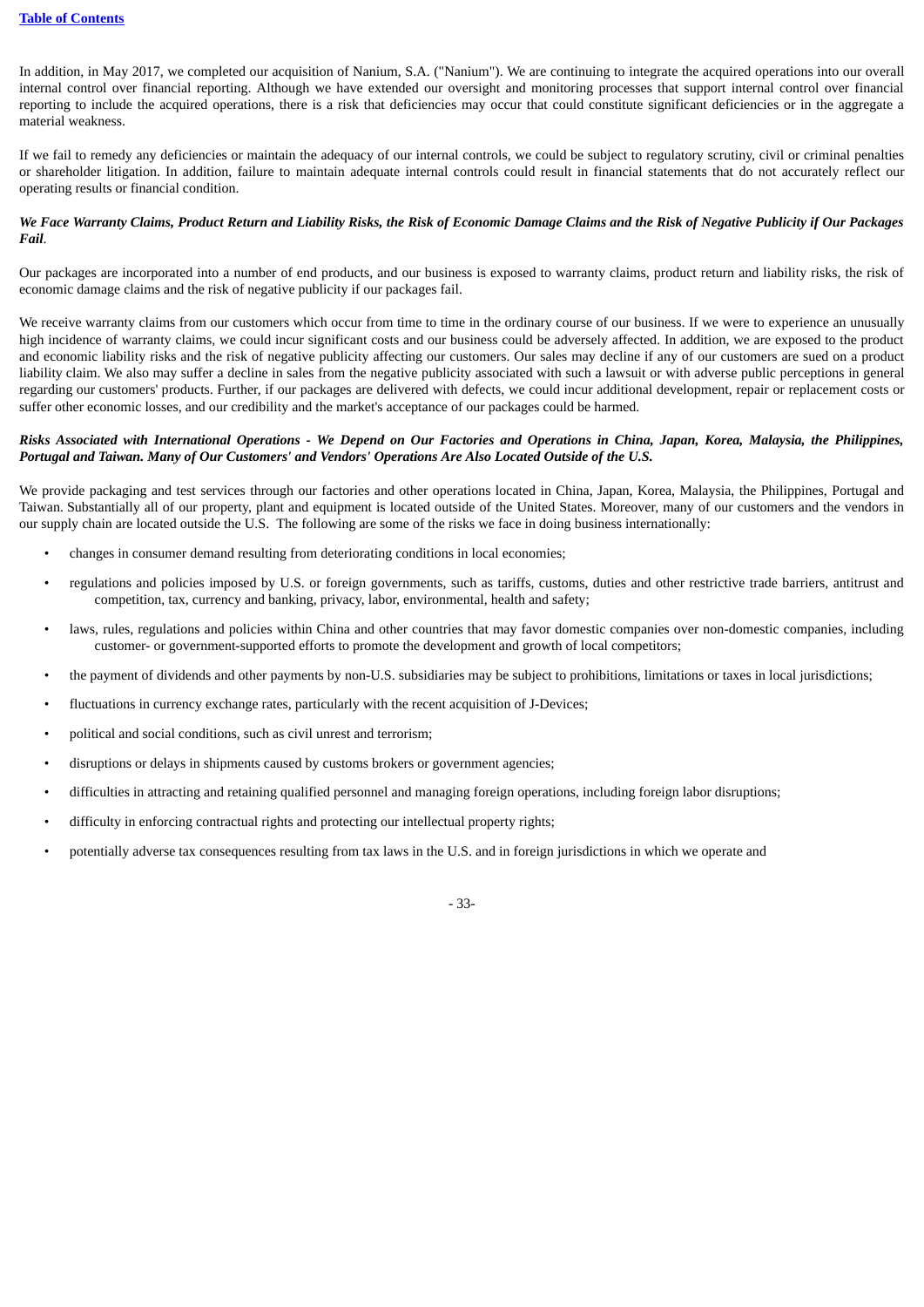• local business and cultural factors that differ from our normal standards and practices, including business practices that we are prohibited from engaging in by the Foreign Corrupt Practices Act and other anti-corruption laws and regulations.

In particular, we have significant facilities and other investments in South Korea, and there have been heightened security concerns in recent years stemming from North Korea's nuclear weapon and long-range missile programs as well as its military actions in the region. Furthermore, there has been a history of conflict and a recent rise in tensions among other countries in the region.

## We Face Risks in Connection with the Continuing Development and Implementation of Changes to, and Maintenance and Security of, Our Management *Information Systems.*

We depend on our management information systems for many aspects of our business. Some of our key software has been developed by our own programmers, and this software may not be easily integrated with other software and systems. Our systems may be susceptible to damage, disruptions or shutdowns due to failures during the process of upgrading, replacing or maintaining software, databases or components thereof, power outages, hardware failures, computer viruses, attacks by computer hackers, telecommunication failures, user errors, malfeasance or catastrophic events. In addition, security breaches could result in unauthorized disclosure of confidential information. From time to time we make additions or changes to our management information systems. For example, we have implemented new shop floor systems in certain of our factories, and we are integrating J-Devices' management information systems with our existing systems and processes. In addition, in May 2017, we acquired a factory in Portugal, and have begun to integrate its management information systems into our existing systems and processes. We face risks in connection with current and future projects to install or integrate new management information systems or upgrade our existing systems. These risks include:

- we may face delays in the design and implementation of the system;
- the cost of the systems may exceed our plans and expectations and
- disruptions resulting from the implementation or integration of the systems may impact our ability to process transactions and delay shipments to customers, impact our results of operations or financial condition or harm our control environment.

Our business could be materially and adversely affected if our management information systems are disrupted or if we are unable to successfully install new systems or improve, upgrade, integrate or expand upon our existing systems.

#### *We Face Risks Trying to Attract and Retain Qualified Employees to Support Our Operations.*

Our success depends to a significant extent upon the continued service of our key senior management, sales and technical personnel, any of whom may be difficult to replace. Competition for qualified employees is intense, and our business could be adversely affected by the loss of the services of any of our existing key personnel, including senior management, as a result of competition or for any other reason. We do not have employment agreements with our key employees, including senior management or other contracts that would prevent our key employees from working for our competitors in the event they cease working for us. We cannot assure you that we will be successful in our efforts to retain key employees or in hiring and properly training sufficient numbers of qualified personnel and in effectively managing our growth. Our inability to attract, retain, motivate and train qualified new personnel could have a material adverse effect on our business.

## *Difficulties Consolidating and Integrating Our Operations - We Face Challenges as We Integrate Diverse Operations.*

We have experienced, and expect to continue to experience, change in the scope and complexity of our operations resulting primarily from existing and future facility consolidations, strategic acquisitions, joint ventures and other partnering arrangements. Some of the risks from these activities include those associated with the following:

- increasing the scope, geographic diversity and complexity of our operations;
- conforming an acquired company's standards, practices, systems and controls with our operations;
- increasing complexity from combining recent acquisitions of an acquired business;

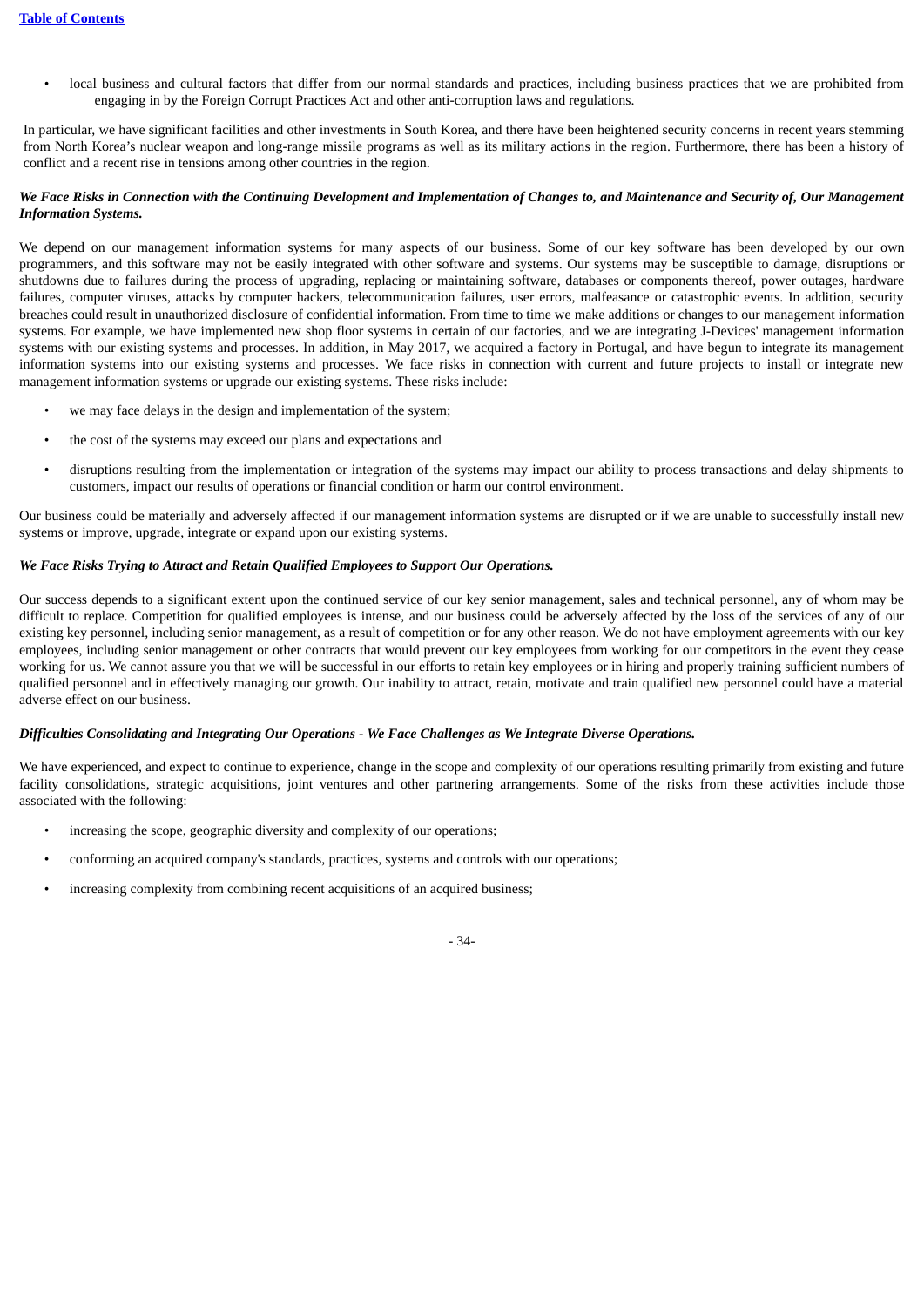- unexpected losses of key employees or customers of an acquired business; other difficulties in the assimilation of acquired operations, technologies or products and
- diversion of management and other resources from other parts of our operations and adverse effects on existing business relationships with customers.

In connection with these activities, we may:

- use a significant portion of our available cash:
- issue equity securities, which may dilute the ownership of current stockholders;
- incur substantial debt;
- incur or assume known or unknown contingent liabilities and
- incur large, immediate accounting write offs and face antitrust or other regulatory inquiries or actions.

For example, the businesses we have acquired had, at the time of acquisition, multiple systems for managing their own production, sales, inventory and other operations. Migrating these businesses to our systems typically is a slow, expensive process requiring us to divert significant resources from other parts of our operations. We may continue to face these challenges in the future. For example, in July 2013 and May 2017, we completed the purchase of Amkor Technology Malaysia Sdn. Bhd. and Nanium, respectively. Additionally, we increased our investment in J-Devices to 100% in 2015 through the exercise of additional options. We are now integrating these acquired entities with our existing operations. As a result of the risks discussed above, the anticipated benefits of these or other future acquisitions, consolidations and partnering arrangements may not be fully realized, if at all, and these activities could have a material adverse effect on our business, financial condition and results of operations.

## Dependence on Materials and Equipment Suppliers - Our Business May Suffer If the Cost, Quality or Supply of Materials or Equipment Changes Adversely Including Any Disruption that May Occur in the Supply of Certain Materials due to Regulations and Customer Requirements.

We obtain from various vendors the materials and equipment required for the packaging and test services performed by our factories. We source most of our materials, including critical materials such as leadframes, laminate substrates and gold wire, from a limited group of suppliers. A disruption to the operations of one or more of our suppliers could have a negative impact on our business. For example, the severe earthquake and tsunami in Japan in 2011 had a significant adverse effect on the electronics industry supply chain by impacting the supply of specialty chemicals, substrates, silicon wafers, equipment and other supplies to the electronics industry. In addition, we purchase the majority of our materials on a purchase order basis. Our business may be harmed if we cannot obtain materials and other supplies from our vendors in a timely manner, in sufficient quantities, at acceptable quality or at competitive prices. Some of our customers are also dependent on a limited number of suppliers for certain materials and silicon wafers. Shortages or disruptions in our customers' supply channels could have a material adverse effect on our business, financial condition, results of operations and cash flows. For example, the shortage in the supply of 28 nanometer wafers to some of our customers in 2012 delayed or otherwise adversely impacted the demand for certain of our advanced packaging and test services.

Rules adopted by the SEC implementing the Dodd-Frank Wall Street Reform and Consumer Protection Act impose diligence and disclosure requirements regarding the use of certain minerals originating from the conflict zones of the Democratic Republic of Congo and adjoining countries in our products. Industry associations and many of our customers have implemented initiatives to improve transparency and accountability concerning the supply of these materials and, in some cases, requiring us to certify that the covered materials we use in our packages do not come from the conflict areas. We may incur additional costs associated with complying with these requirements and customer initiatives. These requirements and customer initiatives could affect the pricing, sourcing and availability of materials used in the manufacture of semiconductor devices, and we cannot assure you that we will be able to obtain conflict-free materials in sufficient quantities and at competitive prices or that we will be able to verify the origin of all of the materials we use in our manufacturing process. If we are unable to meet these requirements and customer initiatives, it could adversely affect our business as some customers may move their business to other suppliers. Our reputation could also be adversely affected.

- 35-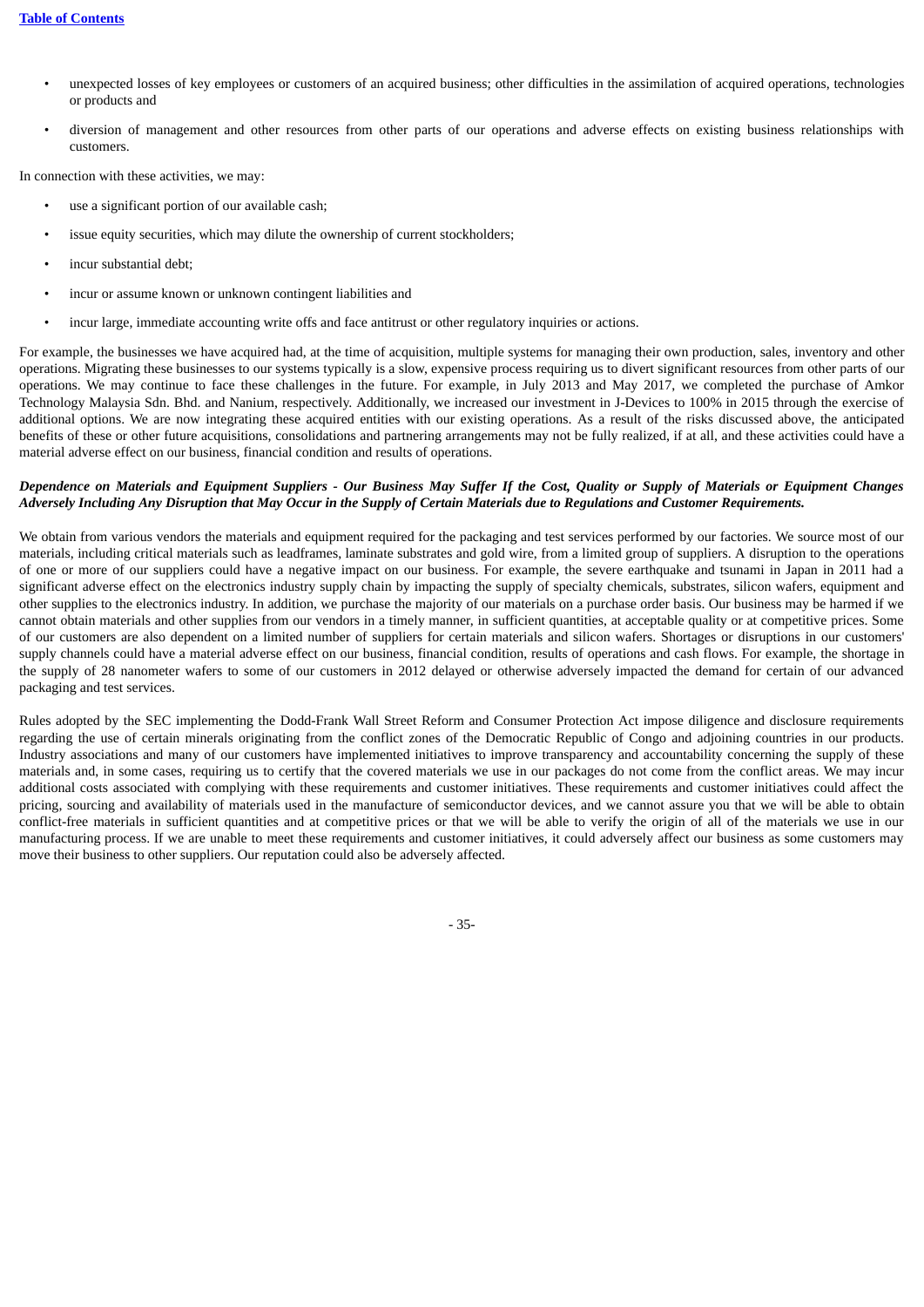We purchase new packaging and test equipment to maintain and expand our operations. From time to time, increased demand for new equipment may cause lead times to extend beyond those normally required by equipment vendors. For example, in the past, increased demand for equipment caused some equipment suppliers to only partially satisfy our equipment orders in the normal time frame or to increase prices during market upturns for the semiconductor industry. The unavailability of equipment or failures to deliver equipment on a timely basis could delay or impair our ability to meet customer orders. If we are unable to meet customer orders, we could lose potential and existing customers. Generally, we acquire our equipment on a purchase order basis and do not enter into long-term equipment agreements. As a result, we could experience adverse changes in pricing, currency risk and potential shortages in equipment in a strong market, which could have a material adverse effect on our results of operations.

We are a large buyer of gold and other commodity materials including substrates and copper. The prices of gold and other commodities used in our business fluctuate. Historically, we have been able to partially offset the effect of commodity price increases through price adjustments to some customers and changes in our product designs that reduce the material content and cost, such as the use of shorter, thinner, gold wire and migration to copper wire. However, we typically do not have long-term contracts that permit us to impose price adjustments, and market conditions may limit our ability to do so. Significant price increases may adversely impact our gross margin in future periods to the extent we are unable to pass along past or future commodity price increases to our customers.

## Customer Concentration and Loss of Customers - The Loss of Certain Customers or Reduced Orders or Pricina from Existina Customers May Have a *Significant Adverse Effect on Our Operations and Financial Results.*

We have derived and expect to continue to derive a large portion of our revenues from a small group of customers during any particular period due in part to the concentration of market share in the semiconductor industry. Our ten largest customers together accounted for 67% of our net sales for the year ended December 31, 2016, and two customers each accounted for more than 10% of our consolidated net sales during the period. In addition, we have significant customer concentration within our end markets. The loss of a significant customer, a business combination among our customers, a reduction in orders or decrease in price from a significant customer or disruption in any of our significant strategic partnerships or other commercial arrangements may result in a decline in our sales and profitability and could have a material adverse effect on our business, liquidity, results of operations, financial condition and cash flows.

The demand for our services from each customer is directly dependent upon that customer's financial health, level of business activity and purchasing decisions, the quality and price of our services, our cycle time and delivery performance, the customer's qualification of additional competitors on products we package or test and a number of other factors. Each of these factors could vary significantly from year to year resulting in the loss or reduction of customer orders. Our business is likely to remain subject to this variability in order levels, and we cannot assure you that our key customers or any other customers will continue to place orders with us in the future at the same levels as in past periods.

For example, if a key customer decides to purchase wafers from a semiconductor foundry that provides packaging and test services, our business could be reduced if the customer also engages that foundry for related packaging and test services. We cannot assure that customer decisions regarding the purchase of semiconductor wafers will not significantly and adversely impact customer demand for our packaging and test services.

In addition, from time to time we may acquire or build new facilities, such as K5, or migrate existing business among our facilities. In connection with these facility changes, our customers require us to re-qualify the new facilities even though we have already qualified to perform the services at our other facilities. We cannot assure that we will successfully re-qualify or that our customers will not qualify our competitors and move the business for such services.

## Capital Expenditures - We Make Substantial Investments in Equipment and Facilities To Support the Demand Of Our Customers, Which May Adversely Affect Our Business If the Demand Of Our Customers Does Not Develop As We Expect or Is Adversely Affected.

We make significant investments in equipment and facilities in order to service the demand of our customers. For example, we expect that our 2017 capital expenditures will be approximately \$550 million. The amount of our capital expenditures depends on several factors, including the performance of our business, our assessment of future industry and customer demand, our capacity utilization levels and availability, our liquidity position and the availability of financing. Our ongoing

- 36-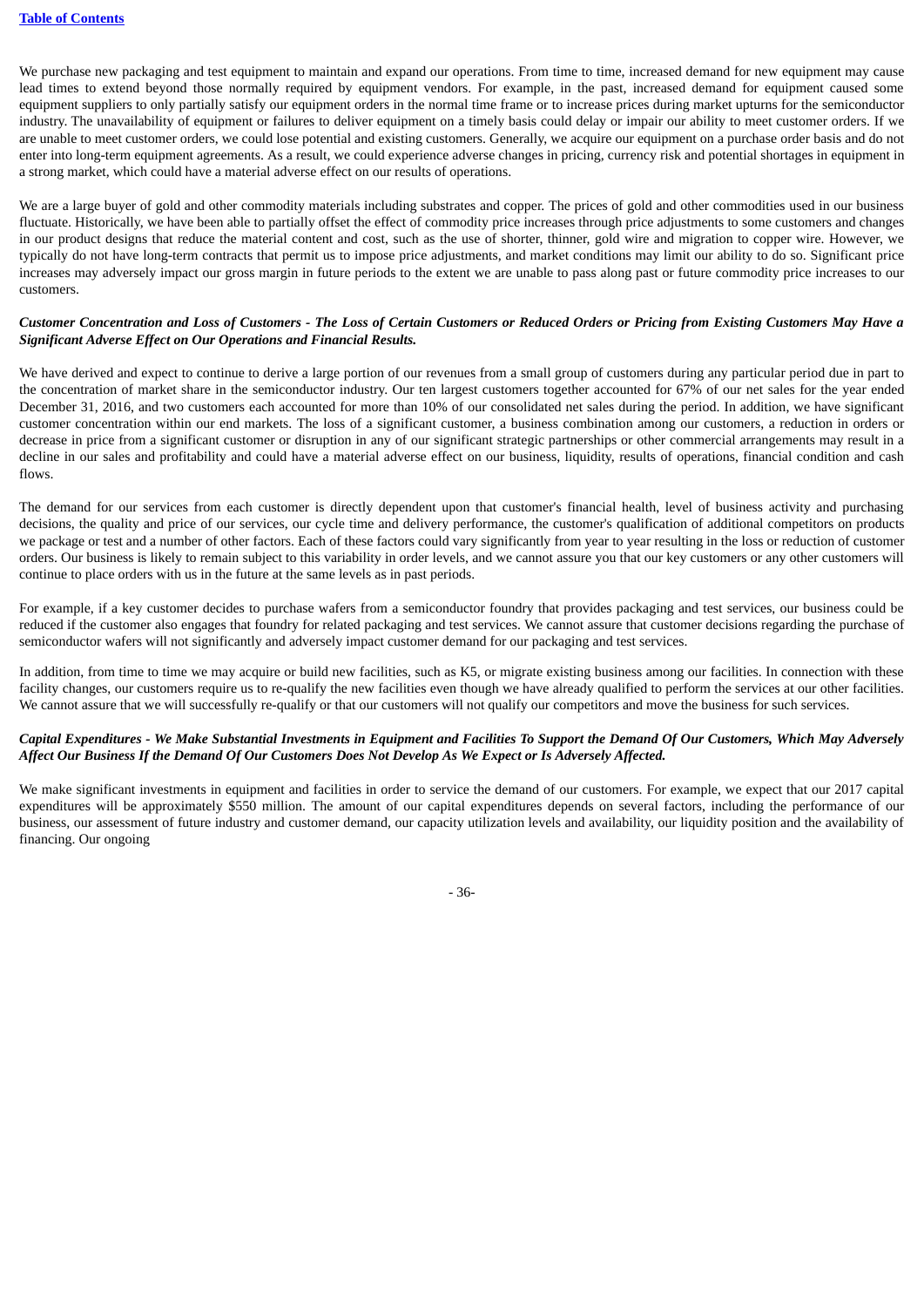capital expenditure requirements may strain our cash and short-term asset balances, and, in periods when we are expanding our capital base, we expect that depreciation expense and factory operating expenses associated with our capital expenditures to increase production capacity will put downward pressure on our gross margin, at least over the near term. From time to time, we also make significant capital expenditures based on specific business opportunities with one or a few key customers, and the additional equipment purchased may not be readily usable to support other customers. If demand is insufficient to fill our capacity, or we are unable to efficiently redeploy such equipment, our capacity utilization and gross margin could be negatively impacted. Our capital expenditures or cost per square foot may increase as we transition to new or more advanced packaging and test technologies because, among other things, new equipment used for these technologies is generally more expensive and often our existing equipment cannot be redeployed in whole or part for these technologies.

Furthermore, if we cannot generate or raise additional funds to pay for capital expenditures, particularly in some of the advanced packaging and bumping areas, as well as research and development activities, our growth and future profitability may be adversely affected. Our ability to obtain external financing in the future is subject to a variety of uncertainties, including:

- our future financial condition, results of operations and cash flows;
- general market conditions for financing;
- volatility in fixed income, credit and equity markets and
- economic, political and other global conditions.

The lead time needed to order, install and put into service various capital investments is often significant, and, as a result, we often need to commit to capital expenditures in advance of our receipt of firm orders or advance deposits based on our view of anticipated future demand with only very limited visibility. Although we seek to limit our exposure in this regard, in the past we have from time to time expended significant capital for additional equipment or facilities for which the anticipated demand did not materialize for a variety of reasons, many of which were outside of our control. To the extent this occurs in the future, our business, liquidity, results of operations, financial condition and cash flows could be materially adversely affected.

In addition, during periods where customer demand exceeds our capacity, customers may transfer some or all of their business to other suppliers who are able to support their needs. To the extent this occurs, our business, liquidity, results of operations, financial condition and cash flows could be materially adversely affected.

In September 2014, we started the construction of K5. The land purchase agreement includes various construction, investment, hiring, regulatory and other compliance obligations. While we completed the initial phase of construction in December 2016, there can be no assurance regarding when K5 will be fully utilized, or that the actual scope, costs, timeline or benefits of the project will be consistent with our current expectations.

## Impairment Charges - Any Impairment Charges Required Under U.S. GAAP May Have a Material Adverse Effect on Our Net Income.

Under U.S. GAAP, we review our long-lived assets including property, plant and equipment, intellectual property, goodwill and other intangibles for impairment when events or changes in circumstances indicate the carrying value may not be recoverable. In addition, we review goodwill for impairment annually during the fourth quarter of each year. Factors we consider include significant under-performance relative to expected historical or projected future operating results, significant negative industry or economic trends and our market capitalization relative to net book value. We may be required in the future to record a significant charge to earnings in our financial statements during the period in which any impairment of our long-lived assets is determined. Such charges have had and could have a significant adverse impact on our results of operations and our operating flexibility under our debt covenants.

#### *Litigation Incident to Our Business Could Adversely Affect Us.*

We have been a party to various legal proceedings, including those described from time to time in our reports filed with the SEC, and may be a party to legal proceedings in the future. These proceedings could require significant management time and resources and, if an unfavorable ruling or outcome were to occur in these legal proceedings, there could be a material

- 37-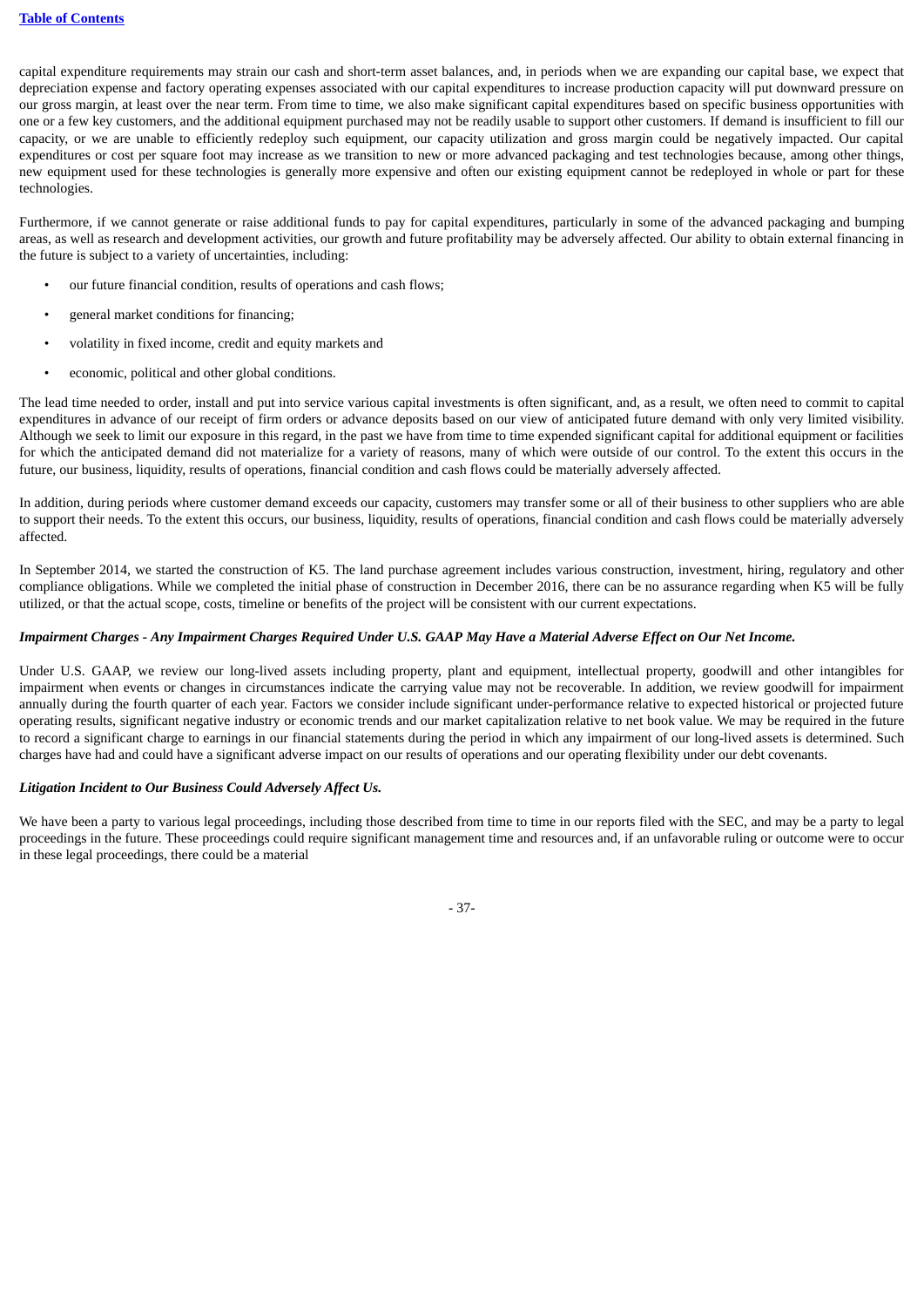adverse impact on our business, liquidity, results of operations, financial condition, cash flows and the trading price of our securities.

## We Could Suffer Adverse Tax and Other Financial Consequences if There Are Changes in Tax Laws or Taxing Authorities Do Not Agree with Our Interpretation of Applicable Tax Laws, Including Whether We Continue to Qualify for Our Tax Holidays, or if We Are Required to Establish or Adjust *Valuation Allowances on Deferred Tax Assets.*

Our operations are subject to tax in multiple jurisdictions with complicated and varied tax regimes. Tax laws and income tax rates in these jurisdictions are subject to change due to economic and political conditions. Changes in U.S. or foreign tax laws could have a material adverse impact on our liquidity, results of operations, financial condition and cash flows. For example, in the U.S., there have been proposals to change U.S. tax laws that would significantly impact how U.S. corporations are taxed on foreign earnings. We earn a substantial portion of our income in foreign countries. In addition, changes in tax laws or regulations enacted in response to guidelines proposed by organizations such as the Organisation for Economic Co-operation and Development regarding transfer pricing and other international tax matters relating to multinational companies like Amkor could also adversely impact our future liability for income taxes in the jurisdictions where we operate. Although we cannot predict whether or in what form any of these proposals might be enacted into law, if adopted they could have a material adverse impact.

Our corporate structure and operations are based, in part, on interpretations of various U.S. and foreign tax laws, including withholding tax, compliance with tax holiday requirements, application of changes in tax law to our operations and other relevant laws of applicable taxing jurisdictions. From time to time, the taxing authorities of the relevant jurisdictions may conduct examinations of our income tax returns and other regulatory filings. We cannot assure you that the taxing authorities will agree with our interpretations, including whether we continue to qualify for our tax holidays. To the extent they do not agree, we may seek to enter into settlements with the taxing authorities which require significant payments or otherwise adversely affect our results of operations or financial condition. We may also appeal the taxing authorities' determinations to the appropriate governmental authorities, but we cannot be sure we will prevail. If we do not prevail, we may have to make significant payments or otherwise record charges (or reduce tax assets) that adversely affect our results of operations, financial condition and cash flows. Additionally, certain of our subsidiaries operate under tax holidays, which will expire in whole or in part at various dates in the future. As those tax holidays expire, our tax expense will increase as income from those jurisdictions becomes subject to higher statutory income tax rates, thereby reducing our liquidity and cash flow.

We monitor on an ongoing basis our ability to utilize our deferred tax assets and whether there is a need for a related valuation allowance. In evaluating our ability to recover our deferred tax assets, in the jurisdiction from which they arise, we consider all available positive and negative evidence, including scheduled reversals of deferred tax liabilities, projected future taxable income, tax-planning strategies and results of recent operations. For most of our foreign deferred tax assets, we consider it more likely than not that we will have sufficient taxable income to allow us to realize these deferred tax assets. In the event taxable income falls short of current expectations, we may need to establish a valuation allowance against such deferred tax assets, which could materially affect our results of operations.

#### Intellectual Property - Our Business Will Suffer if We Are Not Able to Develop New Proprietary Technology, Protect Our Proprietary Technology and *Operate Without Infringing the Proprietary Rights of Others.*

The complexity and breadth of semiconductor packaging and test services are rapidly increasing. As a result, we expect that we will need to develop, acquire and implement new manufacturing processes and packaging technologies and tools in order to respond to competitive industry conditions and customer requirements. Technological advances also typically lead to rapid and significant price erosion and may make our existing packages less competitive or our existing inventories obsolete. If we cannot achieve advances in packaging design or obtain access to advanced packaging designs developed by others, our business could suffer.

The need to develop and maintain advanced packaging capabilities and equipment could require significant research and development, capital expenditures and acquisitions in future years. In addition, converting to new packaging designs or process methodologies could result in delays in producing new package types, which could adversely affect our ability to meet customer orders and adversely impact our business.

- 38-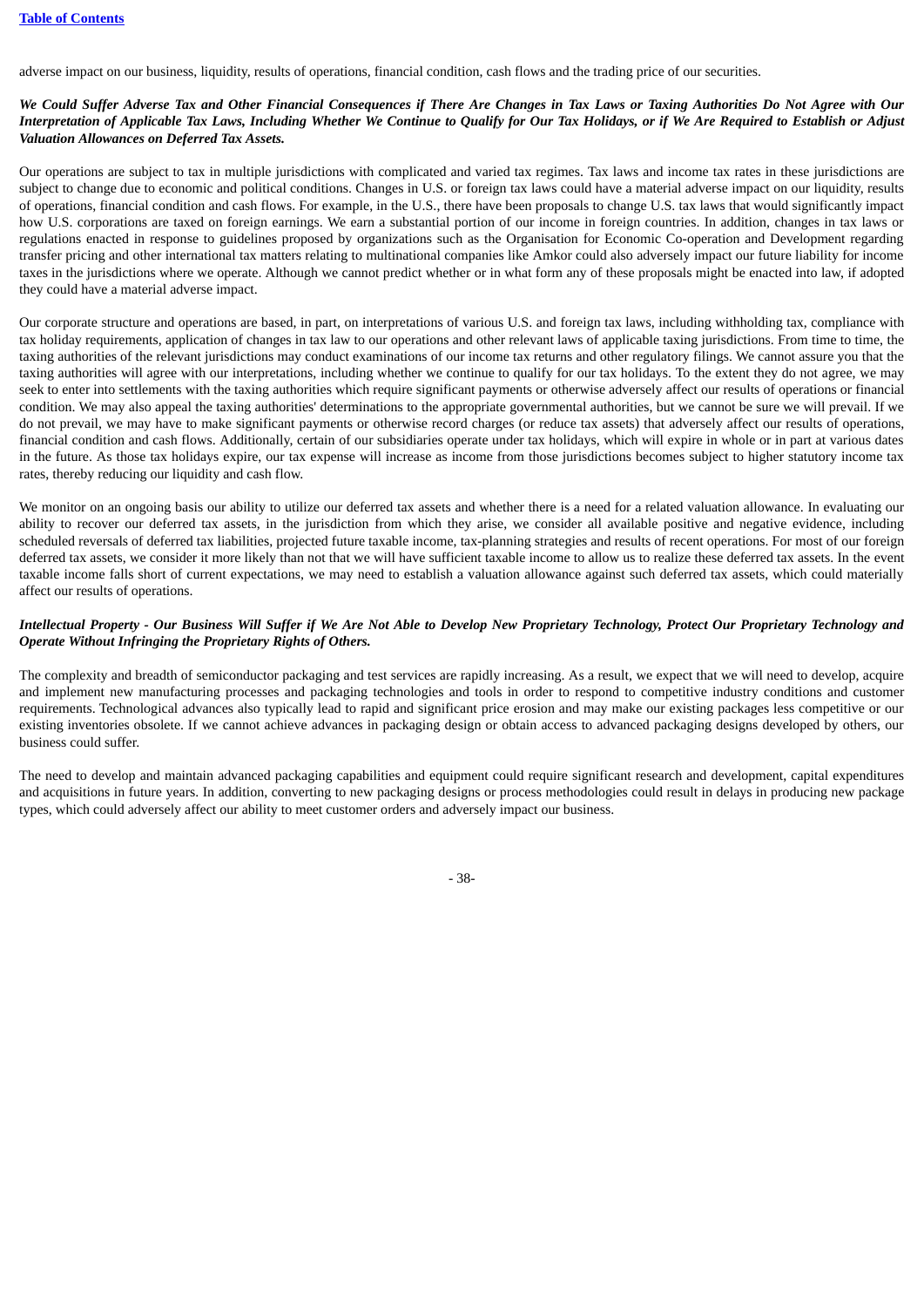The process of seeking patent protection takes a long time and is expensive. There can be no assurance that patents will issue from pending or future applications or that, if patents are issued, the rights granted under the patents will provide us with meaningful protection or any commercial advantage. Any patents we do obtain will eventually expire, may be challenged, invalidated or circumvented and may not provide meaningful protection or other commercial advantage to us.

Some of our technologies are not covered by any patent or patent application. The confidentiality agreements on which we rely to protect these technologies may be breached and may not be adequate to protect our proprietary technologies. There can be no assurance that other countries in which we market our services will protect our intellectual property rights to the same extent as the U.S.

Our competitors may develop, patent or gain access to know-how and technology similar or superior to our own. In addition, many of our patents are subject to cross licenses, several of which are with our competitors. The semiconductor industry is characterized by frequent claims regarding the infringement of patent and other intellectual property rights. If any third party makes an enforceable infringement claim against us or our customers, we could be required to:

- discontinue the use of certain processes or cease to provide the services at issue, which could curtail our business;
- pay substantial damages;
- develop non-infringing technologies, which may not be feasible or
- acquire licenses to such technology, which may not be available on commercially reasonable terms or at all.

We may need to enforce our patents or other intellectual property rights, including our rights under patent and intellectual property licenses with third parties, or defend ourselves against claimed infringement of the rights of others through litigation, which could result in substantial cost and diversion of our resources. Furthermore, if we fail to obtain necessary licenses, our business could suffer, and we could be exposed to claims for damages and injunctions from third parties, as well as claims from our customers for indemnification. In the past, we have been involved in legal proceedings involving the acquisition and license of intellectual property rights, the enforcement of our existing intellectual property rights or the enforcement of the intellectual property rights of others. Unfavorable outcomes in any legal proceedings involving intellectual property could result in significant liabilities and could have a material adverse effect on our business, liquidity, results of operations, financial condition and cash flows. The potential impact from the legal proceedings referred to in this Quarterly Report on Form 10-Q on our results of operations, financial condition and cash flows could change in the future.

## Packaging and Test Processes Are Complex and Our Production Yields and Customer Relationships May Suffer from Defects in the Services We Provide *or if We do Not Successfully Implement New Technologies.*

Semiconductor packaging and test services are complex processes that require significant technological and process expertise. Defective packages primarily result from:

- contaminants in the manufacturing environment;
- human error;
- equipment malfunction;
- changing processes to address environmental requirements;
- defective raw materials or
- defective plating services.

Test is also complex and involves sophisticated equipment and software. Similar to many software programs, these software programs are complex and may contain programming errors or "bugs." The test equipment is also subject to malfunction. In addition, the test process is subject to operator error.

These and other factors have, from time to time, contributed to lower production yields. They may also do so in the future, particularly as we adjust our capacity, change our processing steps or ramp new technologies. In addition, we must continue to develop and implement new packaging and test technologies, and expand our offering of packages to be competitive.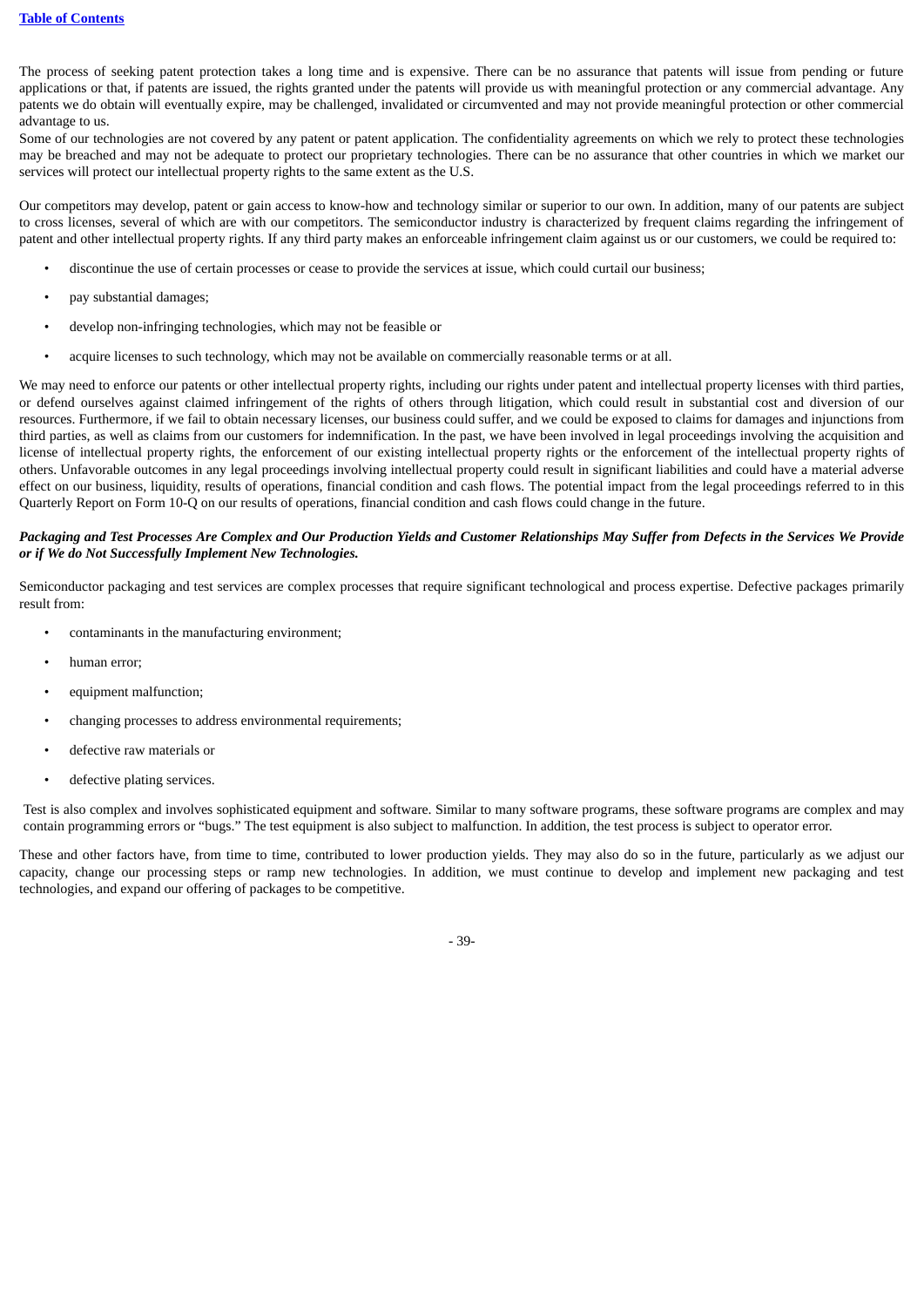Our production yields on new packages, particularly those packages which are based on new technologies, typically are significantly lower than our production yields on our more established packages.

Our failure to maintain quality standards or acceptable production yields, if significant and prolonged, could result in loss of customers, increased costs of production, delays, substantial amounts of returned goods and claims by customers relating thereto. Any of these problems could have a material adverse effect on our business, liquidity, results of operations, financial condition and cash flows.

In addition, in line with industry practice, new customers usually require us to pass a lengthy and rigorous qualification process that may take several months. If we fail to qualify packages with potential customers or existing customers, such failure could have a material adverse effect on our business, results of operations, financial condition and cash flows.

#### Competition - We Compete Against Established Competitors in the Packaging and Test Business as Well as Internal Customer Capabilities and May Face *Competition from New Competitors, Including Foundries.*

The outsourced semiconductor packaging and test market is very competitive. We face substantial competition from established and emerging packaging and test service providers primarily located in Asia, including companies with significantly greater processing capacity, financial resources, local presence, research and development operations, marketing, technology and other capabilities. We also may face increased competition from domestic companies located in the People's Republic of China, or the PRC, where there are government-supported efforts to promote the development and growth of the local semiconductor industry. For example, STATS ChipPAC was acquired in 2015 by Jiangsu Electronics Technology Co., Ltd., a local PRC company. Our competitors may also have established relationships, or enter into new strategic relationships, with one or more of the large semiconductor companies that are our current or potential customers, or key suppliers to these customers. Consolidation among our competitors could also strengthen their competitive position. For example, in 2016, Advanced Semiconductor Engineering, Inc. and Siliconware Precision Industries Co., Ltd. announced their intention to become sister companies under a new joint holding company.

We also face competition from the internal capabilities and capacity of many of our current and potential IDM and foundry customers. In addition, we compete with contract foundries, such as Taiwan Semiconductor Manufacturing Company Limited and Samsung Electronics Co., Ltd., which offer full turnkey services from silicon wafer fabrication through packaging and final test. These semiconductor foundries, which are substantially larger and have greater financial resources than we do, have expanded their operations to include packaging and test services, and may continue to expand these capabilities in the future.

We cannot assure you that we will be able to compete successfully in the future against our existing or potential competitors or that our customers will not rely on internal sources for packaging and test services, or that our business, liquidity, results of operations, financial condition and cash flows will not be adversely affected by such increased competition.

## Environmental, Health & Safety Laws and Industry and Customer Initiatives - Future Environmental, Health & Safety Laws and Industry and Customer *Initiatives Could Place Additional Burdens on Our Manufacturing Operations.*

The semiconductor packaging process generates byproducts that are subject to extensive governmental regulations. For example, at our foreign facilities we produce liquid waste when semiconductor wafers are diced into chips with the aid of diamond saws, then cooled with running water. In addition, semiconductor packages have historically utilized metallic alloys containing lead (Pb) within the interconnect terminals typically referred to as leads, pins or balls. Environmental, health and safety laws and regulations in places we do business, impose various controls on the use, storage, handling, discharge and disposal of chemicals used in our production processes and on the factories we occupy and are increasingly imposing restrictions on the materials contained in semiconductor products. For example, the European Union's Restriction of Hazardous Substances in Electrical and Electronic Equipment directive and similar laws in other jurisdictions impose strict restrictions on the use of lead and other hazardous substances in electrical and electronic equipment. We may become liable under these or other environmental, health and safety laws and regulations for the cost of compliance and cleanup of any disposal or release of hazardous materials arising out of our former or current operations, or otherwise as a result of the existence of hazardous materials on our properties or in the products we manufacture. In such an event, we could be held liable for damages, including fines, penalties and the cost of investigations and remedial actions, we could be subject

 $-40-$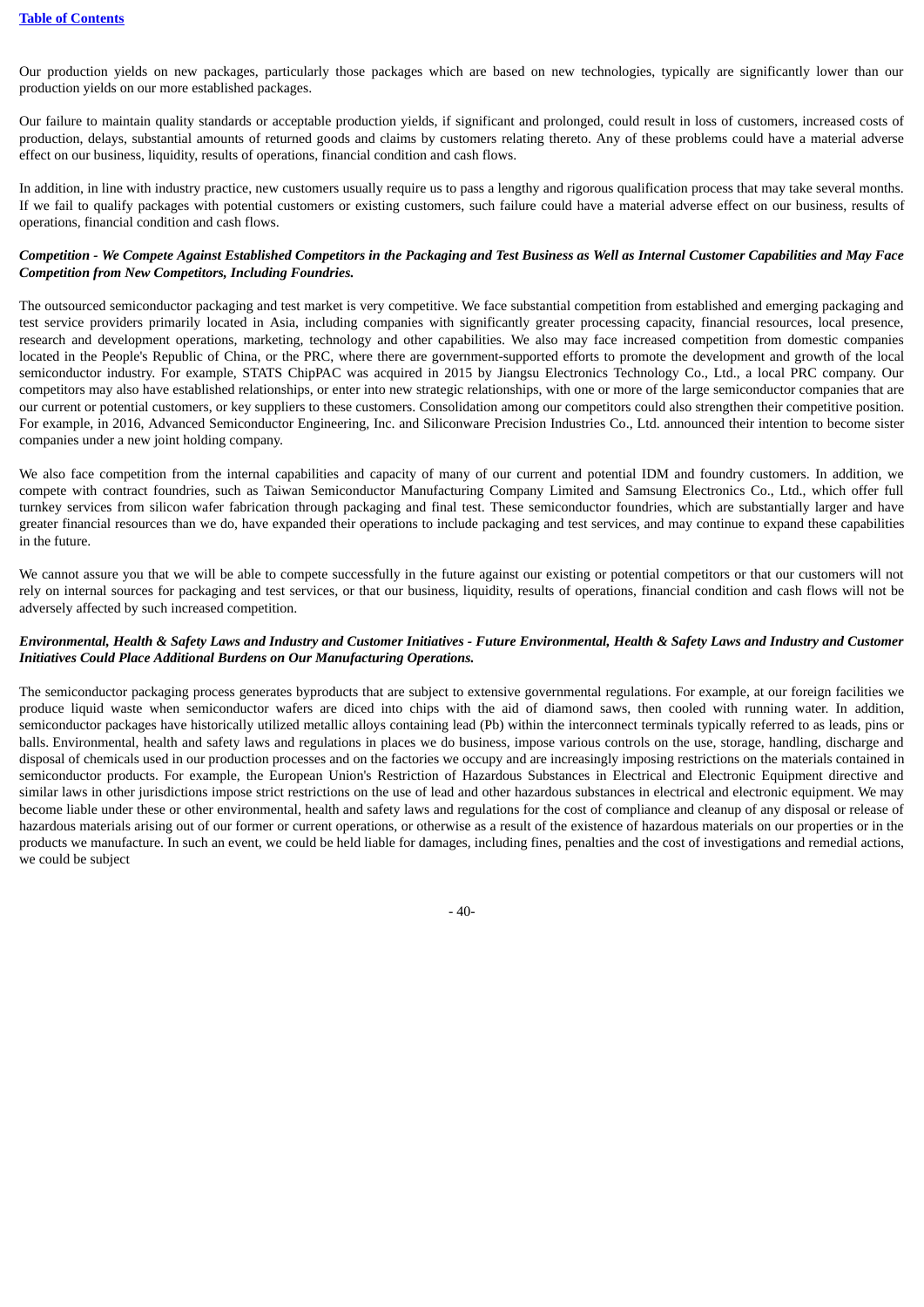to revocation of permits negatively affecting our ability to maintain or expand our operations, and we could suffer reputational harm.

There has also been an increase in public attention and focus on the materials contained in semiconductor products, the environmental impact of semiconductor operations and the risk of chemical releases from such operations, climate change and related environmental concerns. This increased focus on the environmental impact of semiconductor operations and products has caused industry groups and our customers to impose additional requirements on us and our suppliers, sometimes exceeding regulatory standards. These requirements include increased tracking and reporting of greenhouse gas emissions, reductions in waste and wastewater from operations, additional reporting on the materials and components used in the products we manufacture, and the use of renewable energy sources in our factory operations. To comply with these additional requirements, we may need to procure additional equipment or make factory or process changes and our manufacturing costs may increase.

#### *Our Business and Financial Condition Could be Adversely Affected by Natural Disasters and Other Calamities.*

We have significant packaging and test and other operations in locations which are subject to natural disasters, such as earthquakes, tsunamis, typhoons, floods, droughts, volcanoes and other severe weather and geological events, and other calamities, such as fire; the outbreak of infectious diseases (such as Ebola, SARs or flu); industrial strikes; breakdowns of equipment; difficulties or delays in obtaining materials, equipment, utilities and services; political events; acts of war, armed conflict, terrorist incidents and other hostilities, including any such events that may arise out of increased tensions involving North Korea; industrial accidents and other events, that could disrupt or even shutdown our operations. In addition, our suppliers and customers also have significant operations in such locations. In the event of such a disruption or shutdown, we may be unable to reallocate production to other facilities in a timely or costeffective manner (if at all) and we may not have sufficient capacity to service customer demands in our other facilities. A natural disaster or other calamity that results in a prolonged disruption to our operations, or the operations of our customers or suppliers, could have a material adverse effect on our business, financial condition, results of operations and cash flows.

For example, in April 2016, our Kumamoto factory was damaged by earthquakes in Japan. While production was restored at Kumamoto in the second quarter, our sales in the second quarter were reduced due to the temporary disruption in operations. We also incurred earthquake related costs for damaged inventory, buildings and equipment.

Also, Japan experienced a severe earthquake and tsunami in 2011 that resulted in significant disruption in the electronics industry supply chain and adversely affected Japan's economy and consumer spending. In addition, in October 2011, Thailand experienced substantial flooding which affected the facilities and operations of customers and suppliers in our industry. In addition, some of the processes that we utilize in our operations place us at risk of fire and other damage. For example, highly flammable gases are used in the preparation of wafers holding semiconductor devices for flip chip packaging. Although we maintain insurance policies for various types of property, casualty and other risks, we do not carry insurance for all the above referred risks, and with regard to the insurance we do maintain, we cannot assure you that it would be sufficient to cover all of our potential losses. As a result, our business, financial condition, results of operations and cash flows could be adversely affected by natural disasters and other calamities.

## Mr. James J. Kim and Members of His Family Can Effectively Determine or Substantially Influence The Outcome of All Matters Requiring Stockholder *Approval.*

As of September 30, 2017, Mr. James J. Kim, the Executive Chairman of our Board of Directors, members of Mr. Kim's immediate family and affiliates owned approximately 137.6 million shares, or approximately 57%, of our outstanding common stock. The Kim family also has options to acquire approximately 0.4 million shares. If the options are exercised, the Kim family's total ownership would be an aggregate of approximately 138.0 million shares of our outstanding common stock or approximately 58% of our outstanding common stock.

In June 2013, the Kim family exchanged their convertible notes issued by Amkor for approximately 49.6 million shares of common stock (the "Convert Shares"). The Convert Shares are subject to a voting agreement. The agreement requires the Kim family to vote these shares in a "neutral manner" on all matters submitted to our stockholders for a vote, so that such Convert Shares are voted in the same proportion as all of the other outstanding securities (excluding the other shares owned by the Kim family) that are actually voted on a proposal submitted to Amkor's stockholders for approval. The Kim family

- 41-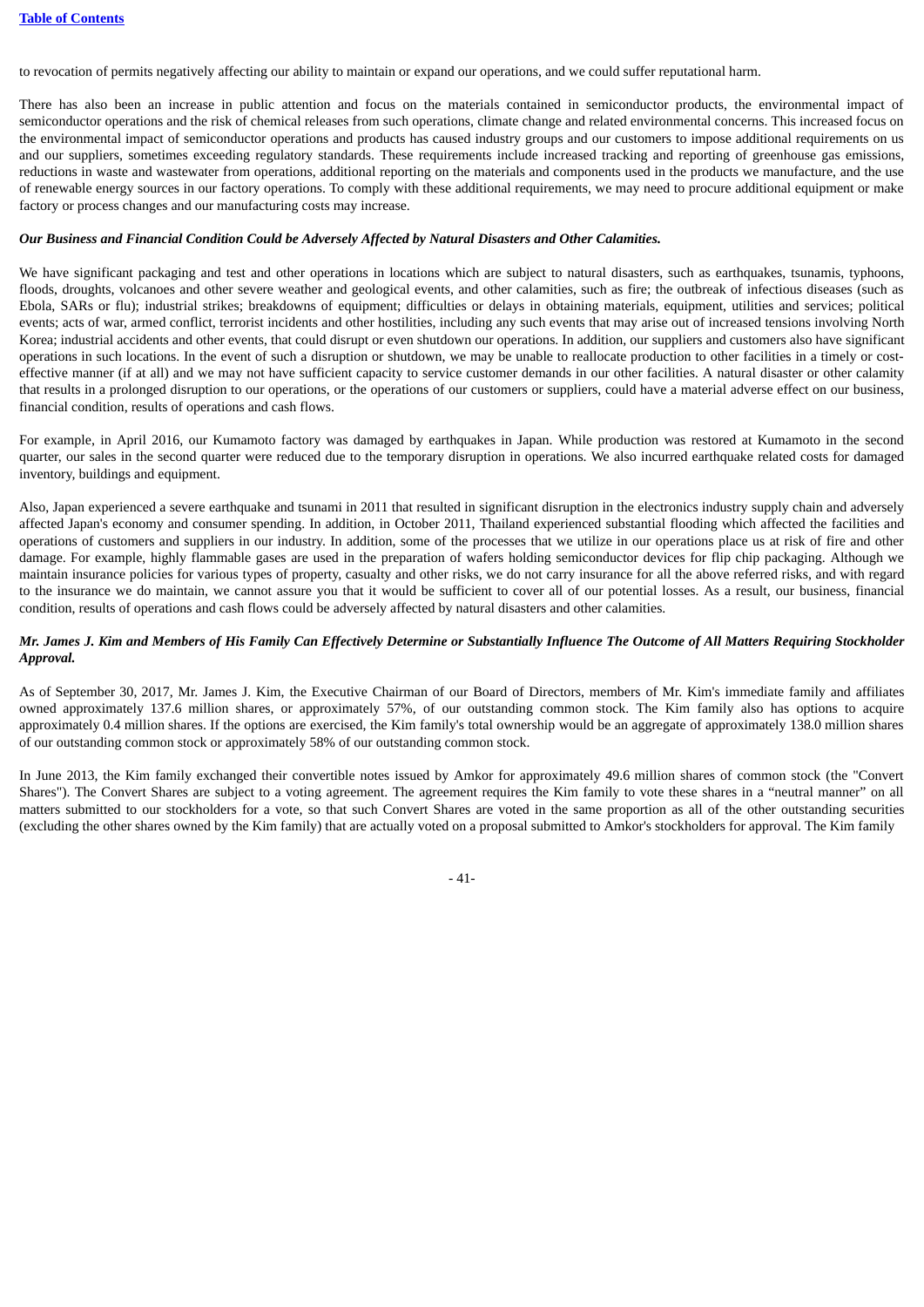is not required to vote in a "neutral manner" any Convert Shares that, when aggregated with all other voting shares held by the Kim family, represent 41.6% or less of the total then-outstanding voting shares of our common stock. The voting agreement for the Convert Shares terminates upon the earliest of (i) such time as the Kim family no longer beneficially owns any of the Convert Shares, (ii) consummation of a change of control (as defined in the voting agreement) or (iii) the mutual agreement of the Kim family and Amkor.

Mr. James J. Kim and his family and affiliates, acting together, have the ability to effectively determine or substantially influence matters submitted for approval by our stockholders by voting their shares or otherwise acting by written consent, including the election of our Board of Directors. There is also the potential, through the election of members of our Board of Directors, that the Kim family could substantially influence matters decided upon by our Board of Directors. This concentration of ownership may also have the effect of impeding a merger, consolidation, takeover or other business consolidation involving us, or discouraging a potential acquirer from making a tender offer for our shares, and could also negatively affect our stock's market price or decrease any premium over market price that an acquirer might otherwise pay. Concentration of ownership also reduces the public float of our common stock. There may be less liquidity and higher price volatility for the stock of companies with a smaller public float compared to companies with broader public ownership. Also, the sale or the prospect of the sale of a substantial portion of the Kim family shares may adversely affect the market price of our stock.

## <span id="page-42-0"></span>**Item 2.** *Unregistered Sales of Equity Securities and Use of Proceeds*

#### **Issuer Repurchase of Equity Securities**

The following table provides information regarding repurchases of our common stock during the three months ended September 30, 2017.

| Period                     | <b>Total Number of Shares</b><br>Purchased (a) | <b>Average Price Paid</b><br>Per Share (\$) | <b>Total Number of Shares</b><br><b>Purchased as Part of Publicly</b><br><b>Announced Plans or</b><br>Programs (b) | <b>Approximate Dollar Value of</b><br><b>Shares that May Yet Be</b><br><b>Purchased Under the Plans or</b><br>Programs $(\$)$ (b) |
|----------------------------|------------------------------------------------|---------------------------------------------|--------------------------------------------------------------------------------------------------------------------|-----------------------------------------------------------------------------------------------------------------------------------|
| July 1 - July 31           |                                                |                                             | $\overline{\phantom{a}}$                                                                                           | 91,586,032                                                                                                                        |
| August 1 - August 31       | 5.750                                          | 8.54                                        |                                                                                                                    | 91,586,032                                                                                                                        |
| September 1 - September 30 |                                                |                                             |                                                                                                                    | 91,586,032                                                                                                                        |
| Total                      | 5.750                                          | 8.54                                        |                                                                                                                    |                                                                                                                                   |

(a) Represents shares of common stock surrendered to us to satisfy tax withholding obligations associated with the vesting of restricted shares issued to employees.

(b) Our Board of Directors previously authorized the repurchase of up to \$300.0 million of our common stock, \$150.0 million in August 2011 and \$150.0 million in February 2012, exclusive of any fees, commissions or other expenses. For the three months ended September 30, 2017, we made no common stock purchases, and at September 30, 2017, approximately \$91.6 million was available pursuant to the stock repurchase program.

#### <span id="page-42-1"></span>**Item 3.** *Defaults Upon Senior Securities*

None.

## <span id="page-42-2"></span>**Item 4.** *Mine Safety Disclosures*

Not applicable.

## <span id="page-42-3"></span>**Item 5.** *Other Information*

None.

- 42-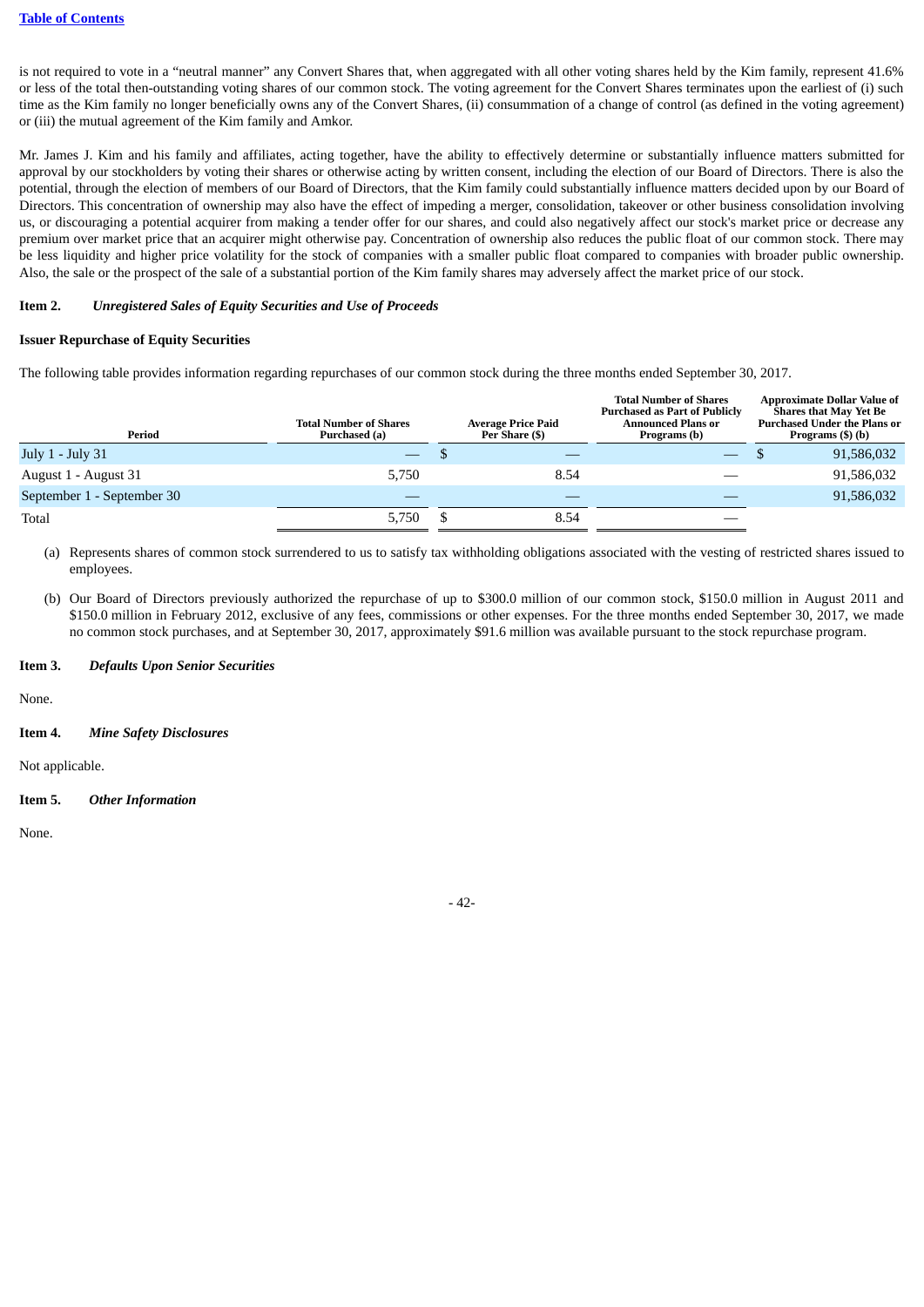# <span id="page-43-0"></span>**Item 6.** *Exhibits*

The exhibits required by Item 601 of Regulation S-K which are filed with this report are set forth in the Exhibit Index.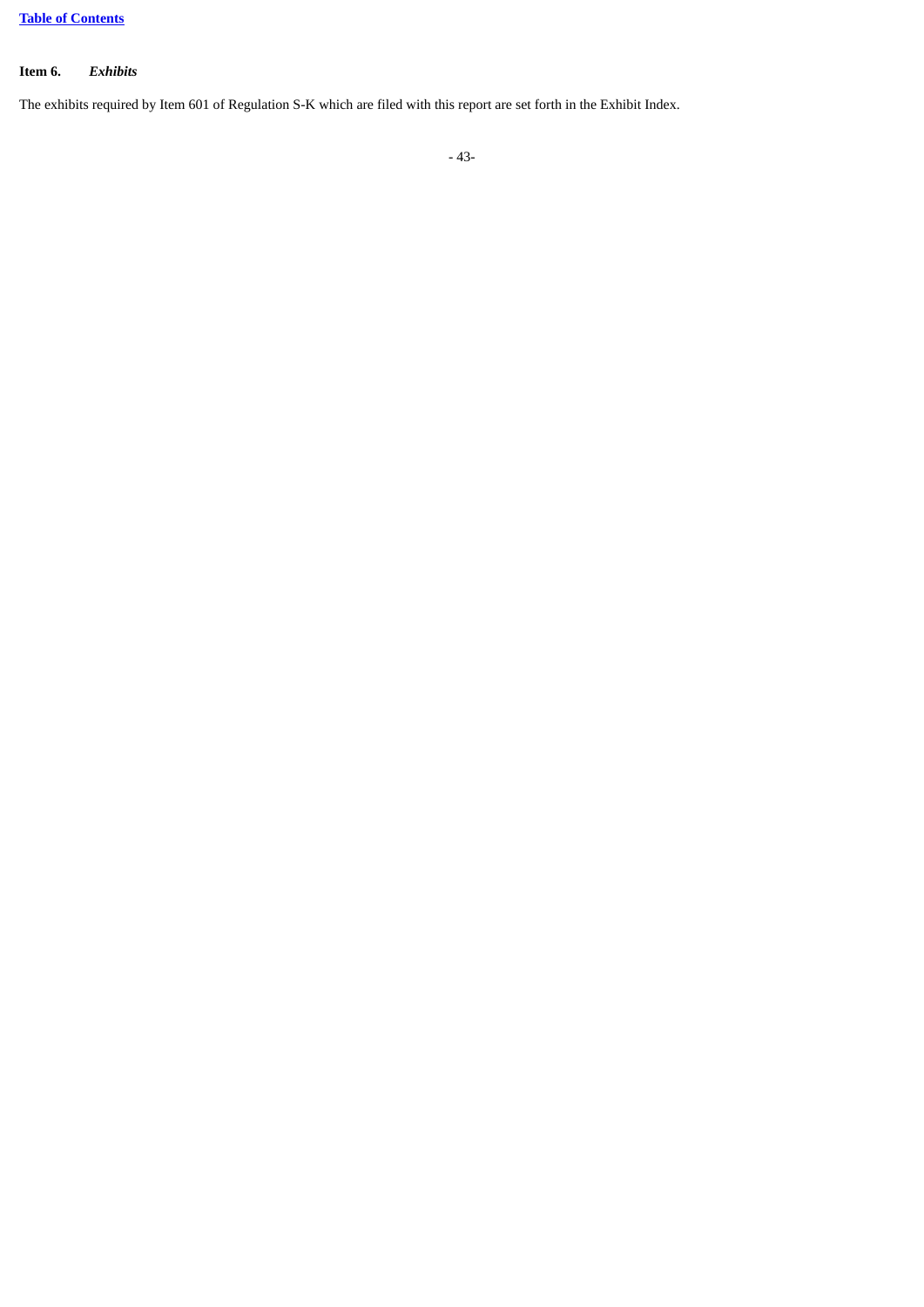## **SIGNATURES**

<span id="page-44-0"></span>Pursuant to the requirements of the Securities Exchange Act of 1934, as amended, the registrant has duly caused this report to be signed on its behalf by the undersigned, thereunto duly authorized.

AMKOR TECHNOLOGY, INC.

By: /s/ Megan Faust

Megan Faust Corporate Vice President and Chief Financial Officer, Chief Accounting Officer and Duly Authorized Officer

Date: November 3, 2017

- 44-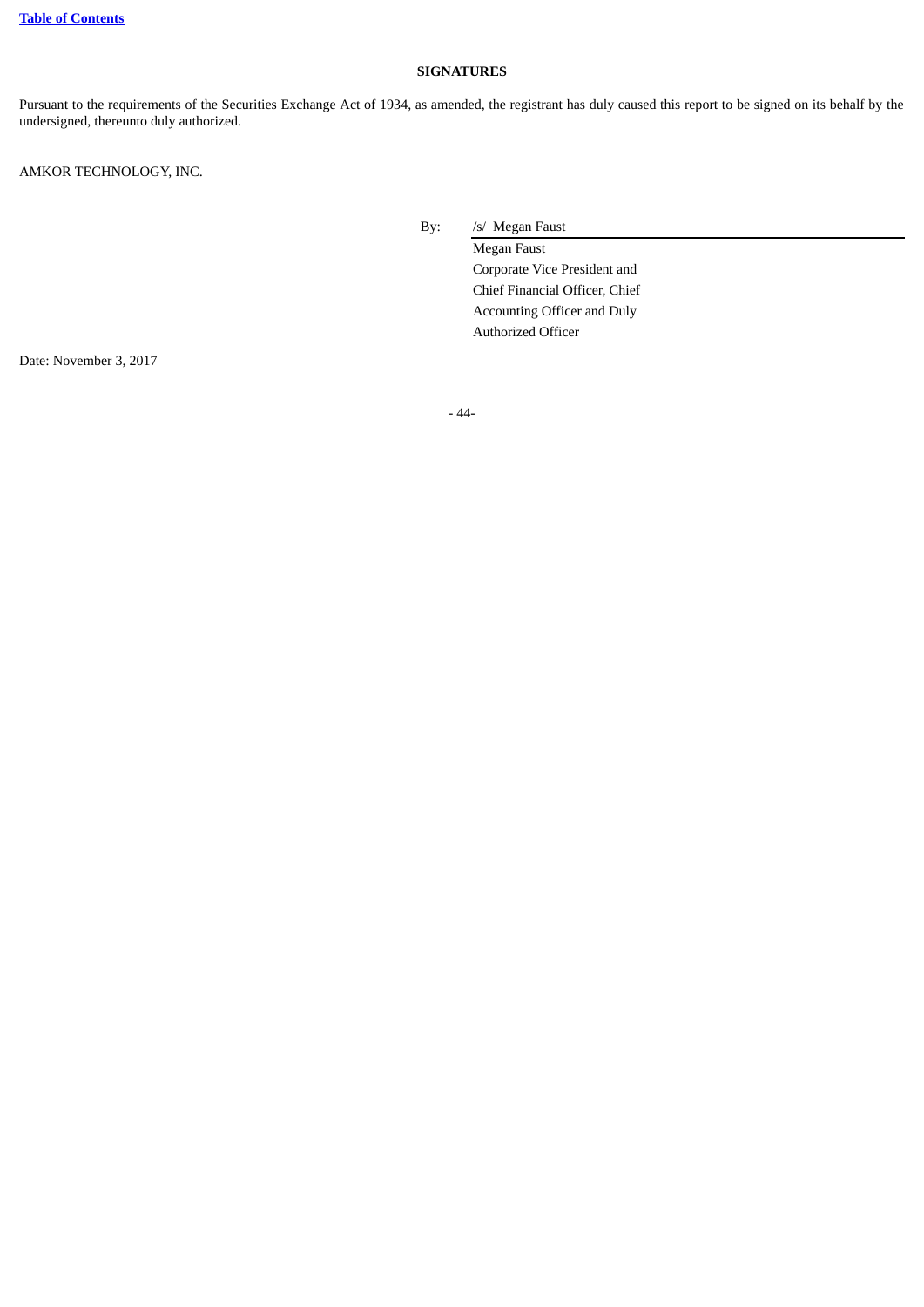# **EXHIBIT INDEX**

| <b>Exhibit</b><br><b>Number</b> | <b>Description of Exhibit</b>                                                                                                                                                                                                                                 |
|---------------------------------|---------------------------------------------------------------------------------------------------------------------------------------------------------------------------------------------------------------------------------------------------------------|
| <u>31.1</u>                     | Certification of Stephen D. Kelley, President and Chief Executive Officer of Amkor Technology, Inc., pursuant to Rule 13a-14(a) under<br>the Securities Exchange Act of 1934, as adopted pursuant to Section 302 of the Sarbanes-Oxley Act of 2002.           |
| 31.2                            | Certification of Megan Faust, Corporate Vice President and Chief Financial Officer of Amkor Technology, Inc., pursuant to Rule 13a-<br>14(a) under the Securities Exchange Act of 1934, as adopted pursuant to Section 302 of the Sarbanes-Oxley Act of 2002. |
| 32                              | Certification of Chief Executive Officer and Chief Financial Officer pursuant to 18 U.S.C. Section 1350, as adopted pursuant to Section<br>906 of the Sarbanes-Oxley Act of 2002.                                                                             |
| 101.INS                         | <b>XBRL Instance Document</b>                                                                                                                                                                                                                                 |
| 101.SCH                         | <b>XBRL Taxonomy Extension Schema Document</b>                                                                                                                                                                                                                |
| 101.CAL                         | <b>XBRL Taxonomy Extension Calculation Linkbase Document</b>                                                                                                                                                                                                  |
| 101.LAB                         | XBRL Taxonomy Extension Label Linkbase Document                                                                                                                                                                                                               |
| 101.PRE                         | XBRL Taxonomy Extension Presentation Linkbase Document                                                                                                                                                                                                        |
| 101.DEF                         | <b>XBRL Taxonomy Extension Definition Linkbase Document</b>                                                                                                                                                                                                   |

- 45-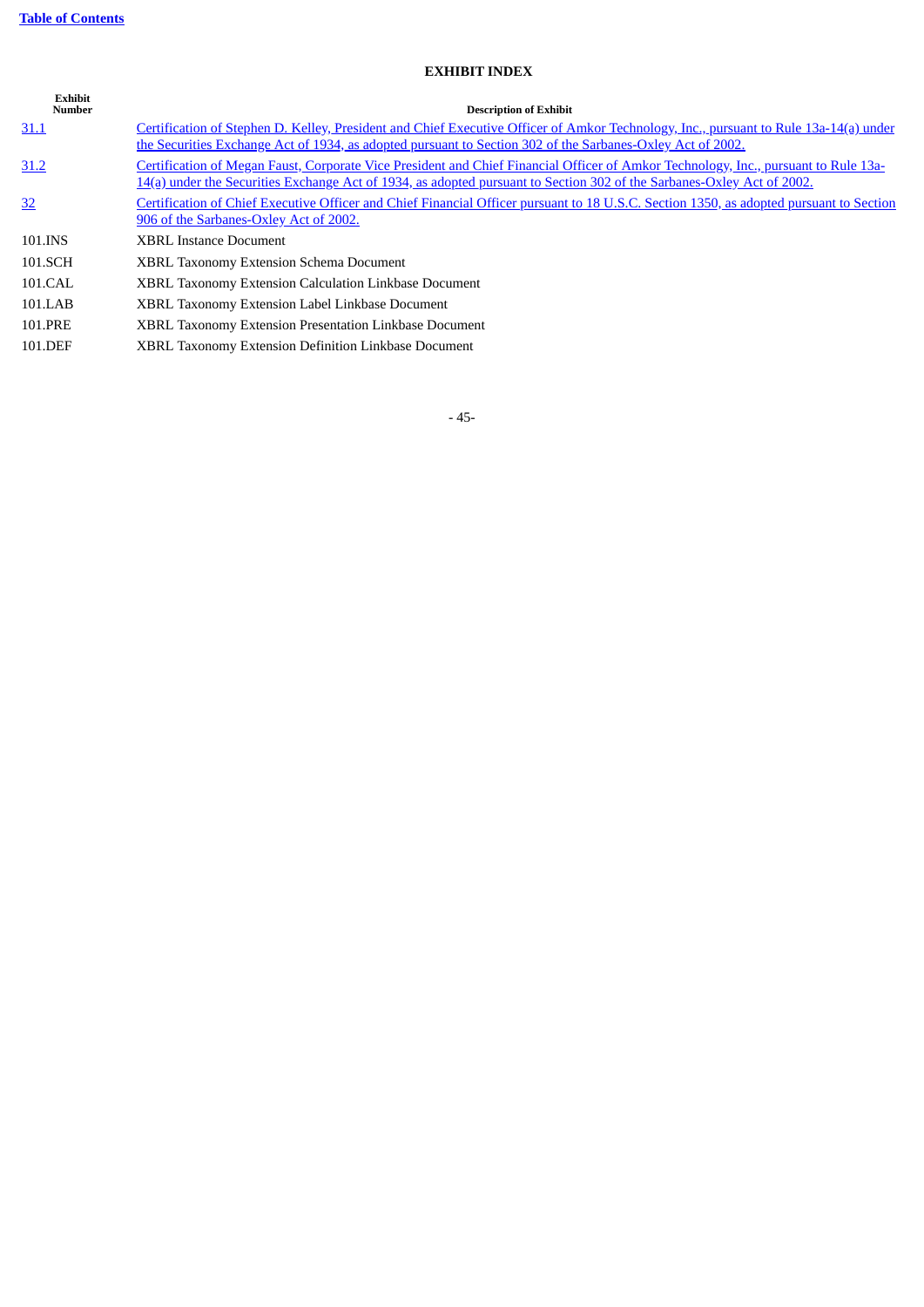#### **SECTION 302 CERTIFICATION**

<span id="page-46-0"></span>I, Stephen D. Kelley, certify that:

- 1. I have reviewed this Quarterly Report on Form 10-Q of Amkor Technology, Inc.;
- 2. Based on my knowledge, this report does not contain any untrue statement of a material fact or omit to state a material fact necessary to make the statements made, in light of the circumstances under which such statements were made, not misleading with respect to the period covered by this report;
- 3. Based on my knowledge, the financial statements, and other financial information included in this report, fairly present in all material respects the financial condition, results of operations and cash flows of the registrant as of, and for, the periods presented in this report;
- 4. The registrant's other certifying officer and I are responsible for establishing and maintaining disclosure controls and procedures (as defined in Exchange Act Rules 13a-15(e) and 15d-15(e)) and internal control over financial reporting (as defined in Exchange Act Rules 13a-15(f) and 15d- $15(f)$ ) for the registrant and have:
	- a) Designed such disclosure controls and procedures, or caused such disclosure controls and procedures to be designed under our supervision, to ensure that material information relating to the registrant, including its consolidated subsidiaries, is made known to us by others within those entities, particularly during the period in which this report is being prepared;
	- b) Designed such internal control over financial reporting, or caused such internal control over financial reporting to be designed under our supervision, to provide reasonable assurance regarding the reliability of financial reporting and the preparation of financial statements for external purposes in accordance with generally accepted accounting principles;
	- c) Evaluated the effectiveness of the registrant's disclosure controls and procedures and presented in this report our conclusions about the effectiveness of the disclosure controls and procedures, as of the end of the period covered by this report based on such evaluation; and
	- d) Disclosed in this report any change in the registrant's internal control over financial reporting that occurred during the registrant's most recent fiscal quarter (the registrant's fourth fiscal quarter in the case of an annual report) that has materially affected, or is reasonably likely to materially affect, the registrant's internal control over financial reporting; and
- 5. The registrant's other certifying officer and I have disclosed, based on our most recent evaluation of internal control over financial reporting, to the registrant's auditors and the audit committee of the registrant's board of directors (or persons performing the equivalent functions):
	- a) All significant deficiencies and material weaknesses in the design or operation of internal control over financial reporting which are reasonably likely to adversely affect the registrant's ability to record, process, summarize and report financial information; and
	- b) Any fraud, whether or not material, that involves management or other employees who have a significant role in the registrant's internal controls over financial reporting.

/s/ Stephen D. Kelley

Stephen D. Kelley President and Chief Executive Officer

November 3, 2017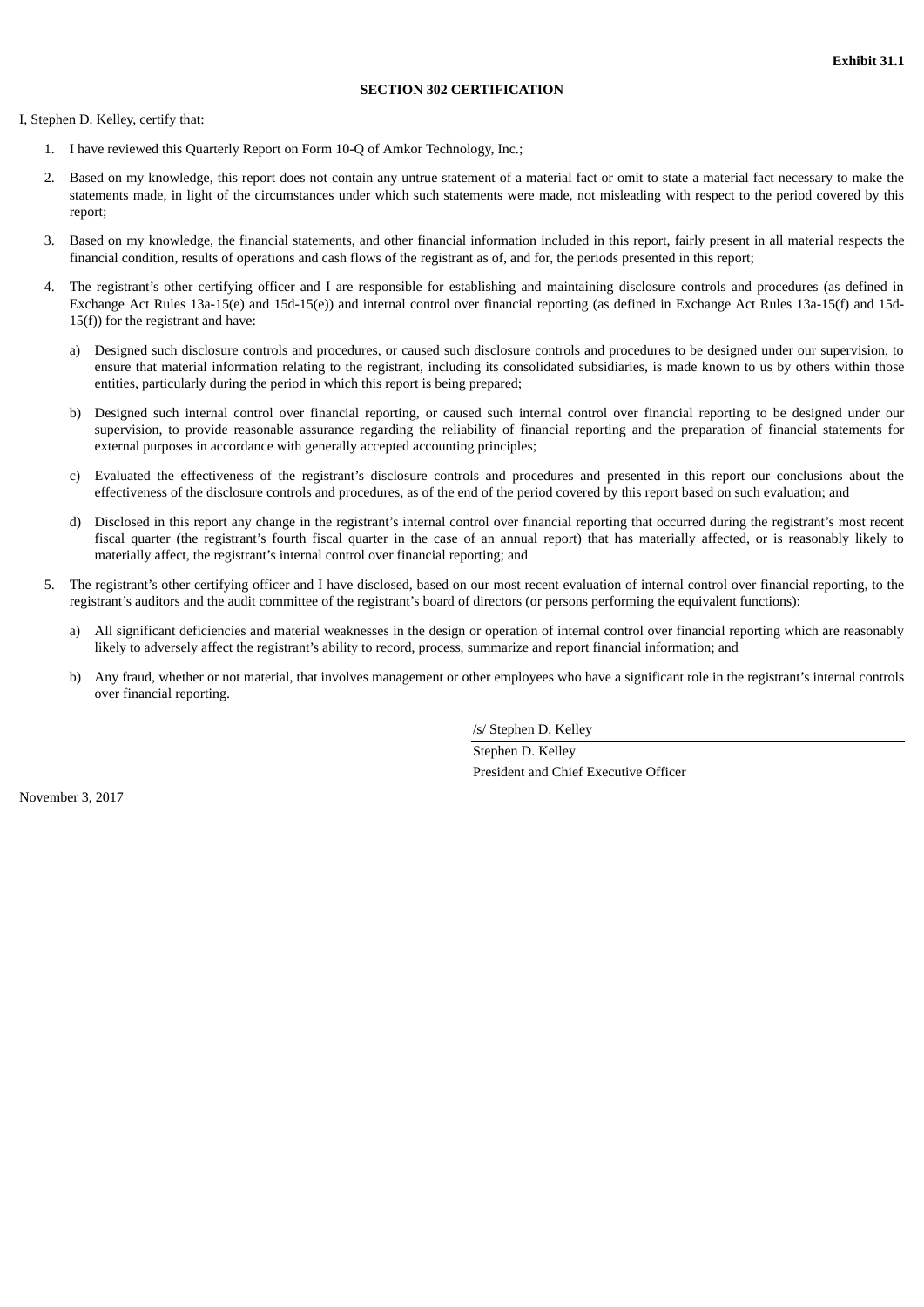#### **SECTION 302 CERTIFICATION**

<span id="page-47-0"></span>I, Megan Faust, certify that:

- 1. I have reviewed this Quarterly Report on Form 10-Q of Amkor Technology, Inc.;
- 2. Based on my knowledge, this report does not contain any untrue statement of a material fact or omit to state a material fact necessary to make the statements made, in light of the circumstances under which such statements were made, not misleading with respect to the period covered by this report;
- 3. Based on my knowledge, the financial statements, and other financial information included in this report, fairly present in all material respects the financial condition, results of operations and cash flows of the registrant as of, and for, the periods presented in this report;
- 4. The registrant's other certifying officer and I are responsible for establishing and maintaining disclosure controls and procedures (as defined in Exchange Act Rules 13a-15(e) and 15d-15(e)) and internal control over financial reporting (as defined in Exchange Act Rules 13a-15(f) and 15d- $15(f)$ ) for the registrant and have:
	- a) Designed such disclosure controls and procedures, or caused such disclosure controls and procedures to be designed under our supervision, to ensure that material information relating to the registrant, including its consolidated subsidiaries, is made known to us by others within those entities, particularly during the period in which this report is being prepared;
	- b) Designed such internal control over financial reporting, or caused such internal control over financial reporting to be designed under our supervision, to provide reasonable assurance regarding the reliability of financial reporting and the preparation of financial statements for external purposes in accordance with generally accepted accounting principles;
	- c) Evaluated the effectiveness of the registrant's disclosure controls and procedures and presented in this report our conclusions about the effectiveness of the disclosure controls and procedures, as of the end of the period covered by this report based on such evaluation; and
	- d) Disclosed in this report any change in the registrant's internal control over financial reporting that occurred during the registrant's most recent fiscal quarter (the registrant's fourth fiscal quarter in the case of an annual report) that has materially affected, or is reasonably likely to materially affect, the registrant's internal control over financial reporting; and
- 5. The registrant's other certifying officer and I have disclosed, based on our most recent evaluation of internal control over financial reporting, to the registrant's auditors and the audit committee of the registrant's board of directors (or persons performing the equivalent functions):
	- a) All significant deficiencies and material weaknesses in the design or operation of internal control over financial reporting which are reasonably likely to adversely affect the registrant's ability to record, process, summarize and report financial information; and
	- b) Any fraud, whether or not material, that involves management or other employees who have a significant role in the registrant's internal controls over financial reporting.

/s/ Megan Faust

Megan Faust Corporate Vice President and Chief Financial Officer

November 3, 2017